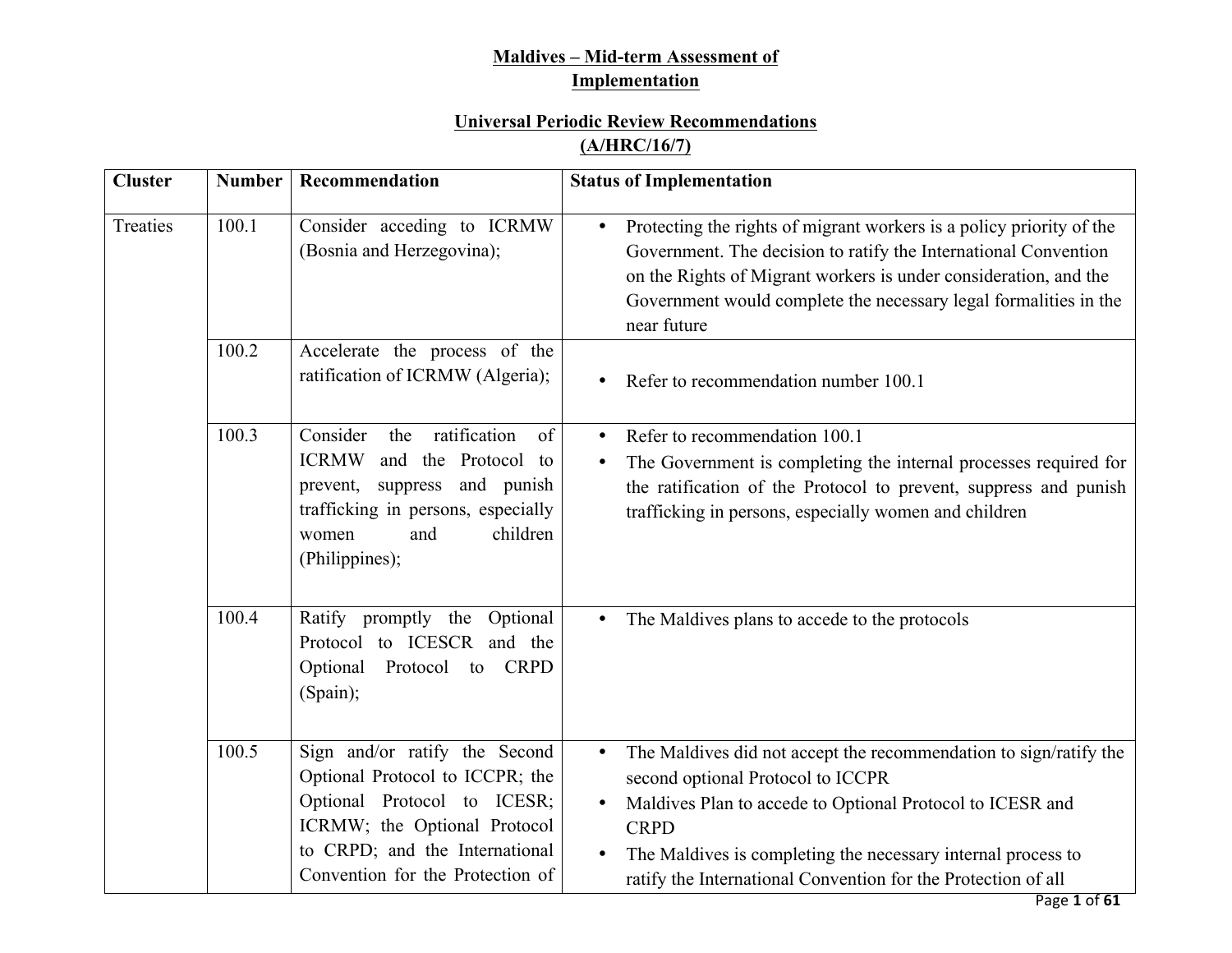|        | Enforced<br>Persons<br>from<br>All<br>Disappearance (Argentina);                                                                                                              |           | persons from enforced disappearance.<br>Refer to recommendation 100.1                                  |
|--------|-------------------------------------------------------------------------------------------------------------------------------------------------------------------------------|-----------|--------------------------------------------------------------------------------------------------------|
| 100.6  | Accede to the Second Optional<br>Protocol to ICCPR, prohibiting<br>death<br>penalty<br>all<br>in<br>the<br>circumstances (France);                                            | $\bullet$ | The Maldives did not accept the recommendation to sign/ratify the<br>second optional Protocol to ICCPR |
| 100.7  | Ratify ICRMW,<br>into<br>taking<br>account national<br>consultations<br>held in this connection (Mexico);                                                                     |           | Refer to recommendation 100.1                                                                          |
| 100.8  | Ratify ICRMW in order to<br>enhance the full enjoyment of<br>human rights (Palestine);                                                                                        |           | Refer to recommendation 100.1                                                                          |
| 100.9  | Ratify ICRMW, ensuring that the<br>rights to freedom of religion or<br>belief of all migrant workers and<br>members of their families are<br>respected, inter alia (Ecuador); |           | • Refer to recommendation 100.1                                                                        |
| 100.10 | Consider ratifying ILO core<br>conventions, the 1951 Refugee<br>Convention<br>and<br>the<br>1967<br>Protocol thereto, and the Protocol<br>to prevent, suppress and punish     |           | Eight core ILO conventions have been ratified by the Maldives on<br>4 January 2013                     |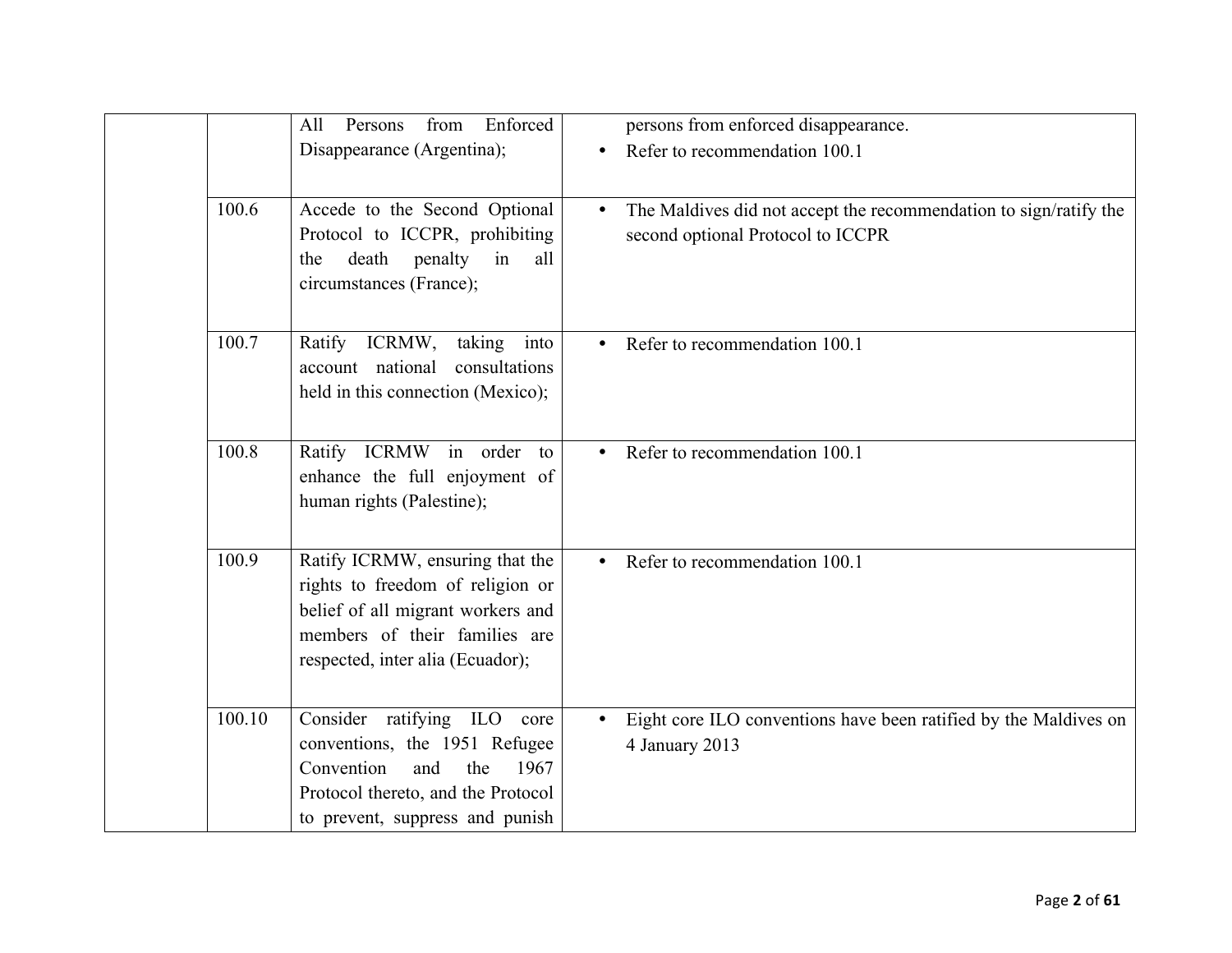|        | trafficking in persons, especially<br>women and children (Brazil);                                                                                                                                                                                                   |                                                                                                                                                                                                                                                                                                                                                                                                                                                                                                       |
|--------|----------------------------------------------------------------------------------------------------------------------------------------------------------------------------------------------------------------------------------------------------------------------|-------------------------------------------------------------------------------------------------------------------------------------------------------------------------------------------------------------------------------------------------------------------------------------------------------------------------------------------------------------------------------------------------------------------------------------------------------------------------------------------------------|
| 100.11 | Accede to the Rome Statute of<br>the International Criminal Court<br>to the 1951 Refugee<br>and<br>Convention<br>and<br>1967<br>the<br>Protocol thereto (Ecuador);                                                                                                   | The Maldives ratified the Rome Statute of the International<br>$\bullet$<br>Criminal Court on 21 September 2011                                                                                                                                                                                                                                                                                                                                                                                       |
| 100.12 | Ratify<br>outstanding<br>core<br>international<br>human<br>rights<br>instruments, and accede to the<br>Rome Statute of the International<br>Criminal Court (Slovenia);                                                                                               | Refer to recommendation 100.11<br>The Maldives has also already ratified seven core human rights<br>treaties                                                                                                                                                                                                                                                                                                                                                                                          |
| 100.13 | Ratify the Rome Statute of the<br>Criminal<br>International<br>Court<br>(Austria);                                                                                                                                                                                   | Refer to recommendation 100.11                                                                                                                                                                                                                                                                                                                                                                                                                                                                        |
| 100.14 | Consider<br>reviewing<br>and<br>reservations<br>withdrawing<br>to<br>ICCPR and other core human<br>rights instruments, particularly<br>where such reservations work to<br>undermine the commitment to<br>non-discrimination included in<br>these treaties (Hungary); | The Government of Maldives, by a cabinet decision on 9 <sup>th</sup> April<br>$\bullet$<br>2013, has reformulated its existing reservations to Article 18 of<br>ICCPR. These modifications have now been submitted to the<br>parliament for approval. The reformulated reservation is as<br>follows:<br>"The Government of Maldives expresses its reservation to the<br>references in paragraph 1 of Article 18 relating to the right to<br>freedom of religion, and paragraph 2 of Article 18 of the |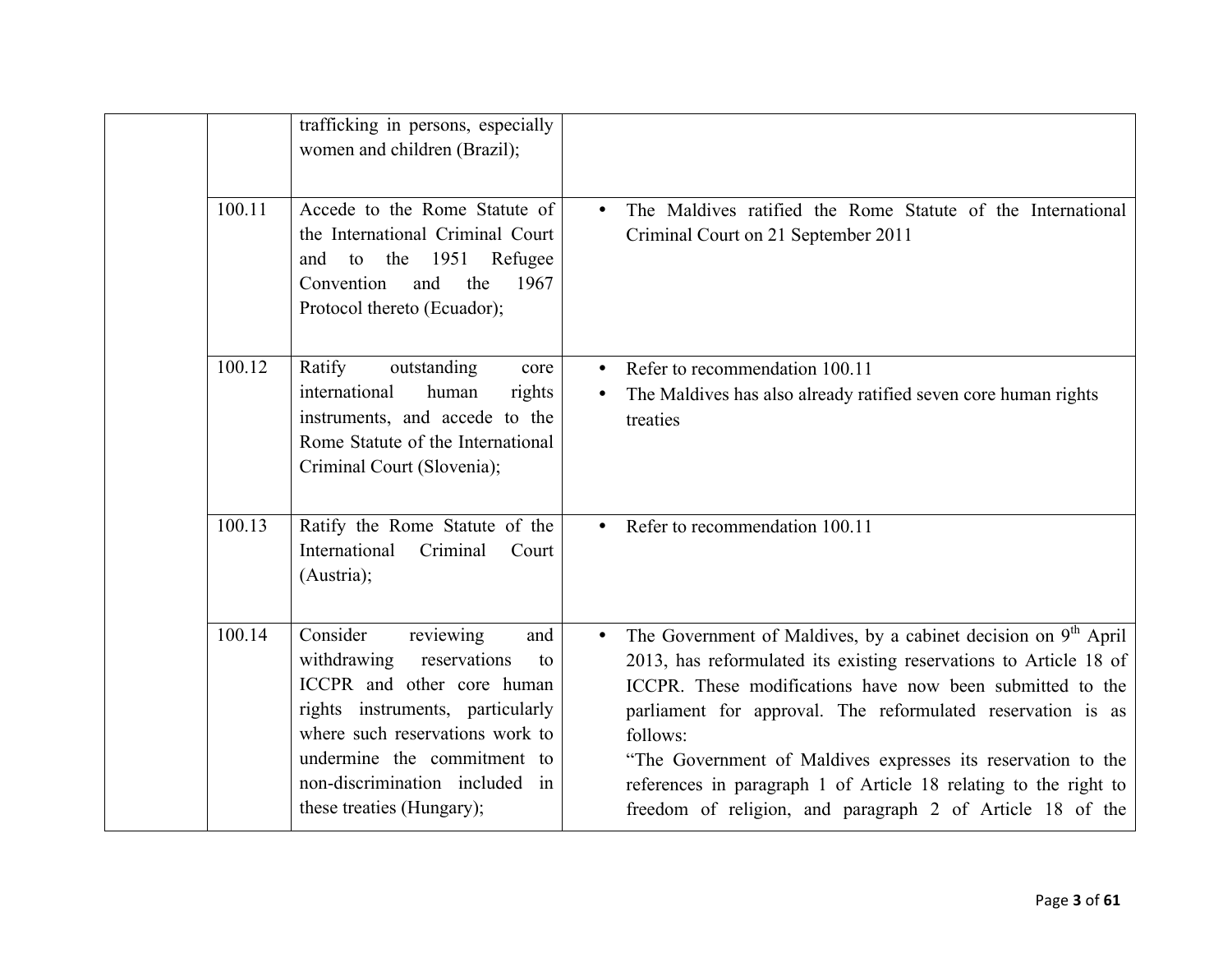|        |                                                                                                              | Covenant, since the Constitution and the Laws of the Republic of<br>Maldives state that all Maldivians should be Muslims and the<br>State religion is Islam."                                                                                                                                                                                                  |
|--------|--------------------------------------------------------------------------------------------------------------|----------------------------------------------------------------------------------------------------------------------------------------------------------------------------------------------------------------------------------------------------------------------------------------------------------------------------------------------------------------|
| 100.15 | Review reservations to CEDAW,<br>ICCPR and CRC with a view to<br>withdrawing or limiting them<br>(Slovenia); | The Government of Maldives, by a cabinet decision on 9 <sup>th</sup> April<br>2013, has reformulated its existing reservations to Article 18 of<br>ICCPR and Article 16 of CEDAW. These modifications have now<br>been submitted to the parliament for approval. The reformulated<br>reservations are as follows.                                              |
|        |                                                                                                              | Proposed Reformulation to Article 18 of ICCPR                                                                                                                                                                                                                                                                                                                  |
|        |                                                                                                              | "The Government of Maldives expresses its reservation to the<br>references in paragraph 1 of Article 18 relating to the right to<br>freedom of religion, and paragraph 2 of Article 18 of the Covenant,<br>since the Constitution and the Laws of the Republic of Maldives<br>state that all Maldivians should be Muslims and the State religion is<br>Islam." |
|        |                                                                                                              | Proposed Reformulation to Article 16 of CEDAW                                                                                                                                                                                                                                                                                                                  |
|        |                                                                                                              | "The Government of Maldives expresses its reservation to Article 16<br>paragraph $(1)(b)$ , $(1)(c)$ and $(1)(d)$ of the Convention as follows:                                                                                                                                                                                                                |
|        |                                                                                                              | The implementation of Article 16 paragraph (1) (b) of the<br>Convention shall be in accordance with the Maldivian Family Law<br>which requires the consent of the legal guardian for women to enter<br>into marriage. However, the right to enter into marriage and choose a<br>spouse is guaranteed by the exceptions provided in the Law where a             |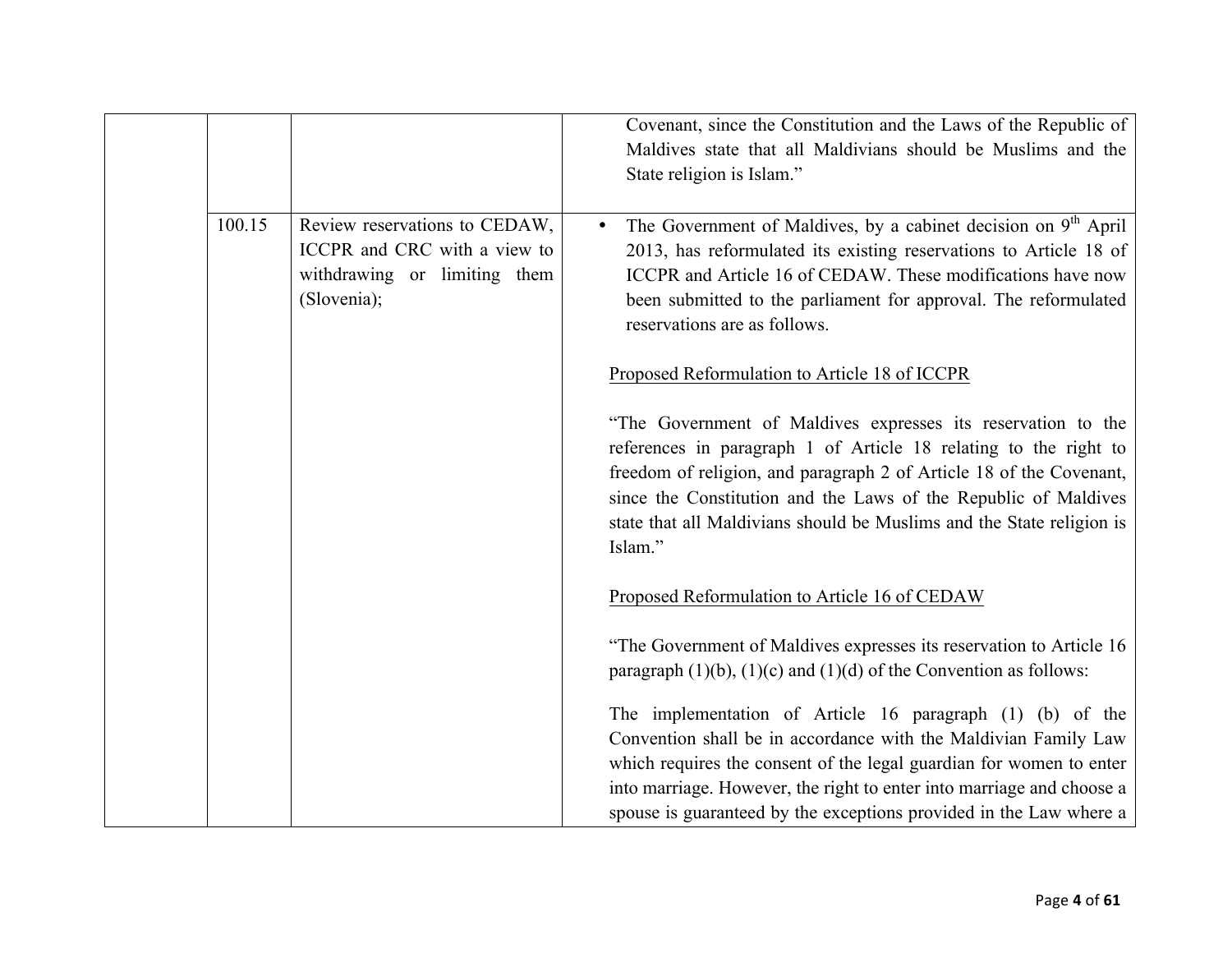|        |                                                                                                                                                      | legal guardian refuses to give consent.                                                                                                                                                                                                                                                                                                                                                                                                                                                                                  |
|--------|------------------------------------------------------------------------------------------------------------------------------------------------------|--------------------------------------------------------------------------------------------------------------------------------------------------------------------------------------------------------------------------------------------------------------------------------------------------------------------------------------------------------------------------------------------------------------------------------------------------------------------------------------------------------------------------|
|        |                                                                                                                                                      | The implementation of Article 16 paragraph (1) (c) and paragraph<br>(1) (d) of the Convention shall be subject to the responsibilities of<br>men under Maldivian Family Law which provide that maintenance<br>and financial responsibility of the family is that of the husband<br>during marriage; and in the event of dissolution of marriage, the<br>maintenance and financial responsibility of the children is that of the<br>father. This does not in any way impact the right of child custody of<br>any parent.) |
|        |                                                                                                                                                      | Article 16 (2) of CEDAW - Under Article 4 of the Family Act<br>(2000/4), the minimum age of marriage is set at 18. However, if a<br>request for marriage reaches the registrar by a person below 18<br>years of age, mental and physical capabilities of the person will be<br>taken in to consideration by the registrar before permitting the<br>contract.                                                                                                                                                             |
|        |                                                                                                                                                      | Under Article 19 of the Family Act (2000/4) all marriages by<br>Maldivians should be registered.                                                                                                                                                                                                                                                                                                                                                                                                                         |
| 100.16 | Continue<br>to<br>cooperate<br>with<br>human rights mechanisms and to<br>reconsider their reservations to<br>ICCPR, CEDAW<br>and CRC<br>(Palestine); | Refer to recommendation 100.15<br>$\bullet$                                                                                                                                                                                                                                                                                                                                                                                                                                                                              |
| 100.17 | Make further efforts with a view<br>to withdrawing reservations to                                                                                   | Refer to recommendation 100.15                                                                                                                                                                                                                                                                                                                                                                                                                                                                                           |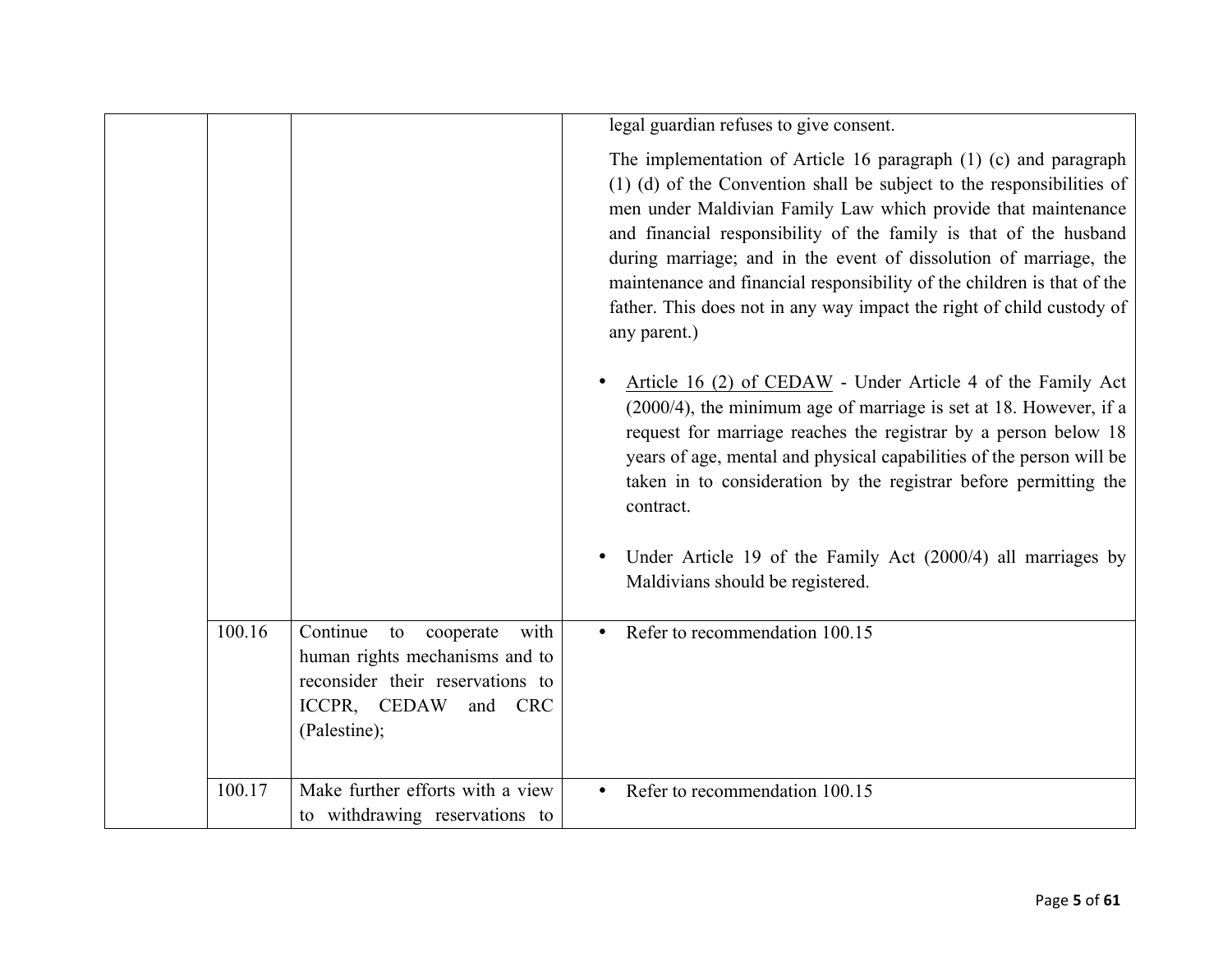|          |        | ICCPR,<br><b>CEDAW</b><br><b>CRC</b><br>and<br>(Brazil);                                                                                                                                                                               |                                                                                                                                                                                                                                                                                                                                                                                                                                                    |
|----------|--------|----------------------------------------------------------------------------------------------------------------------------------------------------------------------------------------------------------------------------------------|----------------------------------------------------------------------------------------------------------------------------------------------------------------------------------------------------------------------------------------------------------------------------------------------------------------------------------------------------------------------------------------------------------------------------------------------------|
|          | 100.18 | Withdraw reservations in respect<br>of article 18 of ICCPR (Austria);                                                                                                                                                                  | Refer to recommendation 100.15<br>$\bullet$                                                                                                                                                                                                                                                                                                                                                                                                        |
|          | 100.19 | Withdraw reservations to articles<br>14 and 21 of CRC as well as to<br>article 18 of ICCPR (Slovakia);                                                                                                                                 | The Maldives is completing the necessary internal processes to<br>comply with this recommendation (withdrawing reservation made<br>under Article 21 CRC)                                                                                                                                                                                                                                                                                           |
|          | 100.20 | Withdraw reservations to ICCPR,<br>CEDAW and CRC (Spain);                                                                                                                                                                              | Refer to recommendation 100.15<br>$\bullet$                                                                                                                                                                                                                                                                                                                                                                                                        |
| Migrants | 100.94 | Ensure that all people, including<br>migrants, are allowed to practice<br>their religion or belief freely,<br>including by enacting legislation<br>that explicitly protects the right to<br>freedom of religion or belief<br>(Norway); | Article 9 of the Constitution provides that all citizens of Maldives<br>shall be Muslims and Article $10(a)$ states that the State religion is<br>Islam. Article 10(b) further states that no law contrary to any tenet<br>of Islam shall be enacted in the Maldives. As apostasy is forbidden<br>in Islam, the Government cannot accept this recommendation.                                                                                      |
|          |        |                                                                                                                                                                                                                                        | Although, Act No. 4/75 forbids certain articles, such as objects<br>that represent religious deities, or objects used in worship<br>(religions other than Islam) from being brought into the country,<br>the laws of the Maldives allows expatriates workers and foreigners<br>the freedom to practice their religion in private. The Government<br>has so far not received any complaints from foreigners residing in<br>Maldives in this regard. |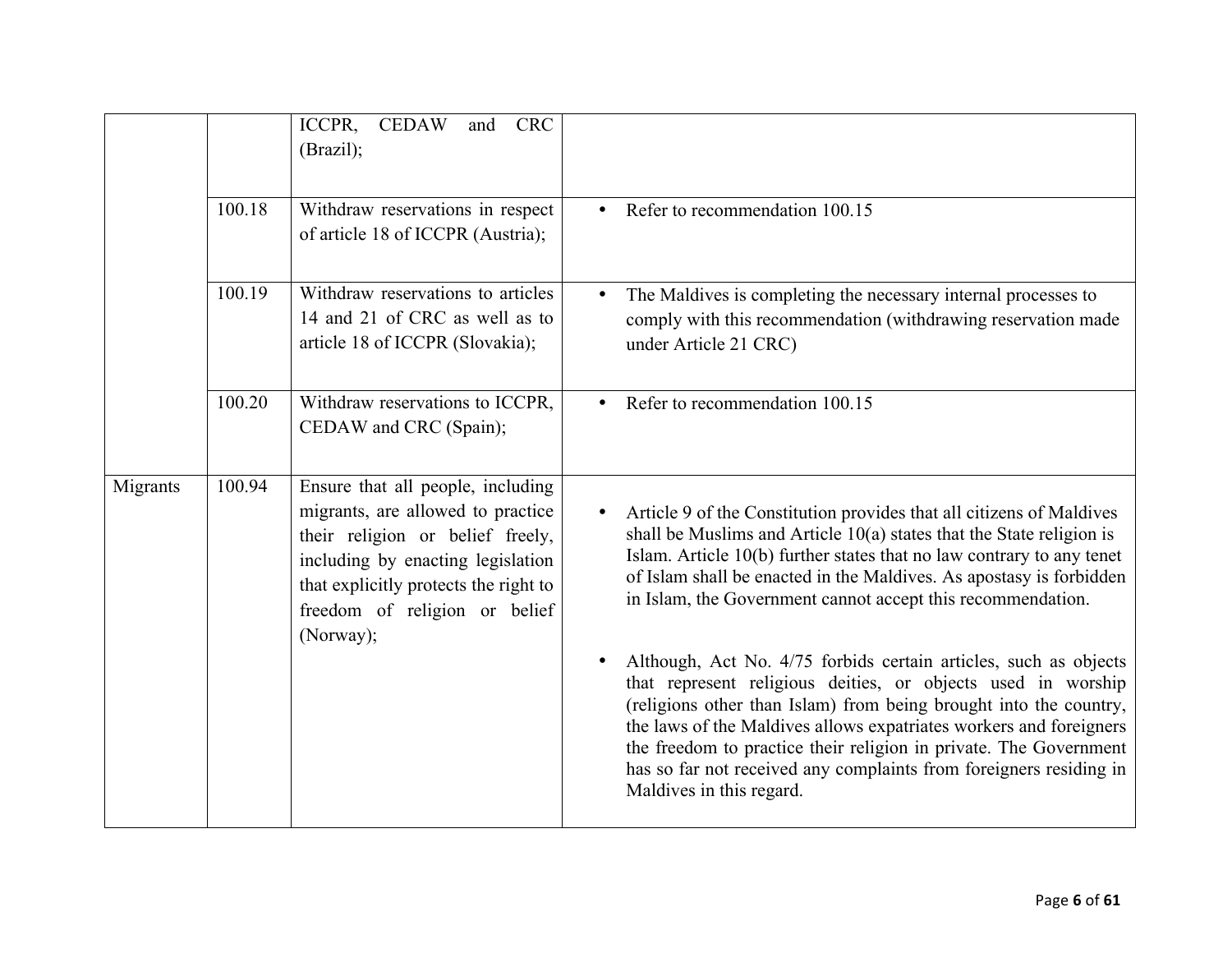| 100.107 | legislation<br>Draft<br>and<br>enact<br>prohibiting and punishing all<br>forms of trafficking in persons,<br>including the forced labour of<br>Promulgate<br>migrants.<br>laws<br>imposing stricter punishments for<br>violations, and hold employers<br>who violate laws accountable and<br>establish a national minimum<br>wage (United States); | In 2011, a draft of an anti human trafficking legislation was drawn<br>up in collaboration with the Australian Attorney General's<br>Department. The Parliament has held its first reading for the bill<br>and the bill is currently being reviewed by the respective standing<br>committee.<br>The Government's decision of transferring the responsibility for<br>issuance of migrant worker visas and quotas from the Ministry of<br>Human Resources to the Department of Immigration and<br>Emigration, and the responsibility for migrant worker policy to the<br>Ministry of Economic Development, signals readiness to start<br>taking action to curtail trafficking in persons                                                                                                                                                                                                                                                                                                                                                                        |
|---------|----------------------------------------------------------------------------------------------------------------------------------------------------------------------------------------------------------------------------------------------------------------------------------------------------------------------------------------------------|---------------------------------------------------------------------------------------------------------------------------------------------------------------------------------------------------------------------------------------------------------------------------------------------------------------------------------------------------------------------------------------------------------------------------------------------------------------------------------------------------------------------------------------------------------------------------------------------------------------------------------------------------------------------------------------------------------------------------------------------------------------------------------------------------------------------------------------------------------------------------------------------------------------------------------------------------------------------------------------------------------------------------------------------------------------|
|         |                                                                                                                                                                                                                                                                                                                                                    | The cabinet endorsed the Anti human Trafficking National Action<br>Plan on 26 February 2013, to this effect a Ministerial Committee<br>was established which is headed by the President's Office. The<br>Ministerial Committee consists of Ministry of Gender, Family and<br>Human Rights, Department of Immigration and Emigration,<br>Ministry of Foreign Affairs, Ministry of Home Affairs, Labour<br>Relations Authority, Maldives Police Service, Attorney General's<br>Office, Maldives National Defence Force. The anti human<br>trafficking unit was established on the same date and is<br>functioning under the Ministry of Gender, Family and Human<br>Rights (MGFHR). The MGFHR plays a leading role and<br>coordinates with the above agencies as well as NGOs (Maldivian<br>Democracy Network, Human Rights Commission of the<br>Maldives). The Unit serves as a national coordinating centre with<br>24 hours on-call service as a hotline. The anti-human trafficking<br>unit is to handle the cases reported, to do case assessment, provide |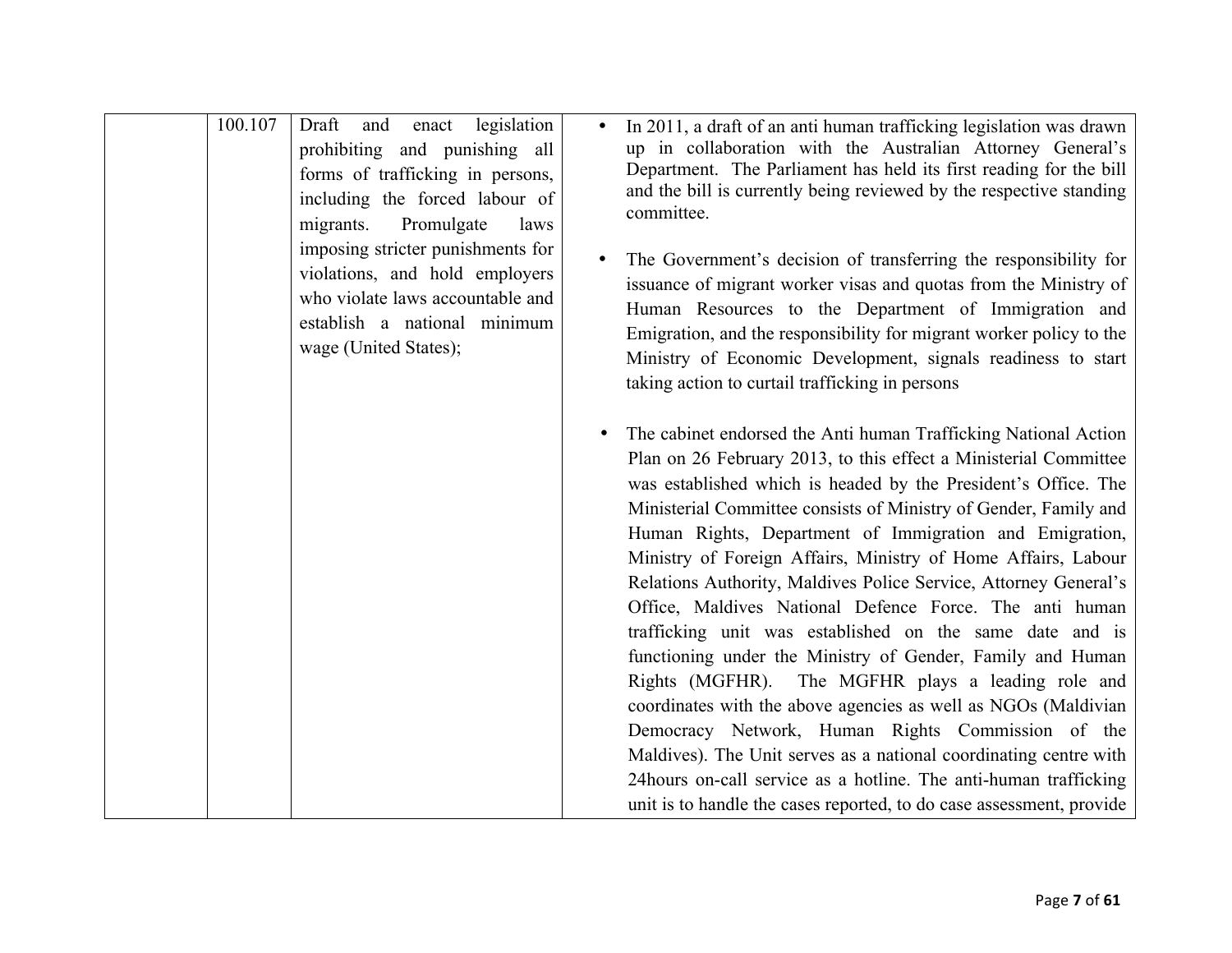support and facilitate victims to the shelter. The unit will also be working on SoPs and awareness creation.

- The 24 hr hotline is now functional. However, there are no translation facilities available at the moment. Ministry of Gender, Family and Human Rights is working on a mechanism to address this issue.
- The Human Rights Commission is currently working on a study on human trafficking in Maldives, results of which will be published in the coming months.
- The Ministry of Foreign Affairs has an ongoing "Blue Ribbon Campaign" to aware the public on human trafficking. This campaign was launched on 9 January 2013 and partnerships with the local media were formed. The campaign's media partners have already given airtime and print space for discussions, debates and opinions on the human trafficking situation in the country. The campaign is divided to three phases:

#### Phase I

Signing of MoU with media partners and through them to create awareness amongst general public by means of public programmes, via television, radio and print media.

#### Phase II

Bring onboard relevant sectors such as the tourism sector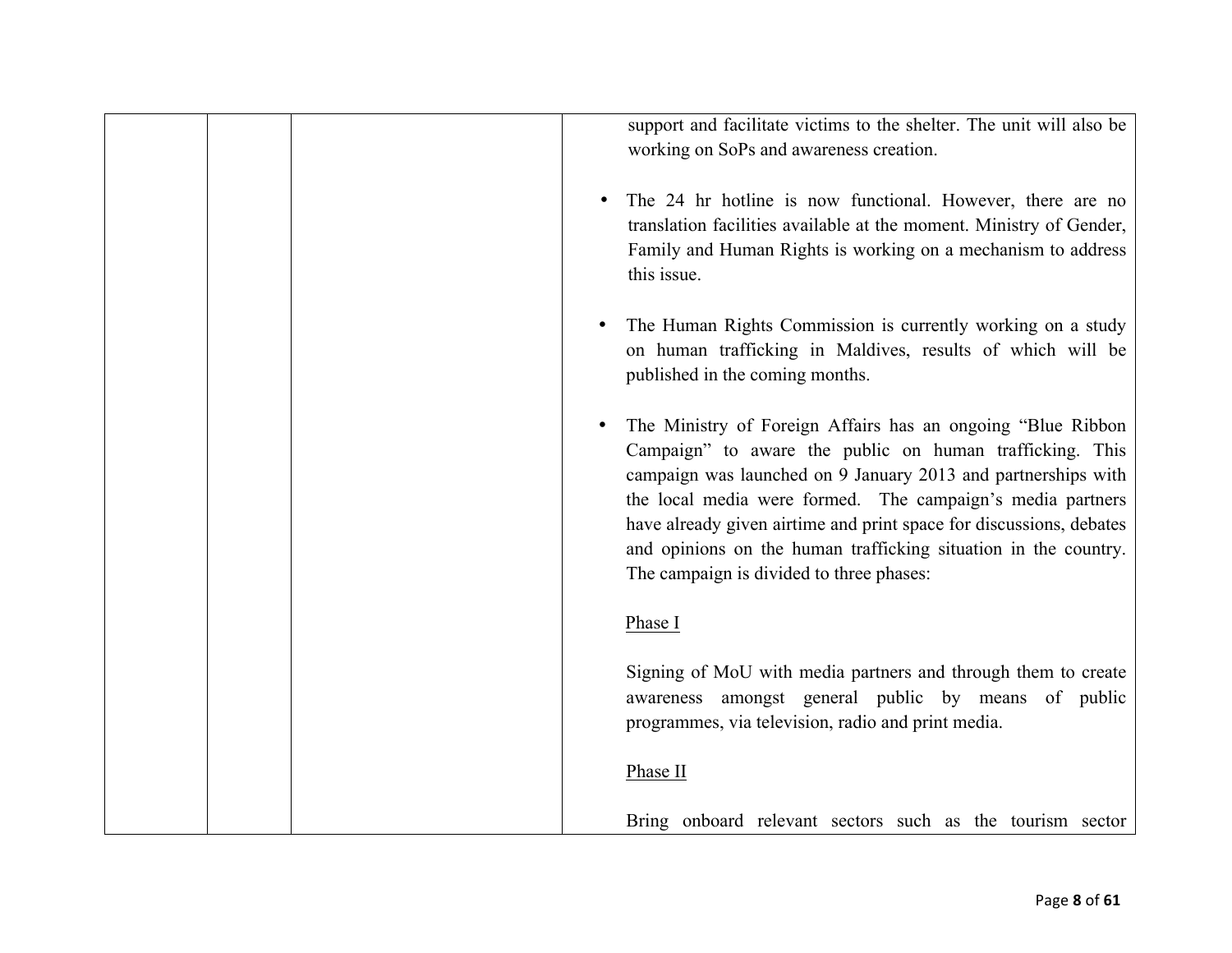|  | including the MATI/MTPB to launch the Blue Ribbon Campaign<br>in the tourist resorts in the Maldives. The tourism sector also<br>employs a large number of migrant workers.                                                                                                                                                                                                                                                      |
|--|----------------------------------------------------------------------------------------------------------------------------------------------------------------------------------------------------------------------------------------------------------------------------------------------------------------------------------------------------------------------------------------------------------------------------------|
|  | Phase III                                                                                                                                                                                                                                                                                                                                                                                                                        |
|  | In phase III the campaign involves engaging school children in the<br>efforts to create awareness. The plan is to raise awareness<br>amongst the young population on human trafficking. At the end of<br>the phase students will deliver a Pledge to the President of<br>Maldives. The pledge will identify that human trafficking as a<br>huge and shameful crime that needs to be eliminated immediately<br>from the Maldives. |
|  | Likewise, the MGFHR also planned and conducted programmes<br>to create awareness among the recruiting agencies, as well as<br>general public through local media                                                                                                                                                                                                                                                                 |
|  | The Executive Board agreed in April 2013 to establish a Human<br>Trafficking Investigation Unit. Negotiations/discussions are<br>currently ongoing                                                                                                                                                                                                                                                                               |
|  | Trainings conducted include:                                                                                                                                                                                                                                                                                                                                                                                                     |
|  | One-day training for the Maldives Police Service was conducted<br>on 29 May 2011                                                                                                                                                                                                                                                                                                                                                 |
|  | Training on an Integrated Approach to Combating Trafficking in<br>Persons held in Aarah Island, 17-18 October 2011 (IOM- funded                                                                                                                                                                                                                                                                                                  |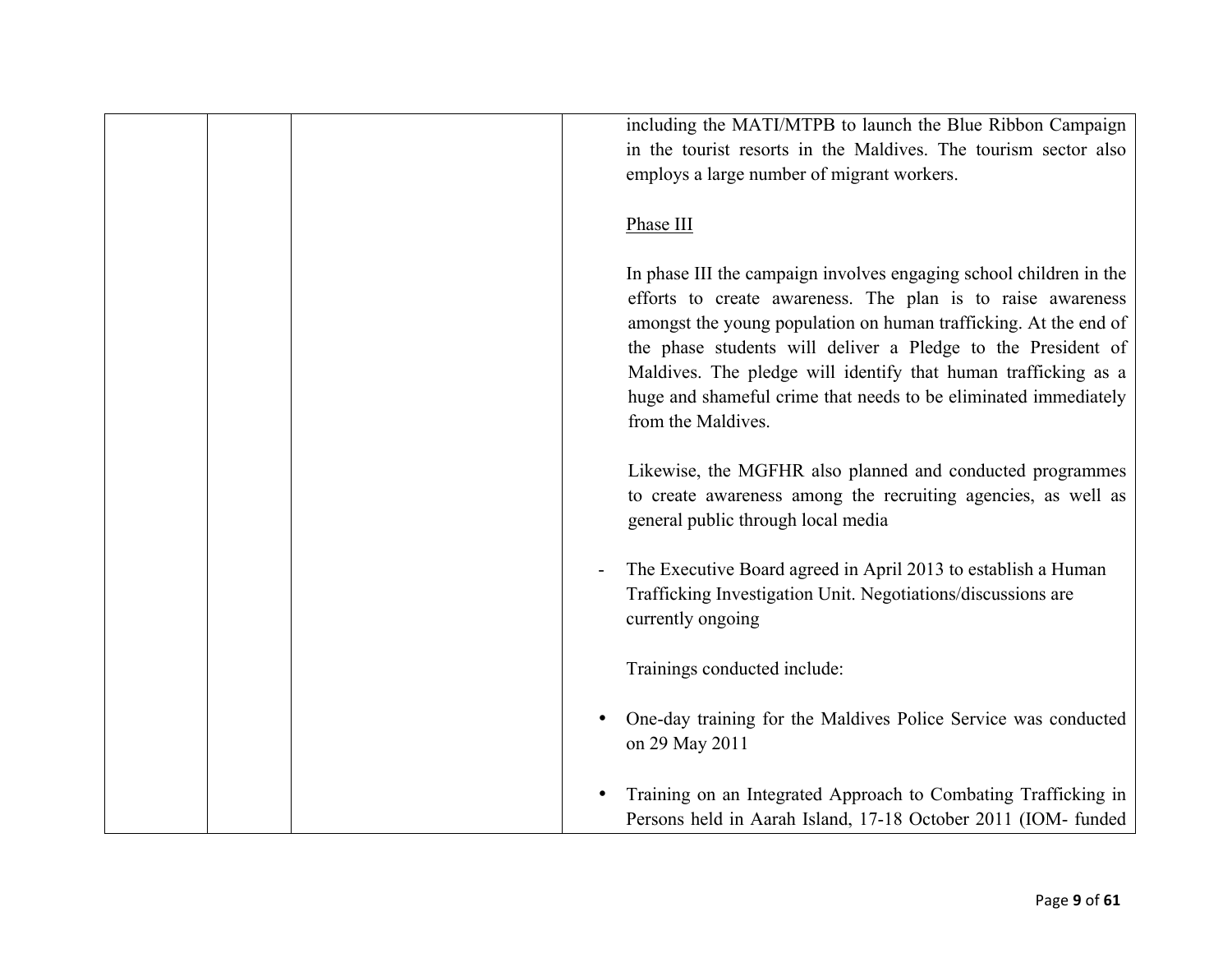|  | by US State Department)                                                                                                                                                                                                                                                                                                                                                                                                                                                                                                                                                                                                                                                                                                                                                                                                                                                                                                                                                                                              |
|--|----------------------------------------------------------------------------------------------------------------------------------------------------------------------------------------------------------------------------------------------------------------------------------------------------------------------------------------------------------------------------------------------------------------------------------------------------------------------------------------------------------------------------------------------------------------------------------------------------------------------------------------------------------------------------------------------------------------------------------------------------------------------------------------------------------------------------------------------------------------------------------------------------------------------------------------------------------------------------------------------------------------------|
|  | Workshop on Sensitizing Judiciary and Investigators to<br>Trafficking in Persons, 29th-30th April 2012 (IOM                                                                                                                                                                                                                                                                                                                                                                                                                                                                                                                                                                                                                                                                                                                                                                                                                                                                                                          |
|  | IOM will be implementing a counter-trafficking project in<br>Maldives. The overall goal is to contribute to strengthening the<br>efforts of the Government and NGOs to combat TIP in the areas of<br>prevention, prosecution, protection and partnerships. Expected<br>outcomes are: (a) actions are taken by parliamentarians, press and<br>corporate leaders to assist in preventing trafficking; (b) migrant<br>workers have the information to better prevent themselves from<br>being trafficked; (c) increased identification and strengthened<br>protection of victims of trafficking through a cooperative approach<br>by government and NGO; (d) increase in trafficking cases<br>investigated, prosecuted and convicted through enhanced skills<br>and knowledge of law enforcement, judiciary and prosecutors; (e)<br>improved protection of migrant workers through establishment of<br>an inter-ministerial task force to revise and guide migration and<br>foreign employment policies and procedures. |
|  | Victims were provided counselling through Victim Support Unit<br>of Family, Child Protection Department of Maldives Police<br>Service                                                                                                                                                                                                                                                                                                                                                                                                                                                                                                                                                                                                                                                                                                                                                                                                                                                                                |
|  | Training for Family and Children Service Centre staff, social<br>workers and counsellors on identifying victims and to provide<br>psychosocial support will take place in June 2013.                                                                                                                                                                                                                                                                                                                                                                                                                                                                                                                                                                                                                                                                                                                                                                                                                                 |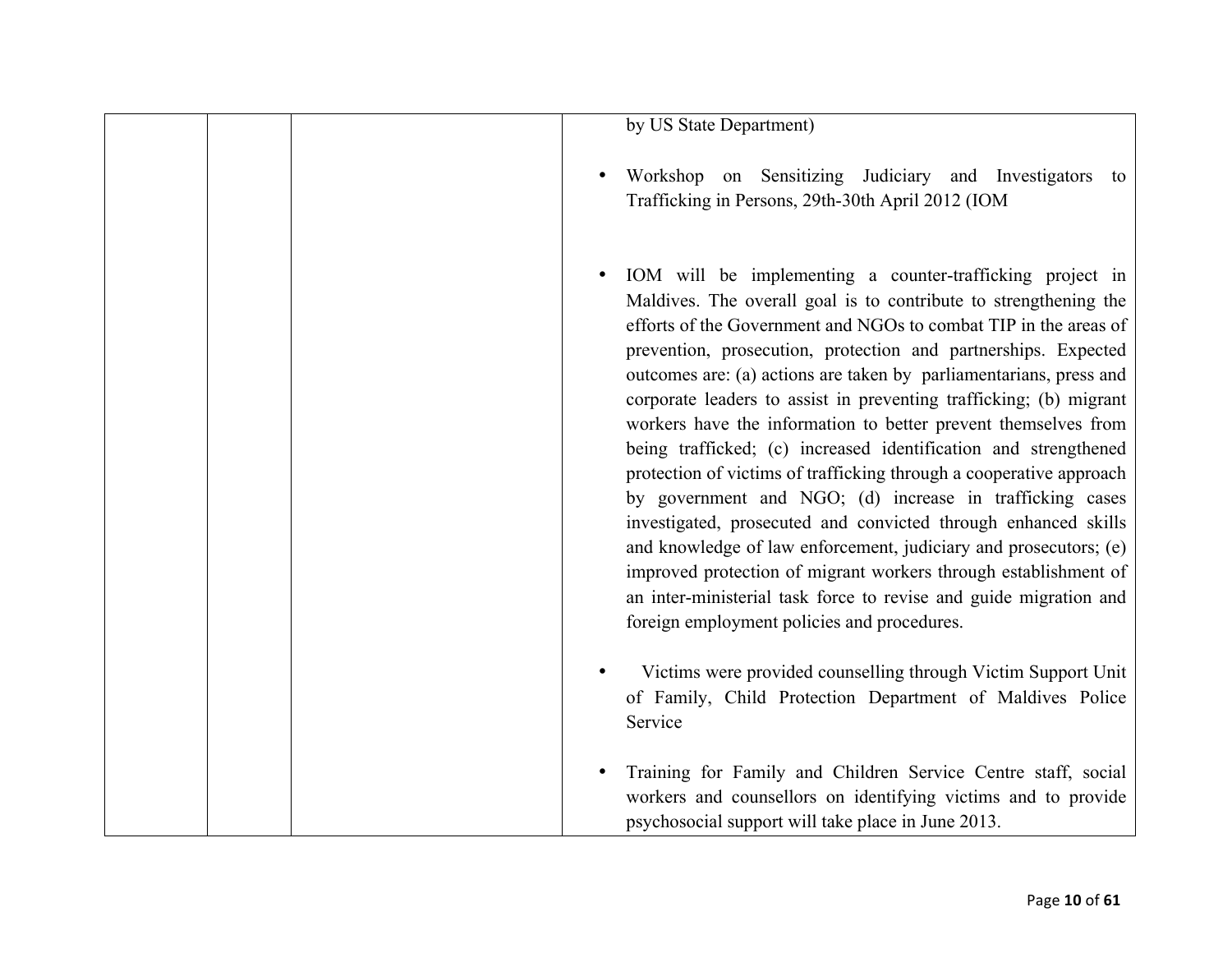|           | 100.114 | Elaborate a strategy for creating<br>more openness and tolerance in<br>the general public for migrants<br>and their rights (Norway);                                                                 | Refer to recommendation 100.107                                                                                                                                                                                                                                                                                                                                                                                                                                                                                                                                                                                                                                                                                                                                                                                 |
|-----------|---------|------------------------------------------------------------------------------------------------------------------------------------------------------------------------------------------------------|-----------------------------------------------------------------------------------------------------------------------------------------------------------------------------------------------------------------------------------------------------------------------------------------------------------------------------------------------------------------------------------------------------------------------------------------------------------------------------------------------------------------------------------------------------------------------------------------------------------------------------------------------------------------------------------------------------------------------------------------------------------------------------------------------------------------|
|           | 100.115 | Cooperate with other countries<br>that have large communities of<br>migrant workers to find a<br>solution in accordance<br>with<br>international<br>human<br>rights<br>standards (Hungary);          | The government of Maldives signed a bilateral cooperation MOU<br>concerning the placement of manpower with the government of<br>Bangladesh on 29 May 2011. Most of the Migrant workers in<br>Maldives are from Bangladesh; therefore this MOU has been<br>instrumental in protecting the rights of migrant workers from<br>Bangladesh. A similar MOU with the Government of India is<br>currently being drafted.                                                                                                                                                                                                                                                                                                                                                                                                |
| Judiciary | 100.33  | Strengthen the independence of<br>the Human Rights Commission<br>of Maldives and work with it to<br>the<br>human<br>rights<br>improve<br>education of the judiciary and the<br>public (New Zealand); | In 2009 HRCM, submitted amendments to the HRCM Act, to the<br>Attorney General's office but is now preparing a new set of<br>amendments based on other imperative identified areas<br>Judicial reform is a priority for the Government of Maldives. As a<br>result with the assistance and collaboration from various<br>international organisations several programs have been designed<br>and conducted to enhance performance, integrity, transparency,<br>efficiency and independence of justice institutions. The major<br>capacity building activities carried out for the judiciary during the<br>past three years was given to providing training and continuing<br>education to judges and magistrates. In this context following are<br>some of the key achievements in terms of training for judges: |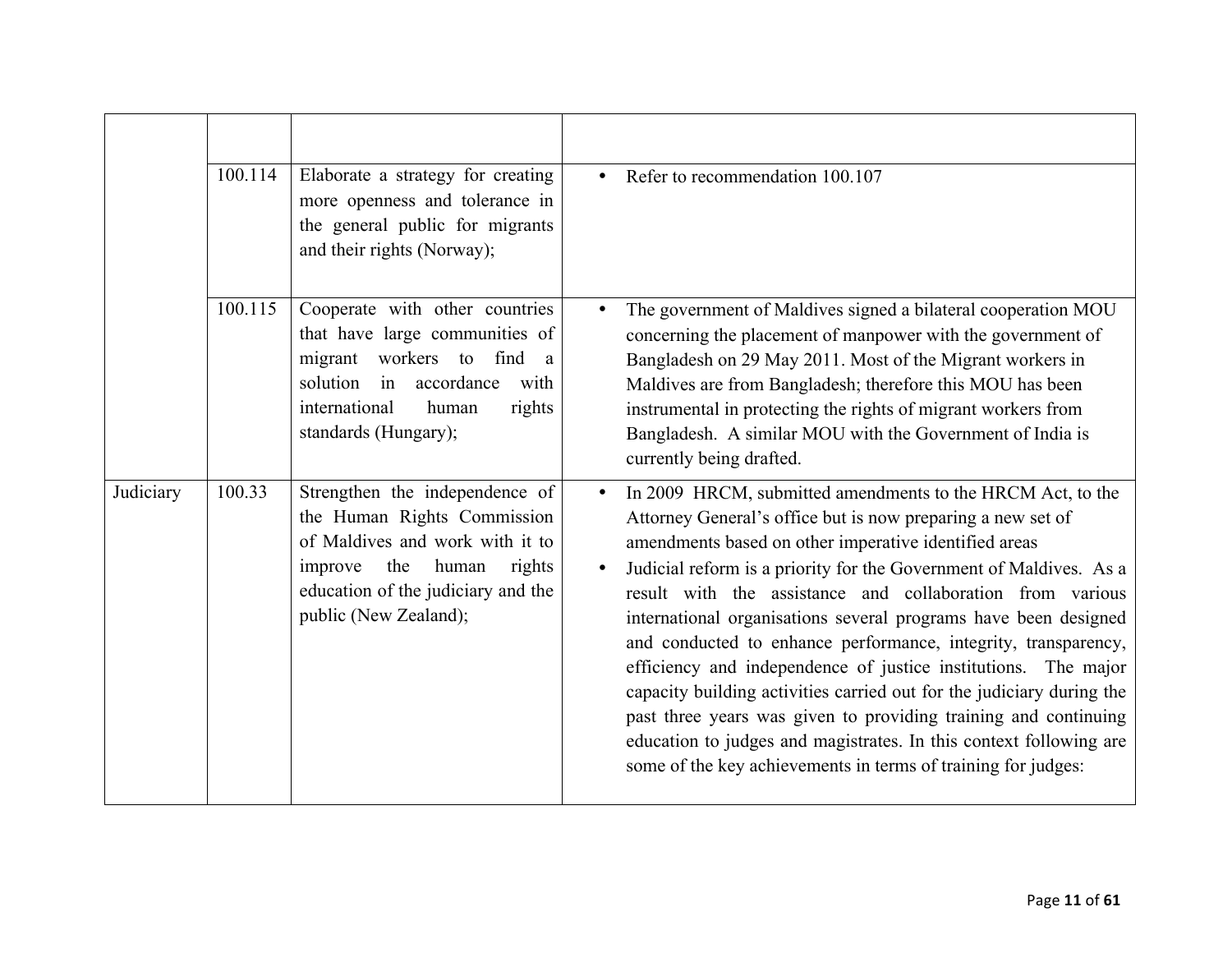|    | Diploma in Shariah and Law                                                                                                                                                                                                                                                                                                                                                                                                                                                                                                       |
|----|----------------------------------------------------------------------------------------------------------------------------------------------------------------------------------------------------------------------------------------------------------------------------------------------------------------------------------------------------------------------------------------------------------------------------------------------------------------------------------------------------------------------------------|
|    | In order to facilitate the Judges and Magistrates to possess the<br>educational qualification to discharge their duties and<br>responsibilities as a Judge and also to abide with the concluded<br>law (2008) which obliged that the Magistrates should hold at<br>least a Diploma in Sharia and Law or a Diploma in Law,<br>enabled Department of Judicial Administration to initiate this<br>program in affiliation with Kulliyathidhiraasathil Islamiyya<br>(Kulliya) and the Maldivian National University (MNU) in<br>2010. |
|    | By end of 2012, with the sponsor of Department of Judicial<br>Administration 74 Magistrates completed Diploma in Shariah<br>and Law while 8 Magistrates had competed Diploma in the<br>same area on their own. The remaining magistrates who did<br>not complete the program are scheduled to start in the third<br>quarter of 2013.                                                                                                                                                                                             |
| 2. | Degree in Shariah and Law<br>The programme was designed to provide opportunities for the<br>Magistrates and Judges who completed Diploma in Shariah<br>and Law. As such, the degree program started in two batches<br>in 2011, where one batch was conducted in Kulliya and the<br>other from the Maldives National University (MNU).                                                                                                                                                                                            |
|    | By the end of 2012, 23 Magistrates completed their first<br>semester from Kulliya while, 22 Magistrates completed their<br>first semester in 08 November 2012 from MNU.                                                                                                                                                                                                                                                                                                                                                          |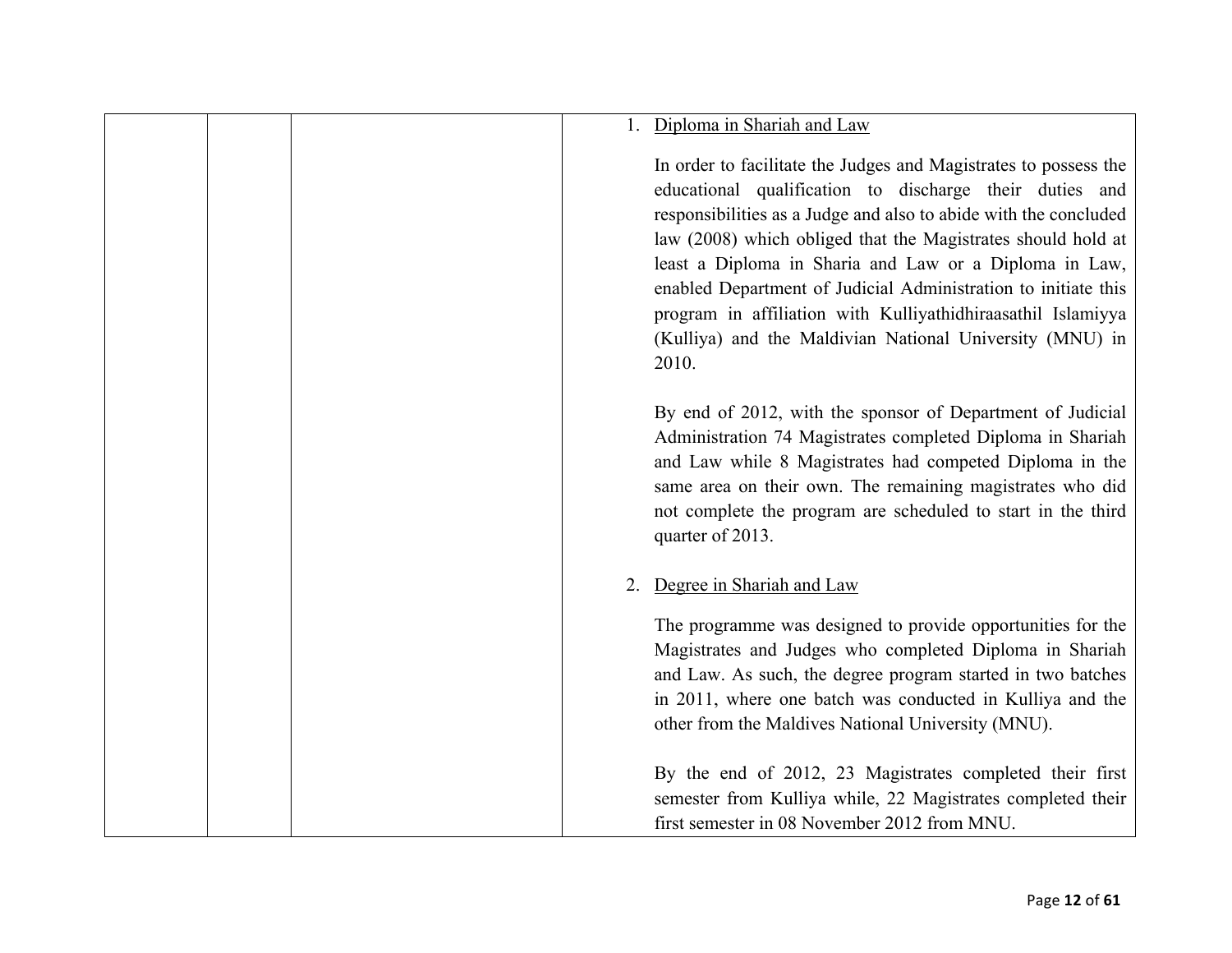### 3. Induction Programme

As per the requirement of Judicial Service Commission and the mandate of Department of Judicial Administration (DJA), it is a requisite need for the DJA to carry out an Induction programme for the newly appointed Magistrates and Judges. This programme consisted of educating the magistrates with the newly concluded Laws and the important areas of the constitution as well as to provide them with the opportunity to be aware of the work done by the Superior Courts.

As such, from 2010 till date 5 rounds of this programme have been completed where 26 magistrates successfully completed the programme.

## 4. Juvenile Justice Programme

This is a programme conducted by the Juvenile Justice Unit of Ministry of Home Affairs for the Magistrates of the lower Courts and other related authorities focusing on ways to deal with the juvenile justice issues in the Maldives.

From 2010 till date 11 rounds of this programme have been conducted. As per the below table, last year, 6 trainings took place under this programme.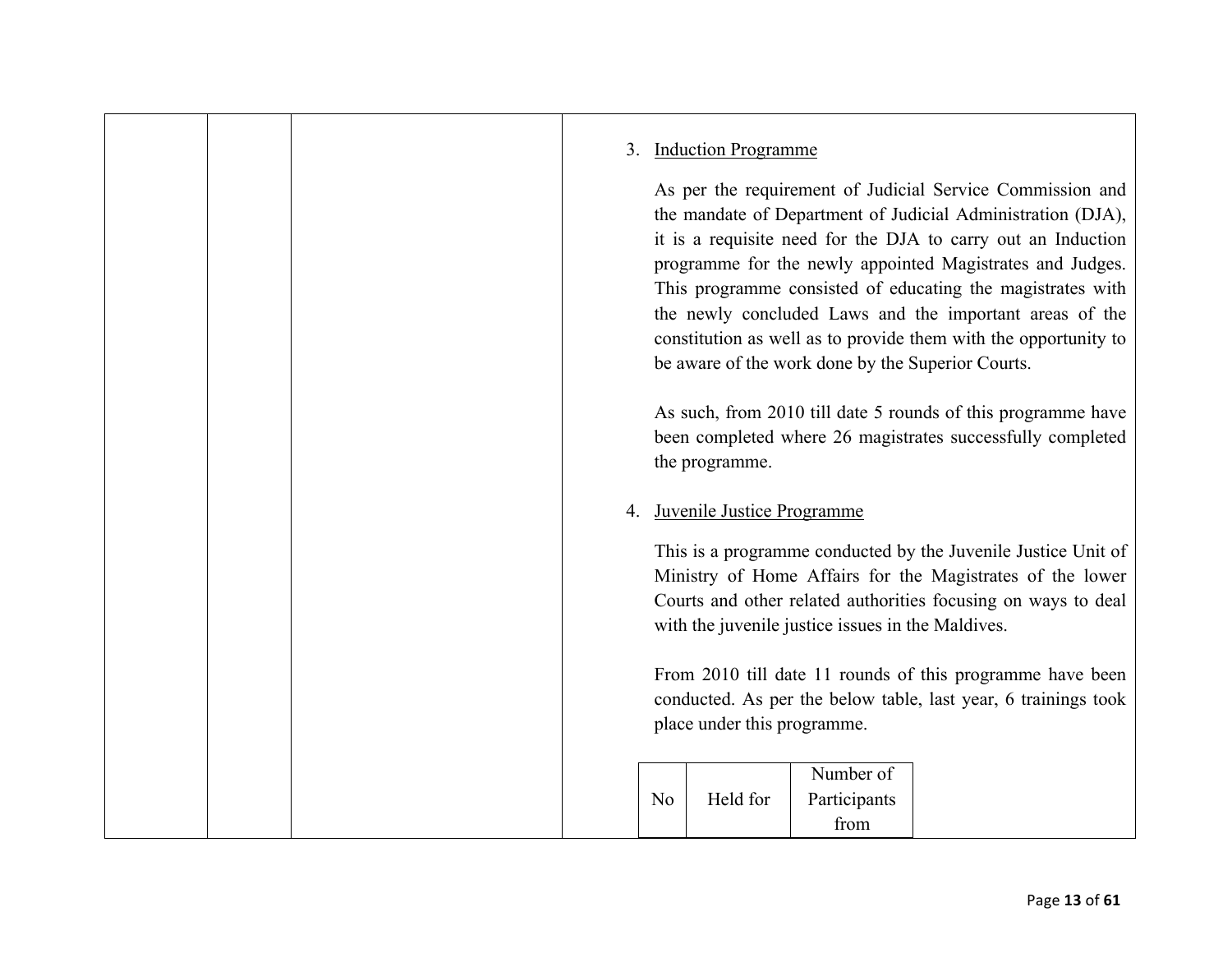|  |  |                |                |                                                                                                                                                                                                                                                     | Judiciary      |
|--|--|----------------|----------------|-----------------------------------------------------------------------------------------------------------------------------------------------------------------------------------------------------------------------------------------------------|----------------|
|  |  |                |                |                                                                                                                                                                                                                                                     |                |
|  |  |                | $\mathbf{1}$   | R. Atoll                                                                                                                                                                                                                                            | $\overline{2}$ |
|  |  |                | $\overline{2}$ | M. Atoll                                                                                                                                                                                                                                            | $\overline{4}$ |
|  |  |                | 3              | Gn. Atoll                                                                                                                                                                                                                                           | $\overline{2}$ |
|  |  |                | $\overline{4}$ | AA. Atoll                                                                                                                                                                                                                                           | $\overline{2}$ |
|  |  |                | 5              | K. Atoll                                                                                                                                                                                                                                            | 6              |
|  |  |                | 6              | S. Atoll                                                                                                                                                                                                                                            | 6              |
|  |  | 5.             |                | Seminars/Conferences<br>Judges have also had the oppo:<br>and international conferences<br>subjects of law and current lega<br>proven to be fruitful exposure t<br>The following table summarize<br>and Workshops the Judges and<br>2010 till date. |                |
|  |  | N <sub>0</sub> |                | <b>Name</b>                                                                                                                                                                                                                                         |                |
|  |  |                | $\mathbf{1}$   | PET (English Program)                                                                                                                                                                                                                               |                |
|  |  |                | $\overline{2}$ | Case Management                                                                                                                                                                                                                                     |                |
|  |  |                | $\overline{3}$ | Access to Justice (by Dr.<br>Richard Woolfson)                                                                                                                                                                                                      |                |

rtunity to participate in regional and workshops on particular al issues. Such trips abroad have trip for the judges.

es the Seminars/Conferences Magistrates participated from

| $\bf No$ | <b>Name</b>                                    | Country              | No. of<br>Particip<br>ants |
|----------|------------------------------------------------|----------------------|----------------------------|
|          | PET (English Program)                          | Bangalore -<br>India | 37                         |
| 2        | Case Management                                | Male -<br>Maldives   | 75                         |
| 3        | Access to Justice (by Dr.<br>Richard Woolfson) | Male -<br>Maldives   | 27                         |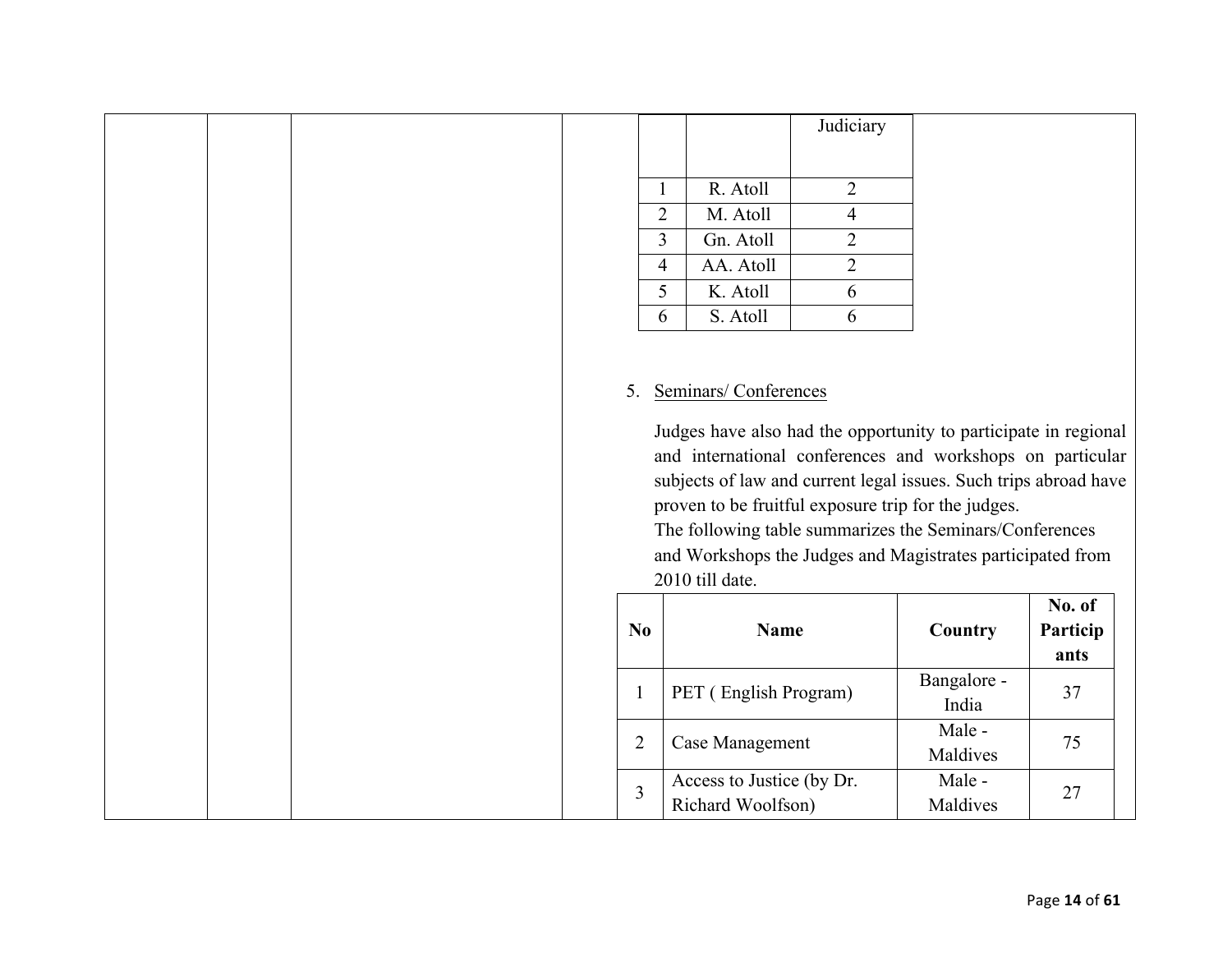|  | $\overline{4}$ | Access to Justice $(UNDP)$ –<br>in more than 07 rounds<br>judges received training on<br>human rights and<br>constitution. | Atolls -<br>Maldives                         | More<br>than $125$ |
|--|----------------|----------------------------------------------------------------------------------------------------------------------------|----------------------------------------------|--------------------|
|  | 5              | Senior Magistrate's<br>Symposium                                                                                           | <b>Bandos Island</b><br>Resort /<br>Maldives | 20                 |
|  | 6              | <b>Mediation Training</b>                                                                                                  | Male -<br>Maldives                           | 20                 |
|  | $\overline{7}$ | Commonwealth Judges and<br><b>Magistrates Conference</b>                                                                   | Kuala Lumpur<br>- Malaysia                   | 5                  |
|  | 8              | 24 <sup>th</sup> Law Asia Conference                                                                                       | South Korea                                  | $\overline{7}$     |
|  | $\mathbf{Q}$   | <b>CLA Regional Law</b><br>Conference                                                                                      | Sydney/<br>Australia                         | $\overline{4}$     |
|  | 10             | International Conference on<br>eCommerce and<br>Communication 2012                                                         | Singapore                                    | $\overline{3}$     |
|  | 11             | Milestone Judgments' in<br>Competition Law                                                                                 | Mauritius                                    | $\mathbf{1}$       |
|  | 12             | 25th Law Asia Annual<br>Conference                                                                                         | Bali-Indonesia                               | 5                  |
|  | 13             | Legal Training for Counter-<br>Piracy Operation                                                                            | Seychelles                                   | $\mathbf{1}$       |
|  | 14             | Judicial Education Program                                                                                                 | Male-<br>Maldives                            | 25                 |
|  | 15             | Judicial Independence,<br>Accountability and                                                                               | Male -<br>Maldives                           | 27                 |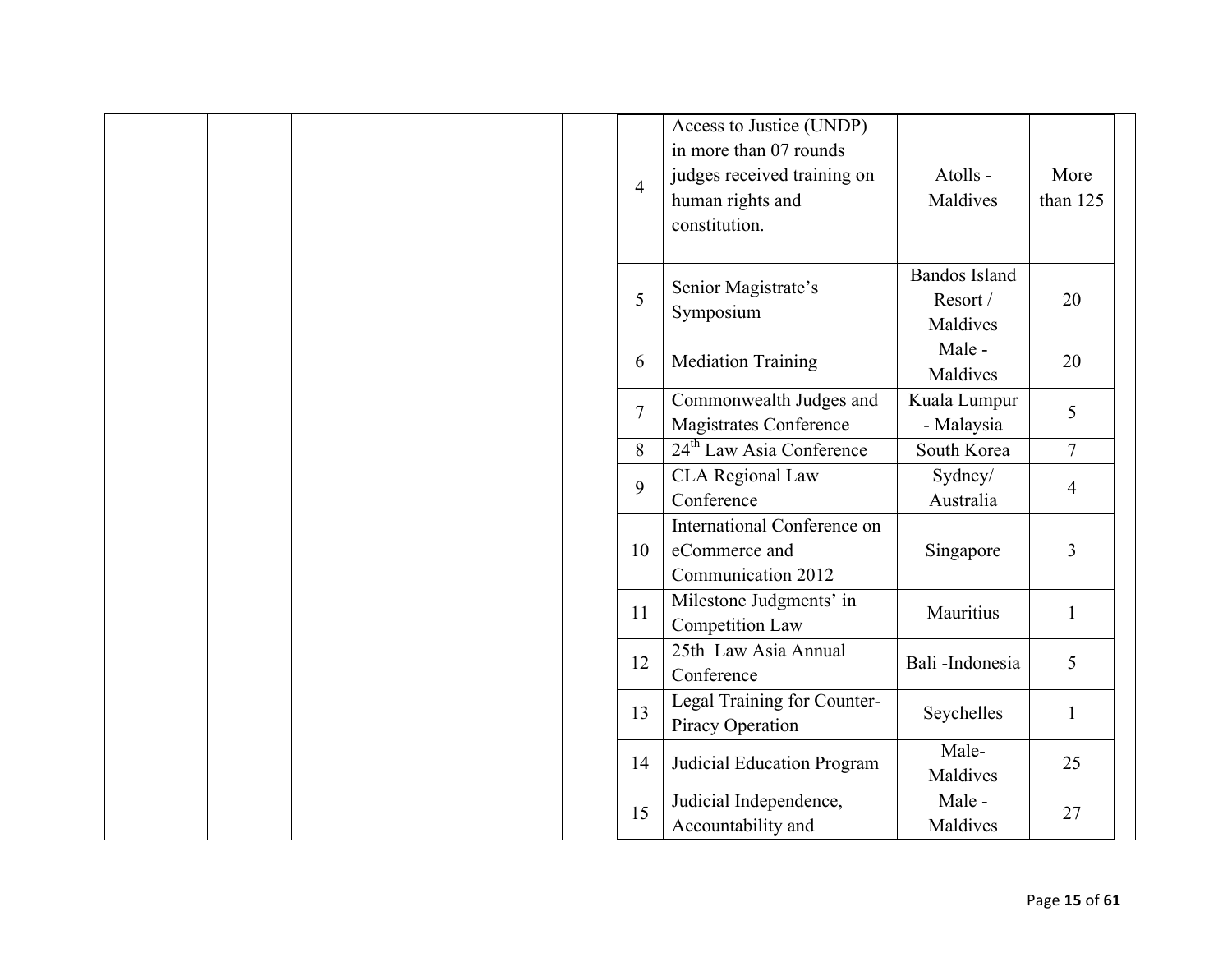|  |  |    | Professionalism                       |               |                |
|--|--|----|---------------------------------------|---------------|----------------|
|  |  | 16 | Malaysian Attachment                  | Kuala Lumpur/ |                |
|  |  |    | Program                               | Malaysia      | $\overline{2}$ |
|  |  |    | Justice Sector Reform: Case           |               |                |
|  |  | 17 | Management / Judicial                 | Male -        |                |
|  |  |    | Ethics / Judicial                     | Maldives      | 8              |
|  |  |    | Administration                        |               |                |
|  |  | 18 | C.J.E.I Biennial <i>meeting of</i>    | Kuala Lumpur/ | $\overline{4}$ |
|  |  |    | Judicial Educators                    | Malaysia      |                |
|  |  | 19 | Training at Karnataka                 | Bangalore /   | $\overline{3}$ |
|  |  |    | Judicial Academy                      | India         |                |
|  |  |    | The role of the judiciary in          |               |                |
|  |  | 20 | an Independent democratic             | Male -        | 10             |
|  |  |    | society - by Mr. Praveen H            | Maldives      |                |
|  |  |    | Parek                                 |               |                |
|  |  |    |                                       |               | For            |
|  |  |    |                                       |               | Supreme        |
|  |  |    | Human Rights Training - by            | Male -        | Court          |
|  |  | 21 | <b>UNDP</b>                           | Maldives      | Judges         |
|  |  |    |                                       |               | and            |
|  |  |    |                                       |               | Legal          |
|  |  |    |                                       |               | Staff          |
|  |  |    | 6 <sup>th</sup> Regional Workshop for |               |                |
|  |  |    | Police Officers, Prosecutors          | Kathmandu /   |                |
|  |  | 22 | and Judges in South Asia on           | Nepal         | $\mathbf{1}$   |
|  |  |    | effectively countering                |               |                |
|  |  |    | terrorism                             |               |                |
|  |  | 23 | <b>International Labour</b>           | Male -        | 3              |
|  |  |    | Standards for Judges,                 | Maldives      |                |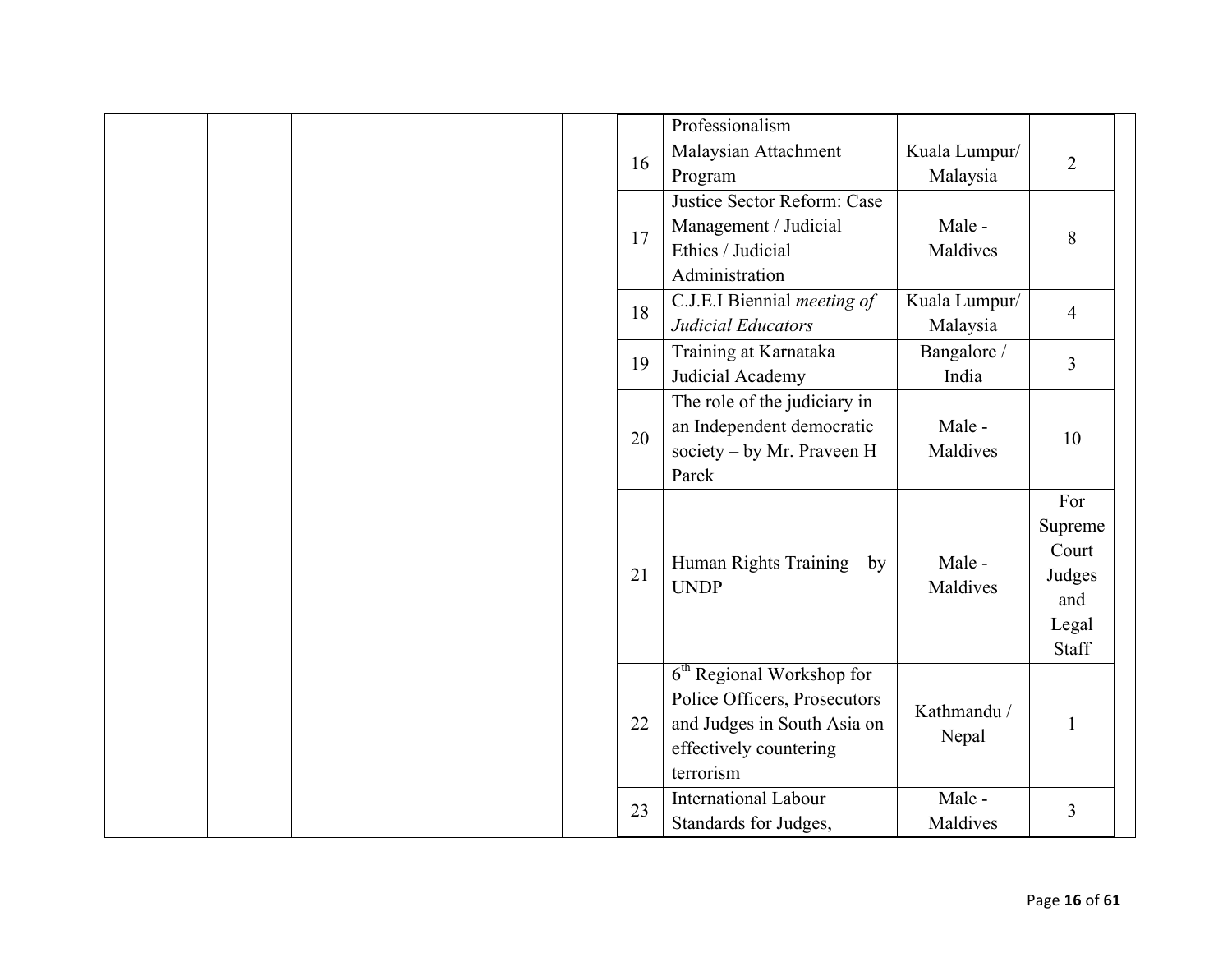|                | Lawyers and Educators                                                                    |                    |                |
|----------------|------------------------------------------------------------------------------------------|--------------------|----------------|
| 24             | Evaluating the value of<br>Forensic Evidence (2<br>rounds)                               | Male -<br>Maldives | 51             |
| 25             | Islamic Financing and<br>Capital Market Rules and<br><b>Regulations - CMDA</b>           | Male -<br>Maldives | 16             |
| 26             | <b>Taxation Act and</b><br>Regulations                                                   | Male -<br>Maldives | 10             |
|                | workshops were also held for the Legal Staff of the Judiciary<br>as per the table below. |                    | No. of         |
|                | Furthermore, during the past two years training programs and                             |                    |                |
|                |                                                                                          |                    |                |
| N <sub>o</sub> | Name                                                                                     |                    | Particip       |
|                |                                                                                          |                    | ants           |
| $\mathbf{1}$   | Diploma in Justice Studies $(MNU) - 03$<br>batches                                       |                    | 22             |
| $\overline{2}$ | Degree in Shariah and Law (MNU)                                                          |                    | 5              |
| $\overline{3}$ | Bachelor of Law (MNU)                                                                    |                    | 5              |
| $\overline{4}$ | Bachelor of Law (Malaysia)                                                               |                    | $\overline{2}$ |
| 5              | Bachelor Of Law (LLB) London External                                                    |                    | $\overline{2}$ |
|                |                                                                                          |                    |                |
|                | Program (Sri Lanka)                                                                      |                    |                |
| 6              | Degree in Shariah and Law (Kulliya)                                                      |                    | $\mathbf{1}$   |
| $\overline{7}$ | Justice Sector Reform: Case Management /                                                 |                    | 5              |
|                | Judicial Ethics / Judicial Administration                                                |                    |                |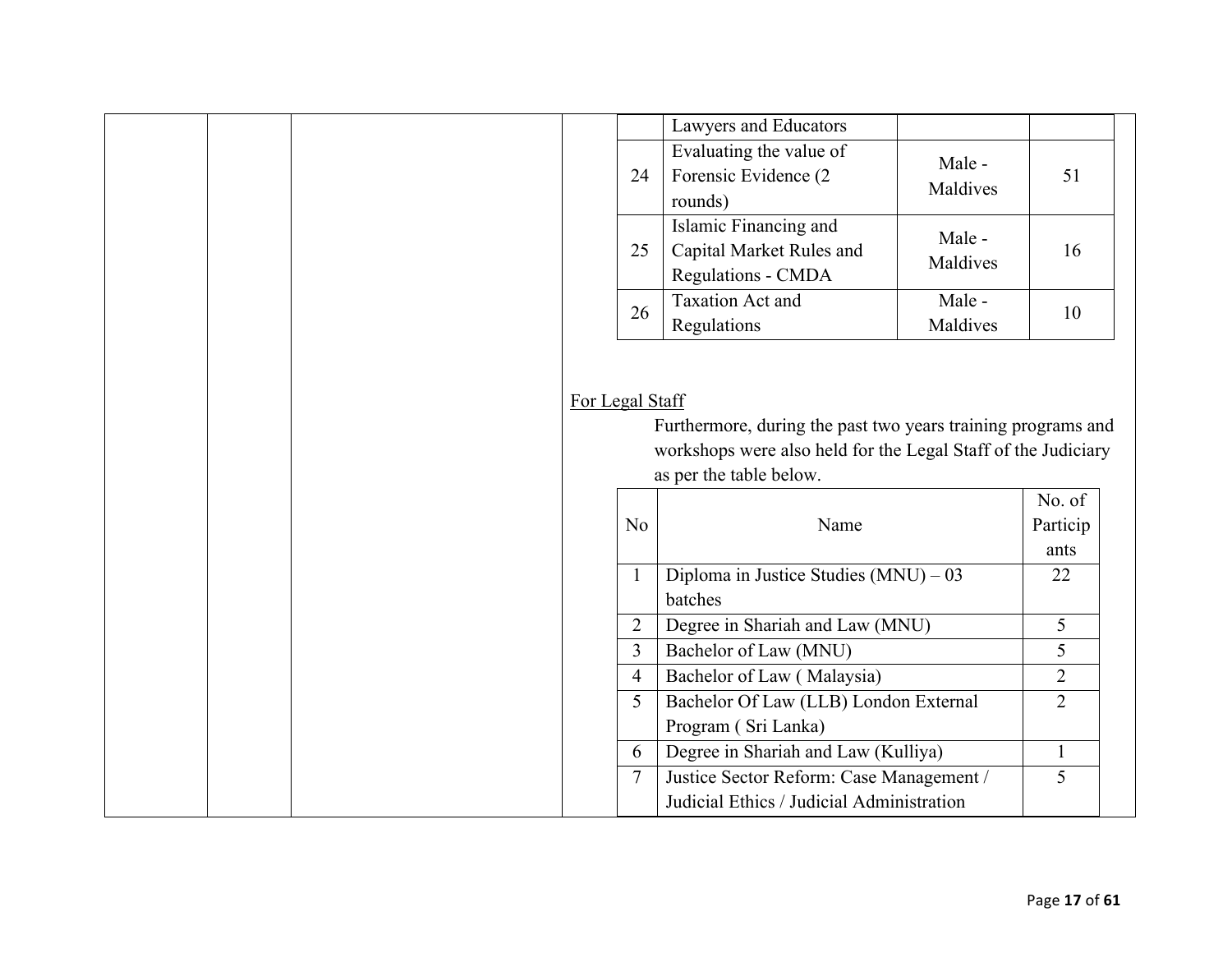|        |                                         |           | Access to Justice (by Dr. Richard Woolfson)<br>27<br>8               |
|--------|-----------------------------------------|-----------|----------------------------------------------------------------------|
| 100.79 | Implement the United Nations            | $\bullet$ | The Supreme Court of the Maldives, in dispensing its                 |
|        | Principles<br><b>Basic</b><br>the<br>on |           | responsibility as the guardian of the constitution and the laws had  |
|        | Independence of the Judiciary           |           | delivered numerous decisions upholding rule of law in the            |
|        | and the Role of Lawyers (New            |           | country. Judicial Independence, an important aspect of rule of law,  |
|        | Zealand);                               |           | was emphasized in the Supreme Court decision of 2011/06 which        |
|        |                                         |           | instructed judges to decide cases independently uninfluenced by      |
|        |                                         |           | any other external factor. A reflection through decided cases of the |
|        |                                         |           | past year reveals ground-breaking decisions in the history of the    |
|        |                                         |           | Maldives. One such decision was given in the case of 2010/SC-        |
|        |                                         |           | C/27, wherein it was pleaded for an interpretation of Article 143    |
|        |                                         |           | of the Constitution, which did not specifically prescribe a time     |
|        |                                         |           | period for presidential assent to Bills presented after              |
|        |                                         |           | reconsideration by the People's Majlis (Parliament of the            |
|        |                                         |           | Maldives). This was a decision by which, the Supreme Court, by       |
|        |                                         |           | the application of legal principles, saved the legal system from a   |
|        |                                         |           | legal vacancy. Furthermore, the Supreme Court has given its first    |
|        |                                         |           | advisory opinion to the Parliament of the Maldives under Article     |
|        |                                         |           | 95 of the Constitution in 2013. The Parliament by its declaration    |
|        |                                         |           | sought Supreme Court's opinion in the case 2010/SC-AD/28,            |
|        |                                         |           | whereby it was decided by a unanimous decision of the Supreme        |
|        |                                         |           | Court's full bench that the members of the Maldives Police           |
|        |                                         |           | Services and the Maldives Defence Force were indeed answerable       |
|        |                                         |           | to the committees of the Parliament by virtue of Article 98 and 99   |
|        |                                         |           | of the Constitution. Also, significant legal principles were laid    |
|        |                                         |           | down in the case of 2010/SC-C/26 and case number 2010/SC-            |
|        |                                         |           | C/25 wherein the importance of an even check and balance system      |
|        |                                         |           | between the three organs of the state and avoidance of               |
|        |                                         |           | encroachment into the sphere of other organs was emphasized. In      |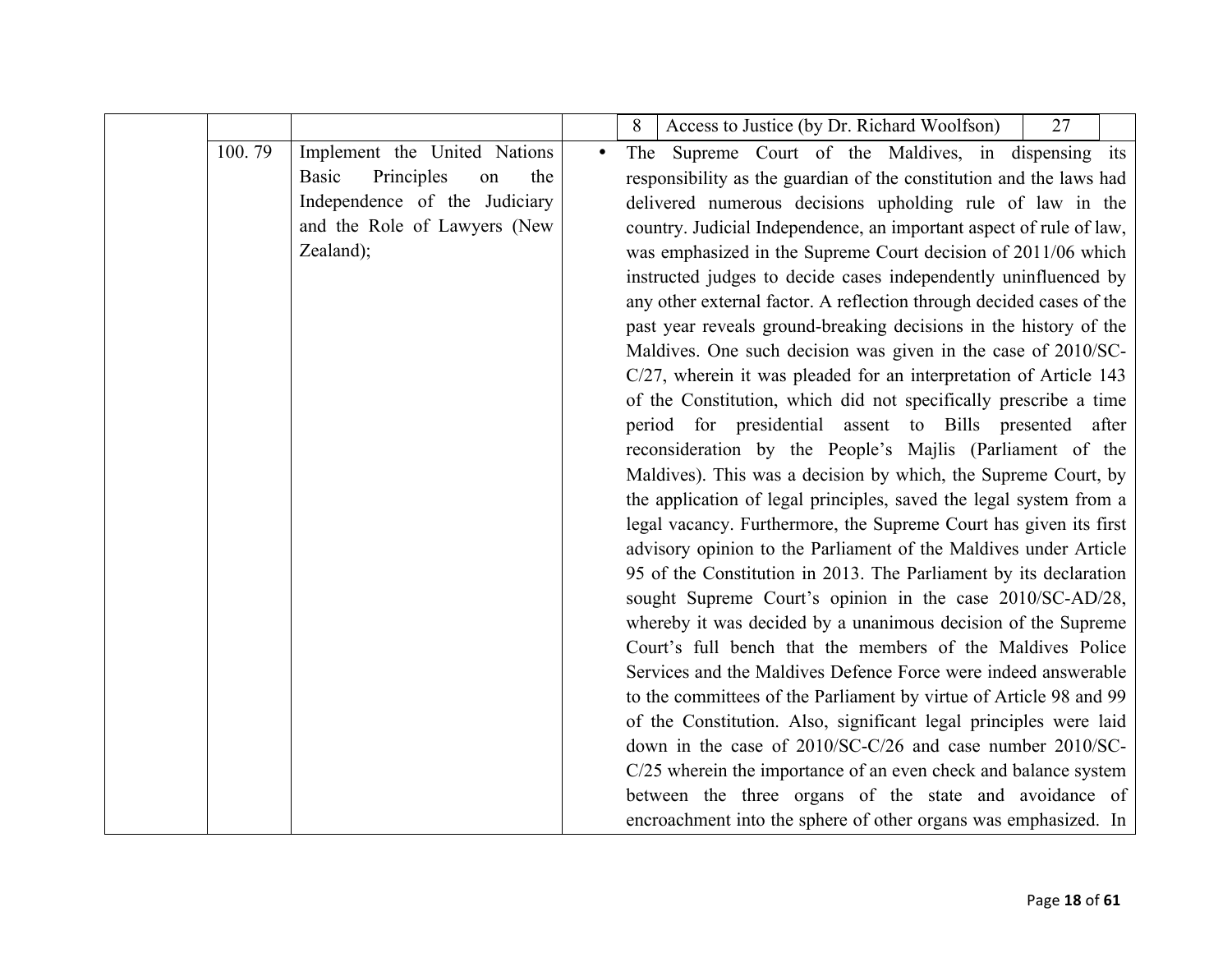|        |                                                                       |           | addition to hearing of cases, Justices of the Supreme Court hold<br>regular meetings in order to dispense its responsibility as the<br>guardian of the judiciary. In this regard several rules, regulations<br>and court orders had been issued with the aim of strengthening the<br>administration of courts and unification of court procedures in the<br>Maldives.                                                                                                                                                                                                                                                                                                                                                                                                                                                                                                                                                                                                                                                                                                                                                                                                                                                                      |
|--------|-----------------------------------------------------------------------|-----------|--------------------------------------------------------------------------------------------------------------------------------------------------------------------------------------------------------------------------------------------------------------------------------------------------------------------------------------------------------------------------------------------------------------------------------------------------------------------------------------------------------------------------------------------------------------------------------------------------------------------------------------------------------------------------------------------------------------------------------------------------------------------------------------------------------------------------------------------------------------------------------------------------------------------------------------------------------------------------------------------------------------------------------------------------------------------------------------------------------------------------------------------------------------------------------------------------------------------------------------------|
| 100.80 | Continue its efforts to further<br>strengthen<br>the<br>(Azerbaijan); | judiciary | Refer to recommendation 100.33 and 100.79<br>In 2010 The Judicial Service Commission has established a Code<br>of Conduct for Judges largely based on the Bangalore Principles<br>of Judicial Conduct.<br>The lawyer's community of the Maldives was represented by the<br>Law Society of the Maldives (LSM). It had a member base of<br>about 80% of the lawyers in the country and also has a<br>Disciplinary Committee to oversee the conduct of its members<br>with regard to their ethics and professional behavior. However, the<br>lack of recognition and legislative status for the LSM has resulted<br>in LSM being unable to take disciplinary measures against its<br>members who act unethically. In spite of that LSM has acted in an<br>advisory role for the Attorney General in his functions as the<br>regulator of legal profession in the Maldives. In the absence of a<br>formal bar association there is currently no Act nor a regulation<br>which comprehensively address Ethics and Disciplinary issues of<br>lawyers. As a further measures, the regulation of lawyers<br>monitored by Supreme Court is part of the court process which is<br>not applicable to all the lawyers but to lawyers attending courts. |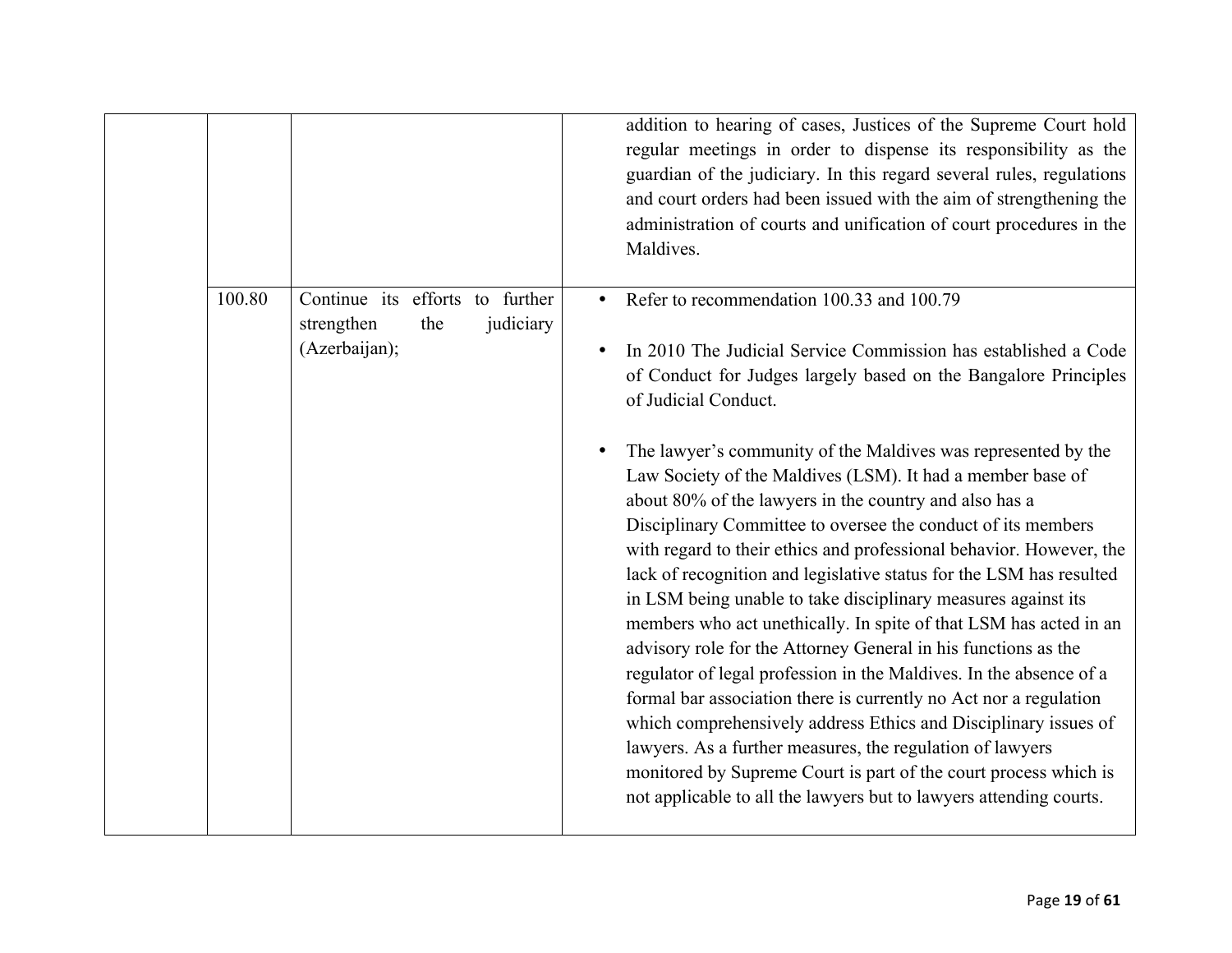|              |        |                                                                                                                                                         | United Nations Special Rapporteur on the Independence of the<br>Judges and Lawyers Ms. Gabriela Knaul made an official visit to<br>Male' on 16 Feb 2013. The Special Rapporteur's visit to the<br>Maldives as part of her engagement with the Maldives and also as<br>a follow up to her predecessor Dr. Leandro Despouy's visit to the<br>Maldives in 2007. Her mission to the Maldives is focused towards<br>assessing the independence of judges and lawyers as well as the<br>smooth functioning of the justice system after the enactment of the<br>new democratic Constitution in the Maldives in 2008. During her<br>mission, the Special Rapporteur held meetings with all<br>Government and non-Governmental stakeholders including NGOs<br>where she addressed issues that are relevant to her mandate. The<br>Special Rapporteur also met with lawyers, Parliamentarians and<br>members of the judiciary. The Government of Maldives welcomed<br>the report of the Special Rapporteur published after the visit and is<br>committed to implementing her recommendations. |
|--------------|--------|---------------------------------------------------------------------------------------------------------------------------------------------------------|-------------------------------------------------------------------------------------------------------------------------------------------------------------------------------------------------------------------------------------------------------------------------------------------------------------------------------------------------------------------------------------------------------------------------------------------------------------------------------------------------------------------------------------------------------------------------------------------------------------------------------------------------------------------------------------------------------------------------------------------------------------------------------------------------------------------------------------------------------------------------------------------------------------------------------------------------------------------------------------------------------------------------------------------------------------------------------------|
|              | 100.81 | Take concerted steps to build a<br>strong and independent judiciary<br>(United Kingdom);                                                                | Refer to recommendations 100.33, 100.79 and 100.80<br>$\bullet$                                                                                                                                                                                                                                                                                                                                                                                                                                                                                                                                                                                                                                                                                                                                                                                                                                                                                                                                                                                                                     |
| <b>Drugs</b> | 100.87 | Strengthen the role of the family<br>in order to protect children from<br>drugs and sexual exploitation,<br>and reduce juvenile delinquency<br>(Qatar); | The National Drugs Agency works closely with UNICEF in<br>providing preventive drug education for children, parents and for<br>school management. It also conducts Training of Trainers program<br>on life skills for these groups.                                                                                                                                                                                                                                                                                                                                                                                                                                                                                                                                                                                                                                                                                                                                                                                                                                                 |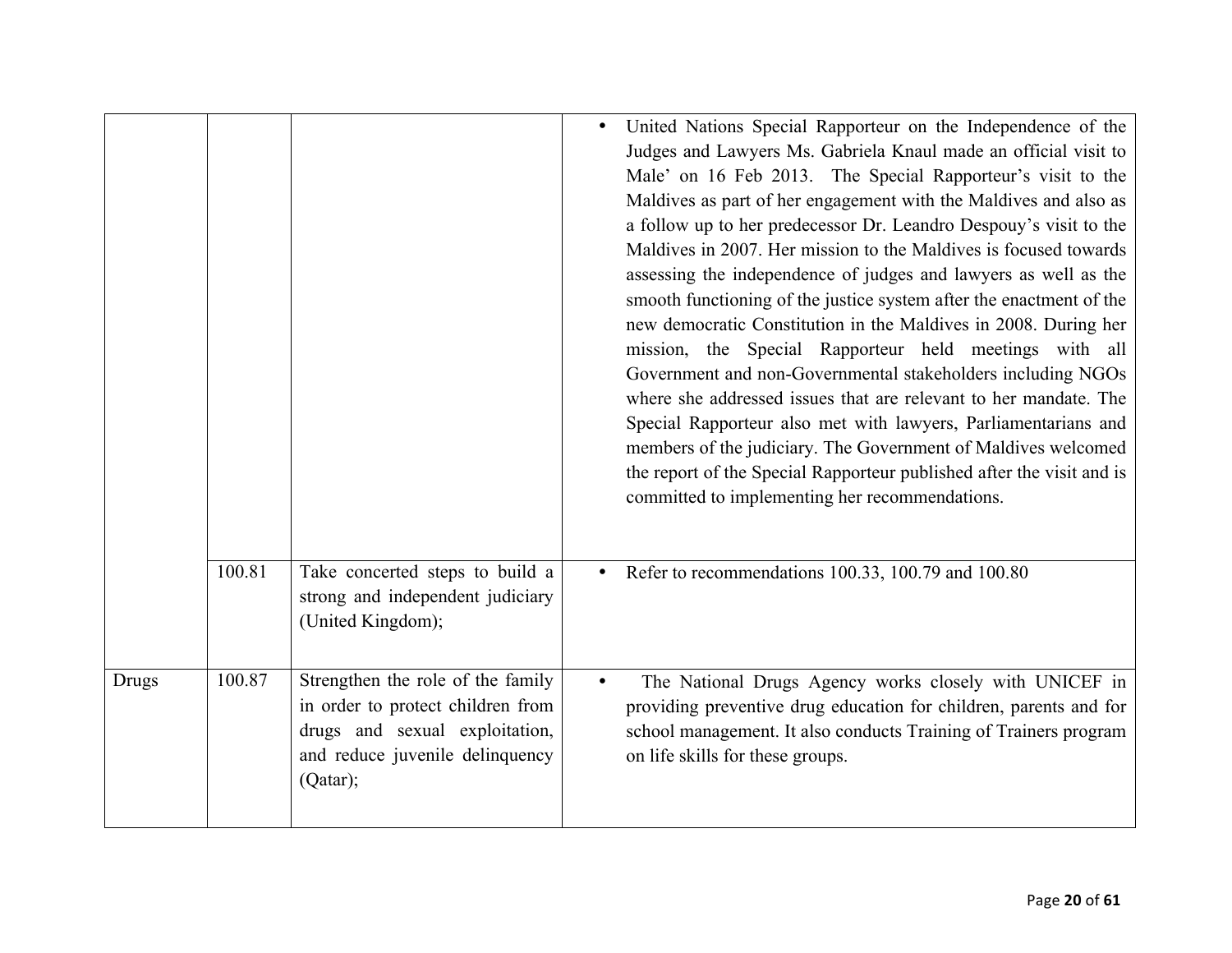| 100.120 | Give further consideration to<br>enacting legislation and<br>formulating national action plans<br>with concrete goals: to prevent<br>the economic exploitation of and<br>hazardous work by children; and<br>to combat drug abuse, human<br>trafficking and the sexual<br>exploitation of women and<br>children (Japan); | Since 2011 National Drug Agency (NDA) is the mandated<br>government authority to decrease or eliminate the problem of drug<br>trafficking and addiction in the country by providing treatment<br>and rehabilitation for the drug users and working in coordination<br>with all the stakeholder agencies. A Drug court system was<br>established under the new Drug Law 17/2011 and is the only such<br>system present in South Asia region.<br>The new Drug Law also allows the privatization of the treatment<br>and rehabilitation Centres.<br>Regulations, guidelines and SOP's have been formulated and<br>published under the new law to provide treatment and<br>rehabilitation services. |
|---------|-------------------------------------------------------------------------------------------------------------------------------------------------------------------------------------------------------------------------------------------------------------------------------------------------------------------------|-------------------------------------------------------------------------------------------------------------------------------------------------------------------------------------------------------------------------------------------------------------------------------------------------------------------------------------------------------------------------------------------------------------------------------------------------------------------------------------------------------------------------------------------------------------------------------------------------------------------------------------------------------------------------------------------------|
|         |                                                                                                                                                                                                                                                                                                                         | NDA is gearing up to start services for the vulnerable populations<br>(IDUs, females, juveniles). To establish the treatment and<br>rehabilitation in the prison setting NDA is coordinating with the<br>relevant authorities.                                                                                                                                                                                                                                                                                                                                                                                                                                                                  |
|         |                                                                                                                                                                                                                                                                                                                         | The new Female Drug Treatment and Rehabilitation centre has<br>been officially opened by the Minister of Health on the 28 <sup>th</sup> of<br>March 2013.                                                                                                                                                                                                                                                                                                                                                                                                                                                                                                                                       |
|         |                                                                                                                                                                                                                                                                                                                         | A Methadone Maintenance Program was introduced in 2008 and<br>has been since dispensing methadone to high risk, Intravenous<br>Drug users/IDUs and long term heroin addicts Currently, 85<br>clients are on treatment at the Methadone Maintenance Therapy<br>program.                                                                                                                                                                                                                                                                                                                                                                                                                          |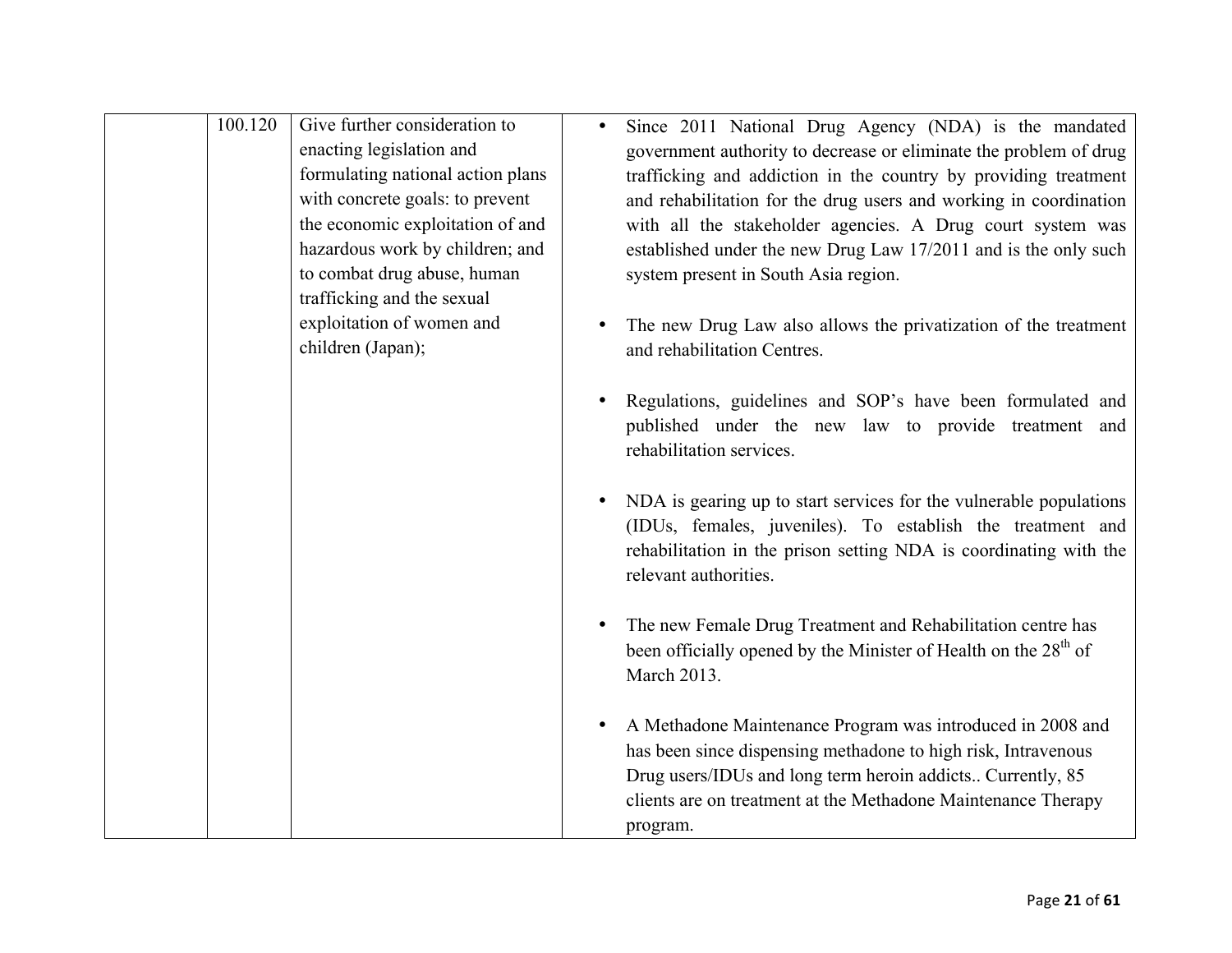|  | The government of Maldives carried forward a project with<br>UNODC and European Union/EU to strengthen national response<br>to combat drug abuse in the 2010 to 2012. Under this project a<br>national drug abuse helpline was established and this helpline is<br>working without interruption of services. Counselors were also<br>trained under this project on specific treatment approaches.                                                                                                                                                                                                                                                  |
|--|----------------------------------------------------------------------------------------------------------------------------------------------------------------------------------------------------------------------------------------------------------------------------------------------------------------------------------------------------------------------------------------------------------------------------------------------------------------------------------------------------------------------------------------------------------------------------------------------------------------------------------------------------|
|  | Drug rehabilitation programs for women, Youth empowerment<br>programs, drug free workplace programs were also conducted<br>under this project.                                                                                                                                                                                                                                                                                                                                                                                                                                                                                                     |
|  | The Strategic Action Plan (2013-2017) of NDA has been drafted<br>and is in the finalization stage.<br>The National Institute for Research and Addiction Studies was<br>established by the NDA and was registered as an academic<br>institute on 18 <sup>th</sup> May 2012. The Institute has embarked on its first<br>short-term training course Para-Professional addiction counselor<br>training course from $14th$ April 2013 45 students were enrolled for<br>this course in this institute. The addiction research is another area<br>of work anticipated in broadening the services of the Institute<br>which will be starting in June 2013. |
|  | The NDA also works closely with UNICEF in providing<br>preventive drug education for children and training of school<br>management and conducting Training of Trainers program on life<br>skills. NDA also receives support from WHO                                                                                                                                                                                                                                                                                                                                                                                                               |
|  | A heavy focus of the Maldives Police Service has been placed on                                                                                                                                                                                                                                                                                                                                                                                                                                                                                                                                                                                    |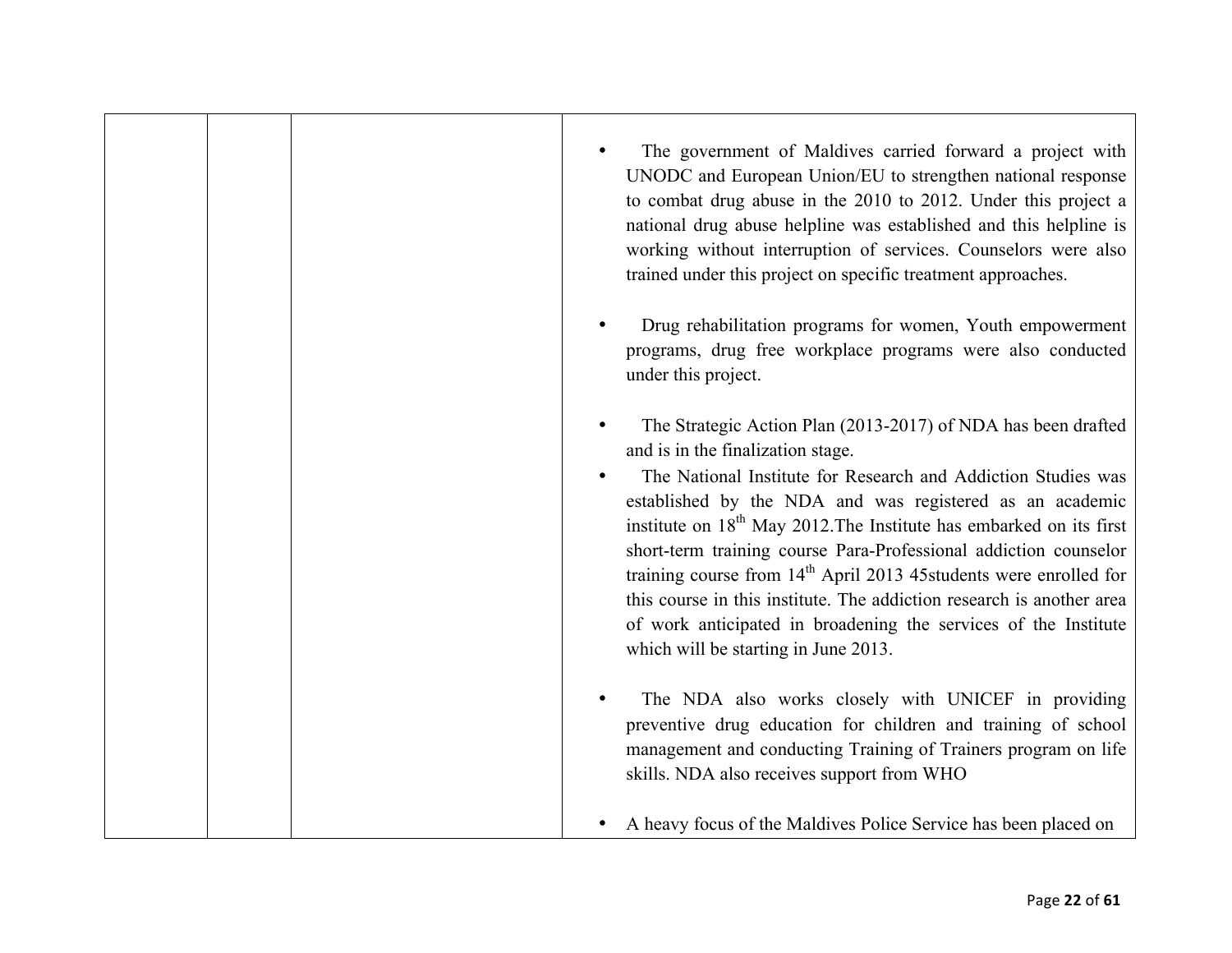|  | averting vulnerable youth from drugs. The Marine Police is<br>currently carrying out a program to teach motorboat driving skills<br>to vulnerable youth. Another program is also currently being<br>undertaken by the police in partnership with the Asia Foundation<br>to carry out diving training for vulnerable youth                                                                                                        |
|--|----------------------------------------------------------------------------------------------------------------------------------------------------------------------------------------------------------------------------------------------------------------------------------------------------------------------------------------------------------------------------------------------------------------------------------|
|  | Programs are also aired by TV and radio to aware the general<br>public regarding violent crimes and how to combat them<br>(information provided by experienced Investigating Officers of<br>SOCD of the Maldives Police Service)                                                                                                                                                                                                 |
|  | In collaboration with SPT and APT, Human Rights Commission<br>of the Maldives in 2011 conducted a National dialogue with<br>stakeholders from Ministry of Health, DPRS, Finance, CSC,<br>Ministry of Home Affairs and representatives from Drug<br>Treatment and Rehabilitation Centre. In this forum discussions<br>were held to expedite the implementation of recommendations<br>related to rehabilitation of drug offenders. |
|  | Work done in collaboration with UN bodies                                                                                                                                                                                                                                                                                                                                                                                        |
|  | UNICEF, supported the National Drug Agency in training of<br>trainers on life skills for HIV and drug abuse prevention to<br>implement programmes for most at risk adolescents                                                                                                                                                                                                                                                   |
|  | Under the Drugs Act (No. 17/2011), the National Drug Agency is<br>required to establish drug treatment and rehabilitation centers for                                                                                                                                                                                                                                                                                            |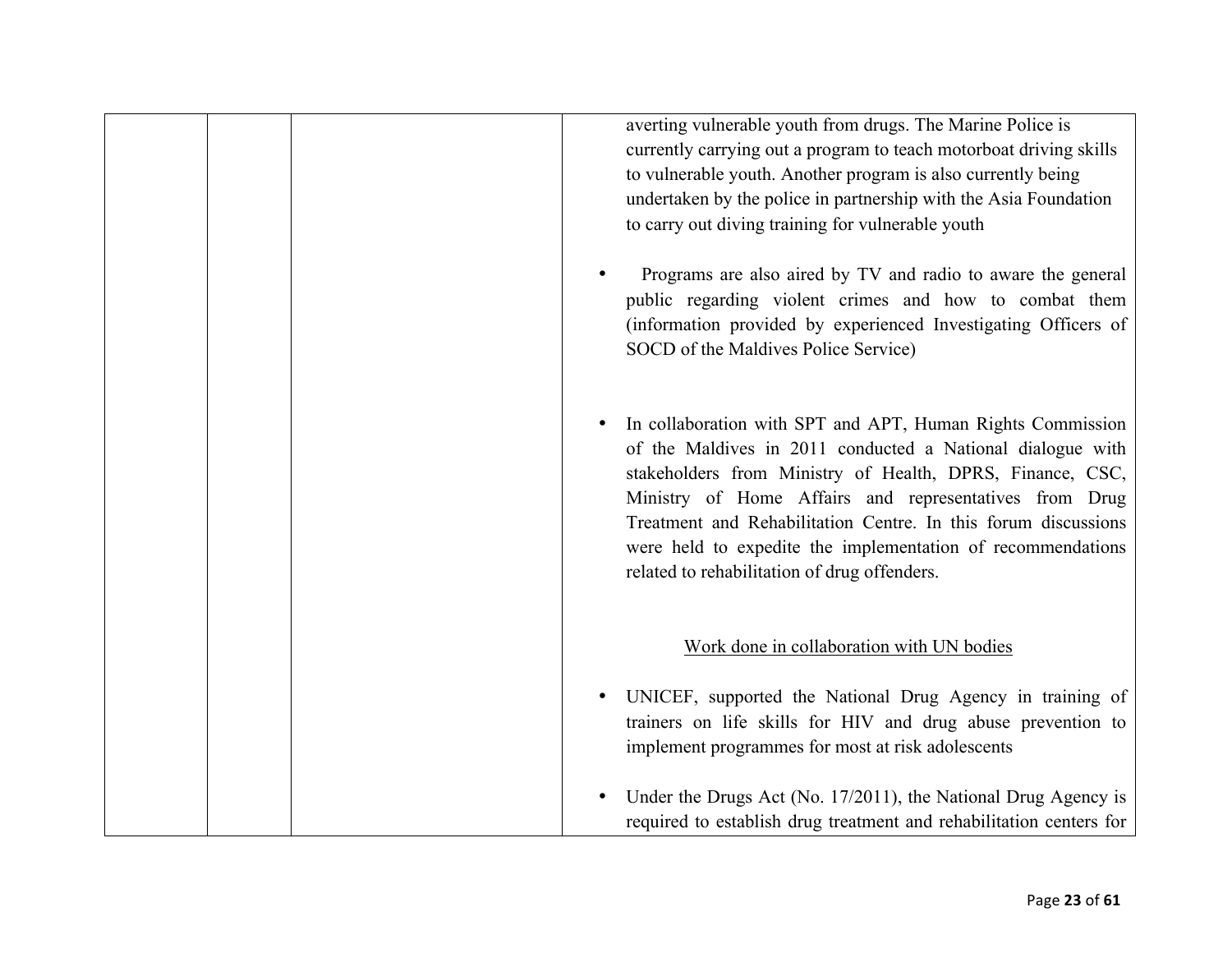|  | drug dependent persons. The Act also allows for such centers to be<br>established and run by private parties                                                                                                                                                                                            |
|--|---------------------------------------------------------------------------------------------------------------------------------------------------------------------------------------------------------------------------------------------------------------------------------------------------------|
|  | Different types and levels of activities were conducted to build the<br>capacity of key stakeholders in the drug demand reduction sector;<br>particularly the National Drug Agency (previously known as<br>Department of Drug Rehabilitation Services); supported by<br>UNODC. Key activities included: |
|  | Technical capacity building of counselors in supervision<br>and case management                                                                                                                                                                                                                         |
|  | Series of drug prevention activities targeting youth in<br>different atolls                                                                                                                                                                                                                             |
|  | Support to civil society to deliver drug prevention and<br>support to recovering users                                                                                                                                                                                                                  |
|  | Life-skills education among school teachers to deliver<br>programme within their schools<br>Support to set-up a treatment center and out-reach in<br>Fuahmulah                                                                                                                                          |
|  | Supported effective (HIV) prevention activities such as<br>peer educator training's, VCT centers, drop-in centers for<br>recovering drug users                                                                                                                                                          |
|  | Evidence generation – supported the first national drug use<br>survey                                                                                                                                                                                                                                   |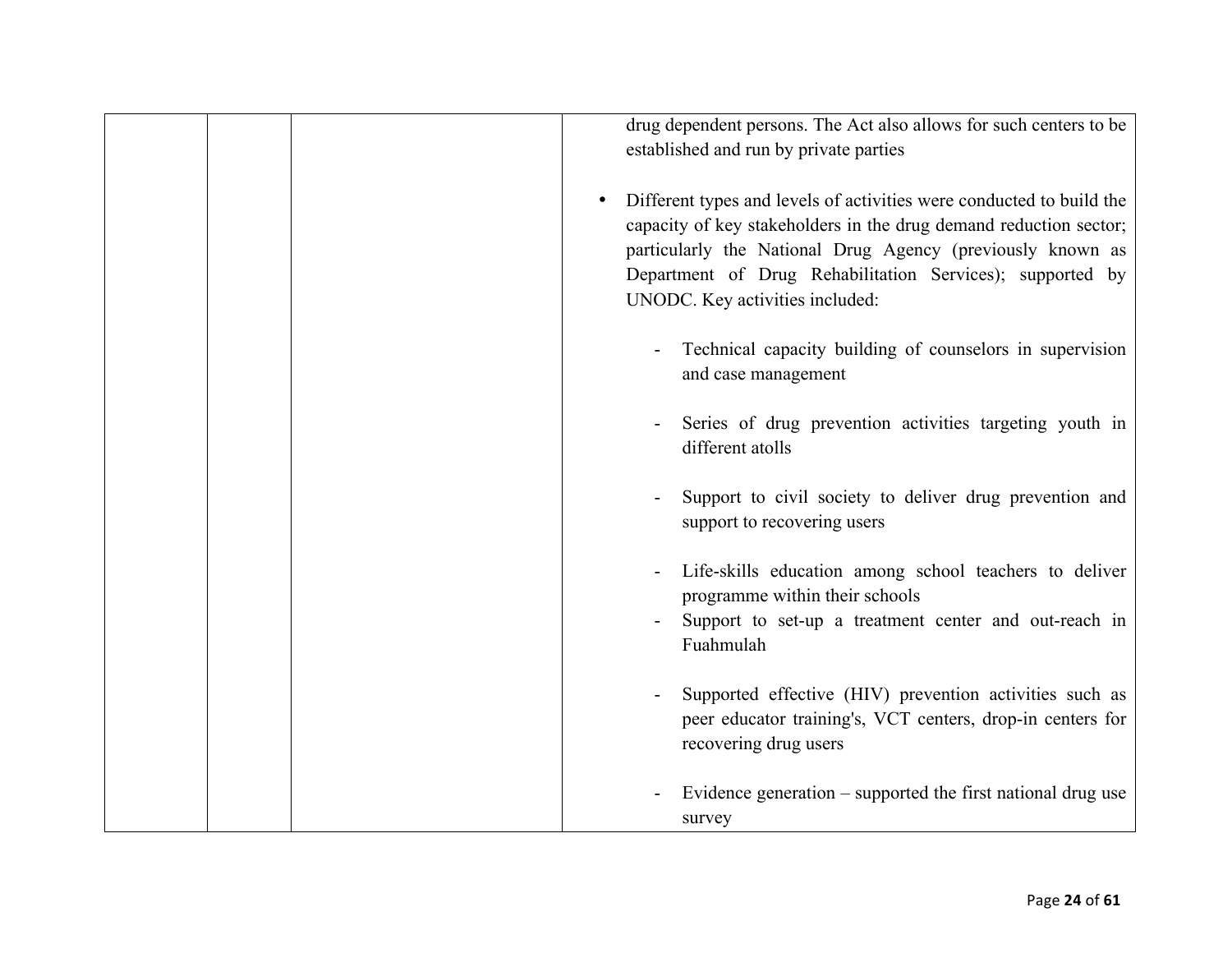|                                   |         |                                                                                                                                                                                                                 | Supported the Drug Act, and provided technical support to<br>orient law enforcement personnel's and NDA staff to the<br>Act<br>Supported NDA in the strategic development process in<br>order to better fulfil their role as stipulated in the Drug Act<br>Support to NGOs to develop a civil society network on<br>drug response |
|-----------------------------------|---------|-----------------------------------------------------------------------------------------------------------------------------------------------------------------------------------------------------------------|-----------------------------------------------------------------------------------------------------------------------------------------------------------------------------------------------------------------------------------------------------------------------------------------------------------------------------------|
|                                   | 100.122 | Seek the assistance and necessary<br>expertise of United Nations<br>specialized agencies in building<br>and strengthening institutions to<br>rehabilitate those engaged in<br>drug-related crimes (Qatar)       | Please refer to recommendation 100.120                                                                                                                                                                                                                                                                                            |
| Human<br>Rights<br>Commissio<br>n | 100.31  | Ensure that the Human Rights<br>Commission<br>fully<br>i <sub>S</sub><br>made<br>compliant<br>with<br>Paris<br>the<br>Principles (India);                                                                       | In 2009 HRCM, submitted amendments to the HRCM Act, to the<br>$\bullet$<br>Attorney General's office but is now preparing a new set of<br>amendments based on other imperative identified areas                                                                                                                                   |
|                                   | 100.32  | Upgrade the status of the Human<br>Rights Commission of Maldives<br>to "A" status according to the<br>Paris Principles by fully ensuring<br>its independence, including with<br>regard to budgetary allocations | Refer to recommendation 100.31<br>$\bullet$                                                                                                                                                                                                                                                                                       |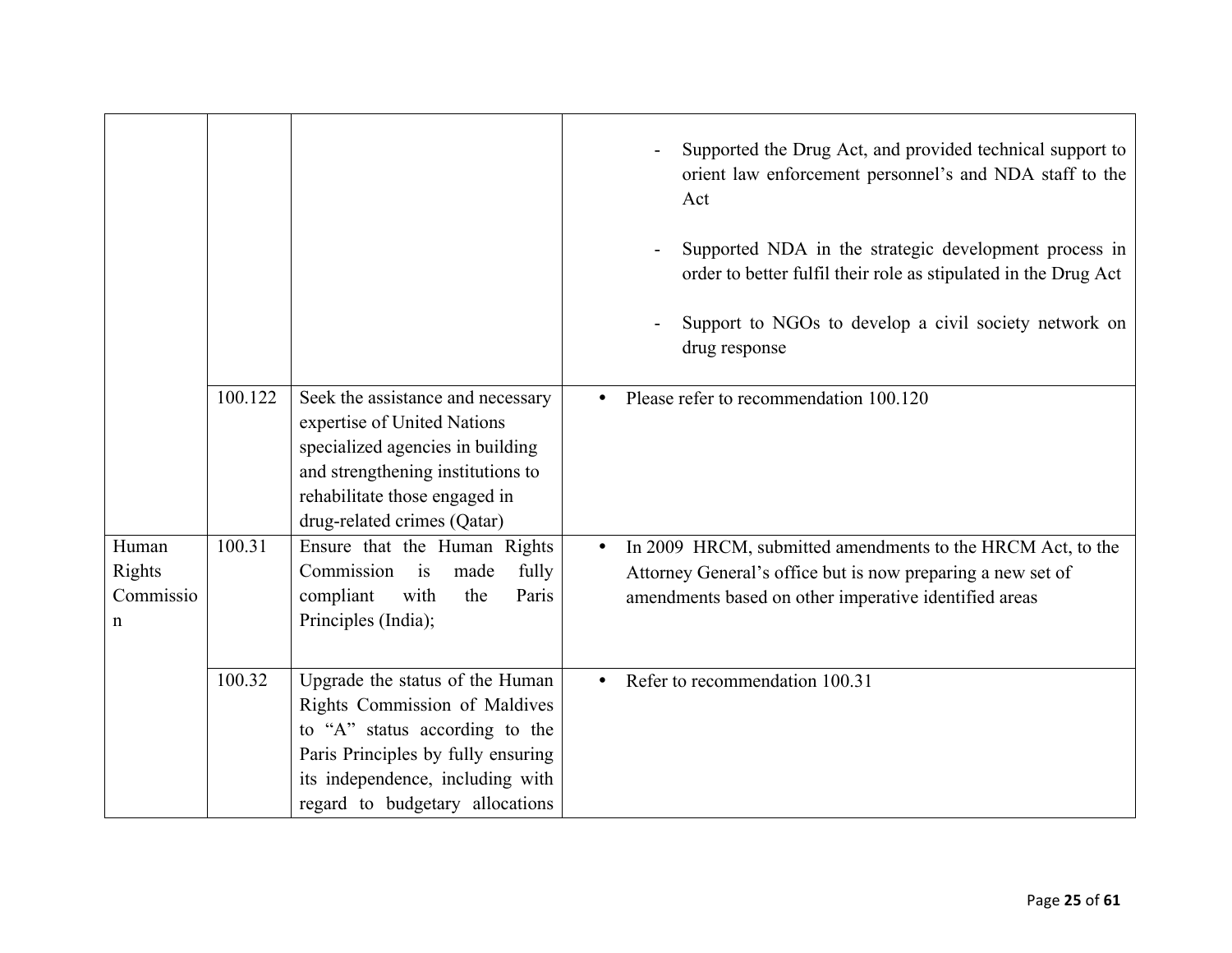|       |        | (Germany);                                                                                                                                                                                      |                                                                                                                                                                                                                                                                                                                                                                                                                                                                                                                                                                                                                                                                                                                                                                                                                                                                                                                                                                                                                                                                                                                                                                                                                                            |
|-------|--------|-------------------------------------------------------------------------------------------------------------------------------------------------------------------------------------------------|--------------------------------------------------------------------------------------------------------------------------------------------------------------------------------------------------------------------------------------------------------------------------------------------------------------------------------------------------------------------------------------------------------------------------------------------------------------------------------------------------------------------------------------------------------------------------------------------------------------------------------------------------------------------------------------------------------------------------------------------------------------------------------------------------------------------------------------------------------------------------------------------------------------------------------------------------------------------------------------------------------------------------------------------------------------------------------------------------------------------------------------------------------------------------------------------------------------------------------------------|
|       |        |                                                                                                                                                                                                 |                                                                                                                                                                                                                                                                                                                                                                                                                                                                                                                                                                                                                                                                                                                                                                                                                                                                                                                                                                                                                                                                                                                                                                                                                                            |
| Women | 100.39 | Adopt<br>implement<br>and<br>an<br>effective legal framework and<br>undertake<br>public<br>appropriate<br>campaigns<br>awareness<br>to<br>eliminate discrimination against<br>women (Slovakia); | Domestic Violence Act was enacted in April 2012 and a Family<br>protection Authority was established. The Authority is mandated<br>with monitoring of the implementation of the Domestic Violence<br>Act, and has an appointed seven member board. It is currently<br>drafting all the necessary regulations under the Domestic Violence<br>Act, and monitoring whether service providers comply with the<br>Act.<br>The Domestic Violence Act was drafted in line with CEDAW<br>Gender Equality bill is currently in the drafting stages. Asian<br>Development Bank is providing technical and financial support to<br>draft this bill. It addresses any violence that occurs in a domestic<br>setting. During the first phase of drafting, inception meetings were<br>held between all stakeholders and the second phase, which is to<br>commence in September, will focus on holding consultative<br>meetings in selected regions in the country. The first draft of the<br>bill is expected to be completed by November 2013.<br>Family and Children Service Centres are established in 19 Atolls<br>in the country, responsible for handling all gender and family<br>related issues. These centres carry out trainings and awareness |
|       |        |                                                                                                                                                                                                 | raising programmes for counsellors, teachers and specific groups<br>within the society on gender equality, eliminating gender<br>stereotyping and to empower women at a local level.                                                                                                                                                                                                                                                                                                                                                                                                                                                                                                                                                                                                                                                                                                                                                                                                                                                                                                                                                                                                                                                       |
|       |        |                                                                                                                                                                                                 | The Ministry of Gender, Family and human rights is planning to                                                                                                                                                                                                                                                                                                                                                                                                                                                                                                                                                                                                                                                                                                                                                                                                                                                                                                                                                                                                                                                                                                                                                                             |
|       |        |                                                                                                                                                                                                 | start a media advocacy campaign on women's rights. The                                                                                                                                                                                                                                                                                                                                                                                                                                                                                                                                                                                                                                                                                                                                                                                                                                                                                                                                                                                                                                                                                                                                                                                     |
|       |        |                                                                                                                                                                                                 | campaign is in its initial stages of planning and the Ministry is<br>consulting with its media partners to design it.                                                                                                                                                                                                                                                                                                                                                                                                                                                                                                                                                                                                                                                                                                                                                                                                                                                                                                                                                                                                                                                                                                                      |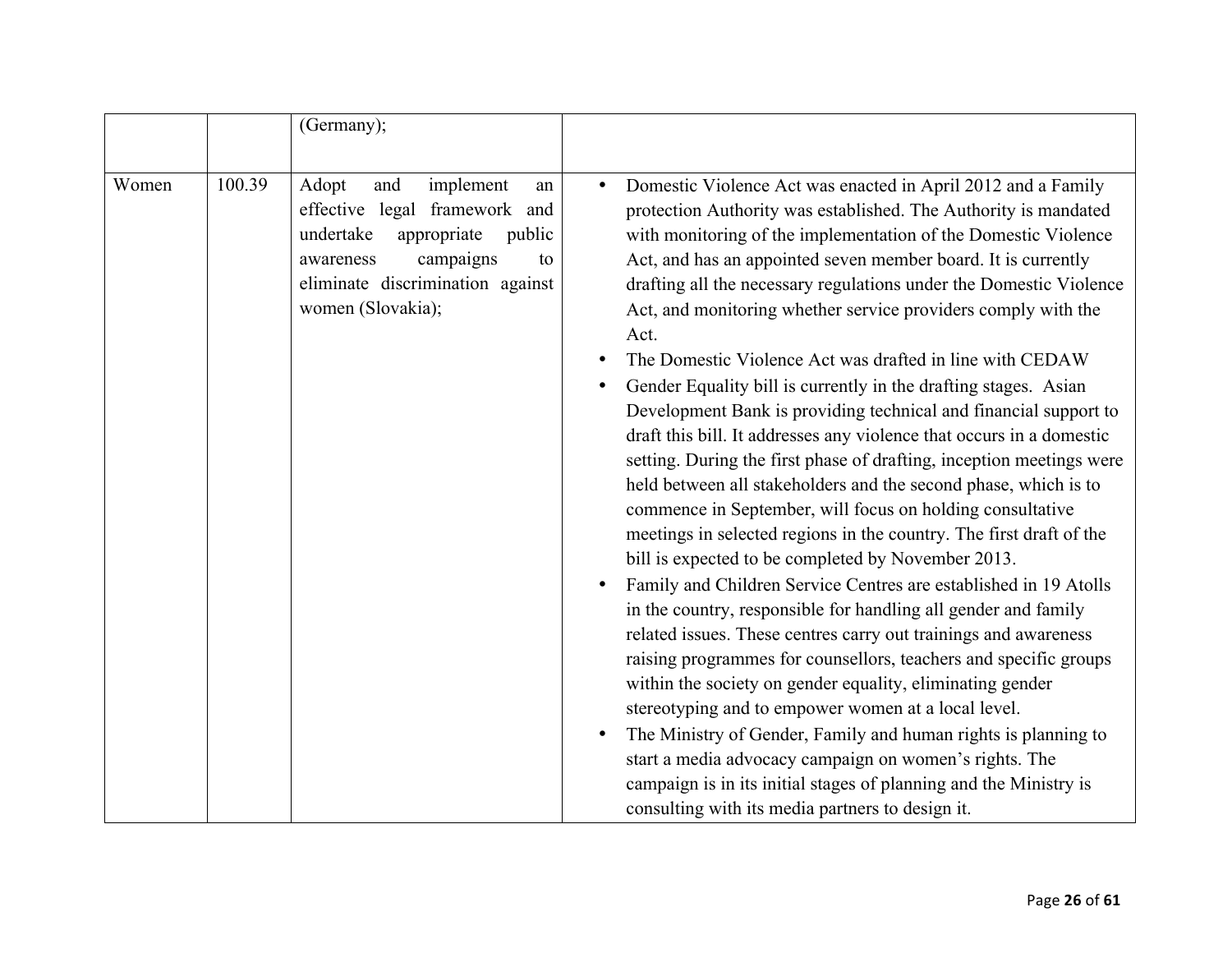| 100.21 | Continue<br>legislative<br>reforms                                                                                                              | The Ministry of Gender, Family and Human Rights with "Hope<br>$\bullet$<br>for women" (An NGO on women rights advocacy), carried out an<br>awareness raising event on "violence against women" on 14<br>February 2013 which was a part of the global one billion rising<br>campaign.<br>The government carried out the campaign "10 days of activism on<br>violence against women from $25th$ November to $10th$ December.<br>Awareness raising programmes on women's rights and gender<br>based violence were carried out throughout the period, both in<br>Male' and in the Atolls. High level staff from the Ministry of<br>Gender, family and human rights also took part in media<br>programmes on gender based violence throughout the period<br>A Training of Trainers session on women rights was held in Male<br>in June 2012.<br>Training for counsellors and "Island women development<br>committees" on women's rights and other gender based issues<br>were held in three specific regions of the country. Training for a<br>fourth region will be held during the second week of September<br>Gender Sensitisation sessions for school children are held by the<br>Ministry of Gender, Family and Human Rights upon request by<br>schools and other educational institutions.<br>A high level national consultation process was held under UNITE<br>campaign in 2012<br>Refer to recommendation 100.39 |
|--------|-------------------------------------------------------------------------------------------------------------------------------------------------|----------------------------------------------------------------------------------------------------------------------------------------------------------------------------------------------------------------------------------------------------------------------------------------------------------------------------------------------------------------------------------------------------------------------------------------------------------------------------------------------------------------------------------------------------------------------------------------------------------------------------------------------------------------------------------------------------------------------------------------------------------------------------------------------------------------------------------------------------------------------------------------------------------------------------------------------------------------------------------------------------------------------------------------------------------------------------------------------------------------------------------------------------------------------------------------------------------------------------------------------------------------------------------------------------------------------------------------------------------------------------------------------------------------------|
|        | aimed<br>guaranteeing<br>at<br>the<br>effective implementation of the<br>rights and obligations contained<br>in international instruments, such |                                                                                                                                                                                                                                                                                                                                                                                                                                                                                                                                                                                                                                                                                                                                                                                                                                                                                                                                                                                                                                                                                                                                                                                                                                                                                                                                                                                                                      |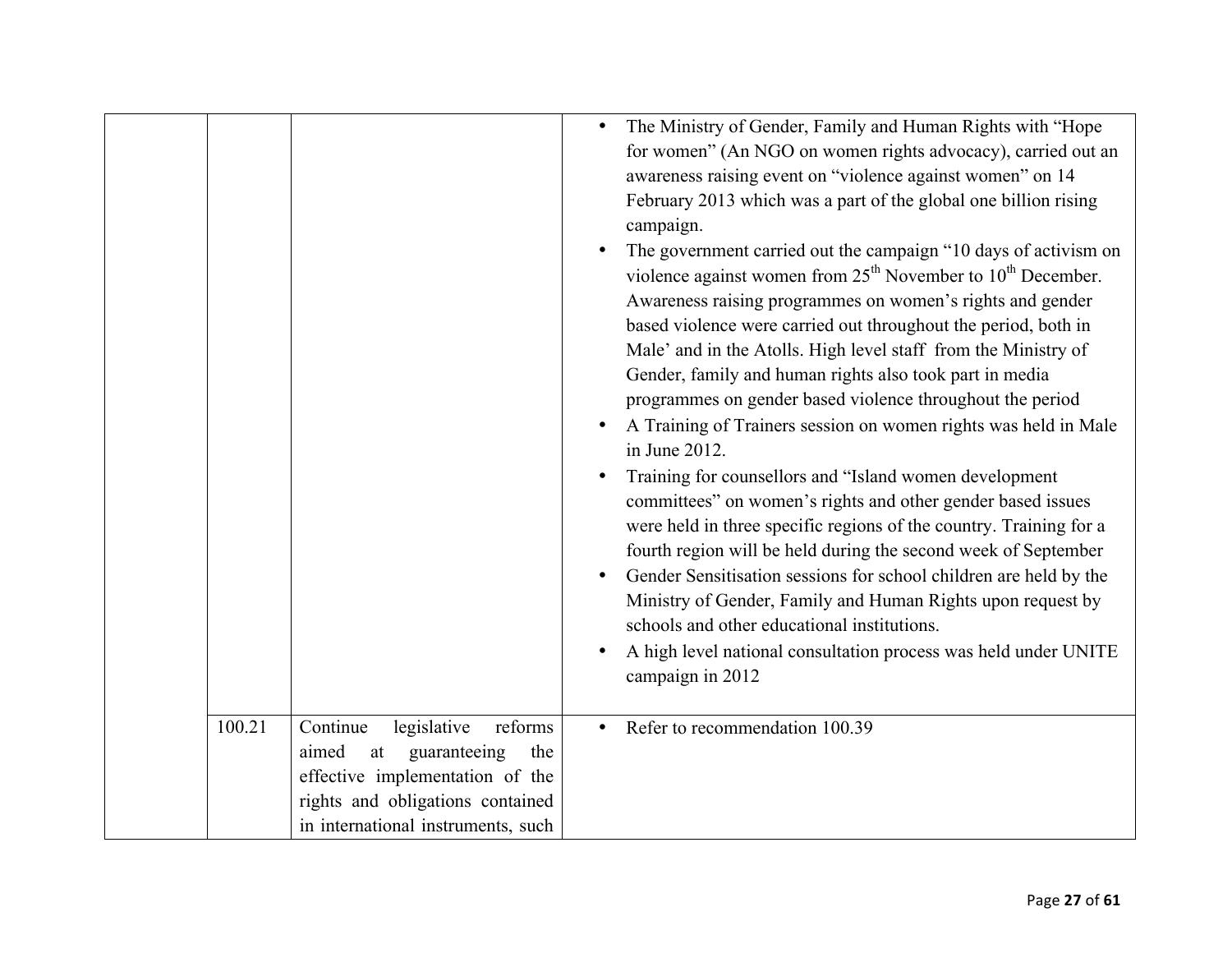|        | as CEDAW, CRC and CAT<br>(Brazil);                                                                                                                                                                                                                                                                                                                                                                                                            |                                                                                                                                               |
|--------|-----------------------------------------------------------------------------------------------------------------------------------------------------------------------------------------------------------------------------------------------------------------------------------------------------------------------------------------------------------------------------------------------------------------------------------------------|-----------------------------------------------------------------------------------------------------------------------------------------------|
| 100.22 | Make additional efforts to ensure<br>that domestic law is brought into<br>line with the provisions of<br>CEDAW, particularly concerning<br>marriage, divorce, inheritance,<br>ensuring equality of rights for<br>both spouses and the adoption of<br>comprehensive<br>measures<br>to<br>combat all forms of violence<br>against women and girls, and the<br>adoption of laws on domestic<br>violence and all forms of sexual<br>abuse (Spain) | Refer to Recommendation 100.39                                                                                                                |
| 100.26 | Enact legislation related<br>to<br>CEDAW, as no corresponding<br>domestic law has so far been<br>enacted (Hungary);                                                                                                                                                                                                                                                                                                                           | Refer to Recommendation 100.39                                                                                                                |
| 100.40 | effective<br>Take<br>measures<br>to<br>deep-rooted<br>overcome<br>stereotypes on the role of women<br>and girls (Austria);                                                                                                                                                                                                                                                                                                                    | Refer to Recommendation 100.39                                                                                                                |
| 100.41 | Adopt<br>a<br>systematic<br>more<br>approach to building public                                                                                                                                                                                                                                                                                                                                                                               | The family, Children Service Centres conduct trainings for "Island<br>$\bullet$<br>women development committees" and other selected groups of |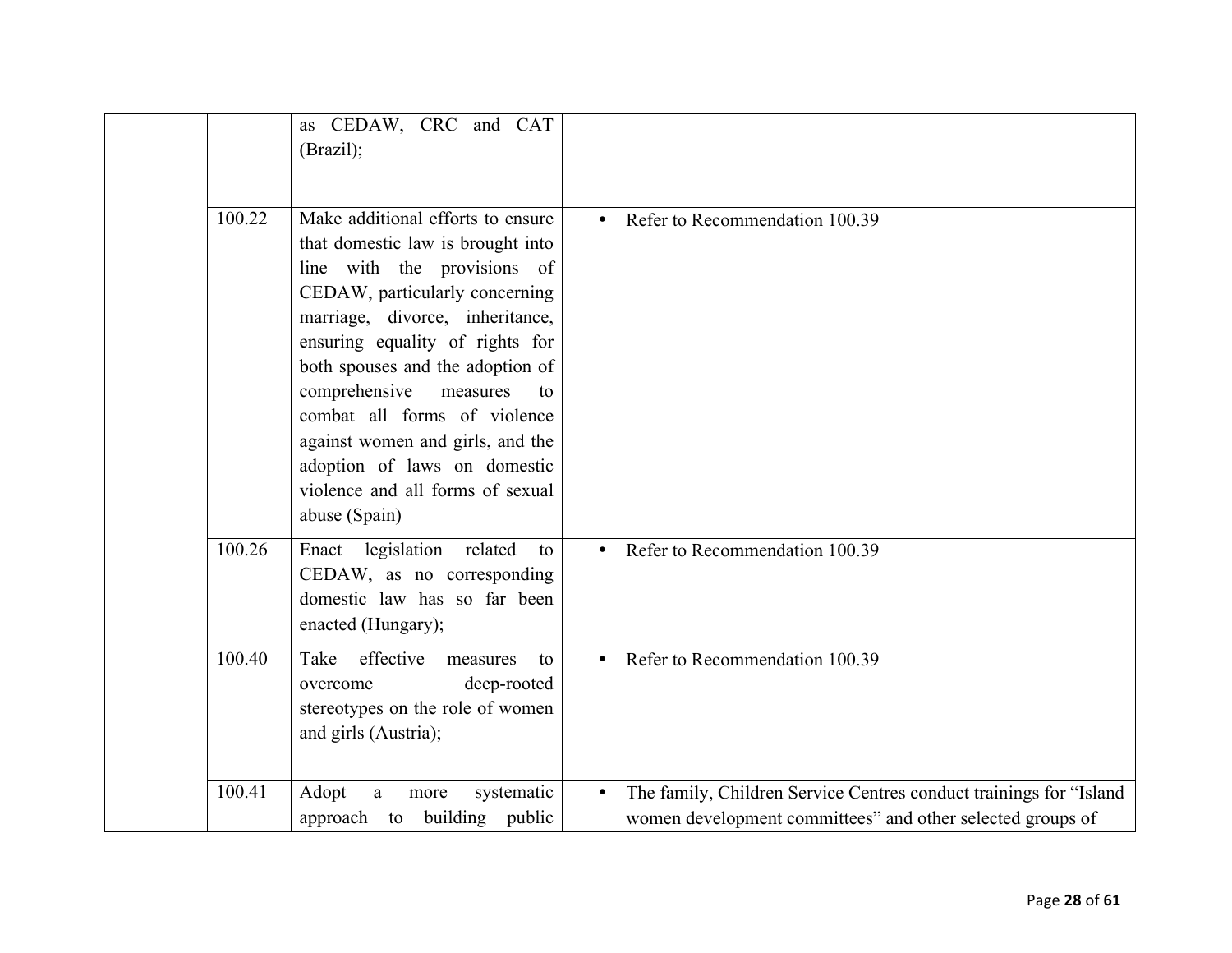|        | awareness about gender equality<br>and the potential contributions<br>that women can make to social<br>economic<br>development,<br>and<br>which would help break down<br>existing barriers faced by women<br>in employment and education,<br>while<br>at<br>the<br>same<br>time<br>ameliorating the incidence of<br>sexual exploitation and violence<br>suffered by women (Trinidad and<br>Tobago); | $\bullet$<br>$\bullet$ | women on increasing women's participation in social and<br>economic development of the country.<br>Under the Small and Medium Enterprises Loan scheme,<br>established by the Ministry of Economic Development forty<br>percent of the loans are reserved for women<br>The government's initiative on skills development, "STEP"<br>focuses on increasing women's involvement in the labour market<br>Refer to recommendation 100.39 |
|--------|-----------------------------------------------------------------------------------------------------------------------------------------------------------------------------------------------------------------------------------------------------------------------------------------------------------------------------------------------------------------------------------------------------|------------------------|-------------------------------------------------------------------------------------------------------------------------------------------------------------------------------------------------------------------------------------------------------------------------------------------------------------------------------------------------------------------------------------------------------------------------------------|
| 100.42 | Continue to implement a national<br>equality<br>policy<br>gender<br>by<br>legislation<br>for<br>strengthening<br>protection<br>and<br>non-<br>discrimination,<br>well<br>as<br>as<br>equality (Chile);                                                                                                                                                                                              | $\bullet$              | Strategic action plan for Ministry of Gender, Family and Human<br>Rights, which was drafted for 2014-2019, is based on gender<br>equality.                                                                                                                                                                                                                                                                                          |
| 100.43 | Step up efforts to implement the<br>Gender<br>Mainstreaming<br>2009<br>Policy with a view to combating<br>the de facto discrimination faced<br>by Maldivians and to explore the<br>possibility of adopting additional<br>measures to combat violence<br>against women in the country                                                                                                                |                        | Due to resource constraints, the 2009 Gender Mainstreaming<br>policy has not been implemented yet. However, in 2010 gender<br>focal points were appointed for all government ministries.<br>Refer to recommendation 100.39                                                                                                                                                                                                          |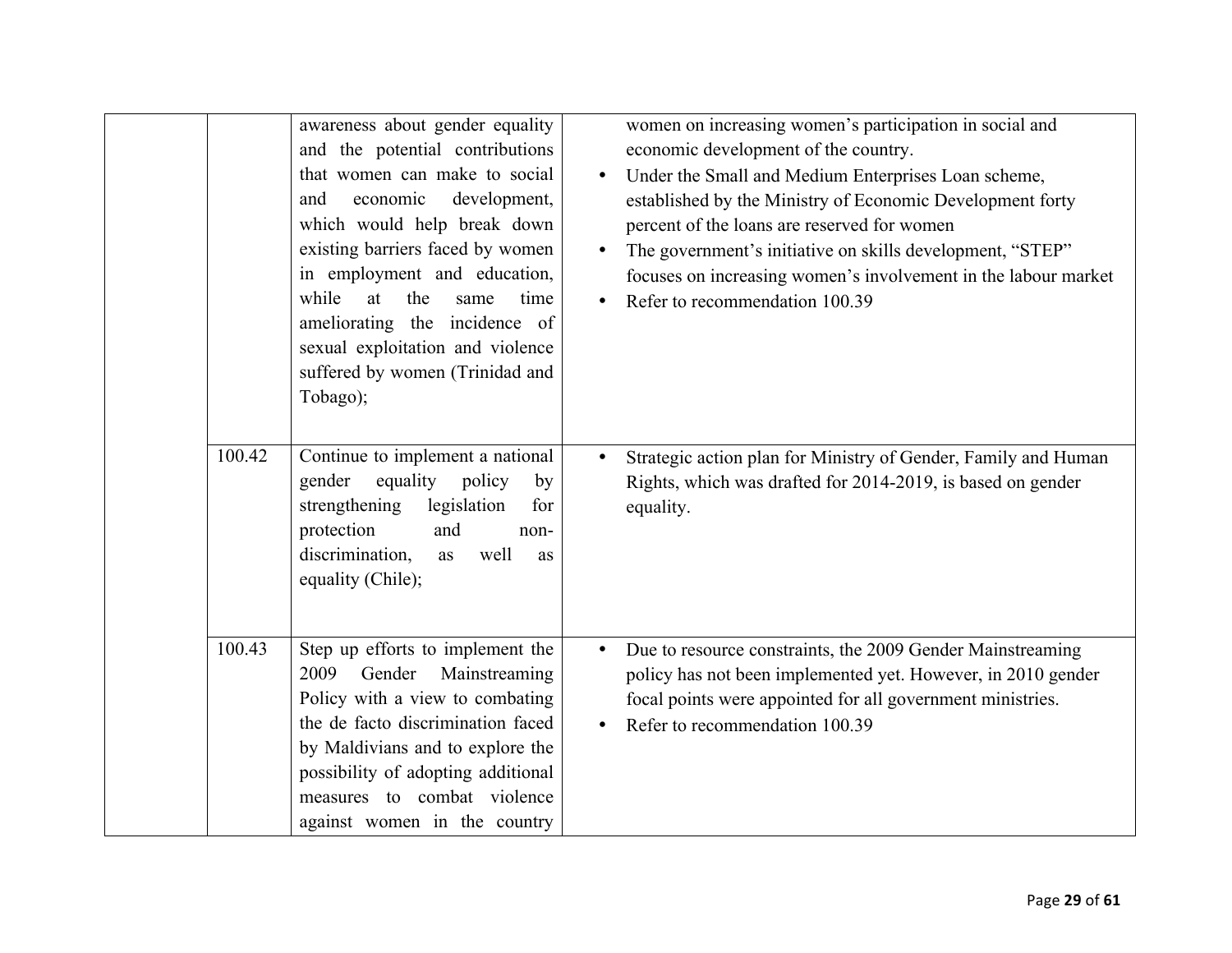|        | (Malaysia);                                                                                                                                                                                                                                                                           |                                                                                                                                                           |
|--------|---------------------------------------------------------------------------------------------------------------------------------------------------------------------------------------------------------------------------------------------------------------------------------------|-----------------------------------------------------------------------------------------------------------------------------------------------------------|
| 100.44 | Adopt<br>curb<br>measures<br>to<br>discrimination against<br>women<br>and violence against children<br>(Bangladesh);                                                                                                                                                                  | Refer to Recommendation 100.39                                                                                                                            |
| 100.45 | Take measures to strengthen<br>women's rights, in particular to<br>encourage greater representation<br>of women in public life and<br>combat sexual and domestic<br>violence (United Kingdom);                                                                                        | The government has drafted a paper on establishing a quota for<br>women in all appointed and elected government bodies.<br>Refer to Recommendation 100.39 |
| 100.46 | Take concrete steps to increase<br>the representation of women in<br>decision-making<br>bodies<br>(Norway);                                                                                                                                                                           | Refer to Recommendation 100.45                                                                                                                            |
| 100.47 | Speed up the implementation of<br>enacted regarding<br>the<br>laws<br>Convention on the Elimination of<br>All Forms of Discrimination<br>Women,<br>and<br>against<br>enact<br>adequate legislation that can put<br>an end to the violence to which<br>they are subjected (Libyan Arab | Refer to Recommendation 100.39<br>Implementation of the Domestic Violence Act, has been slow due<br>to resource limitations                               |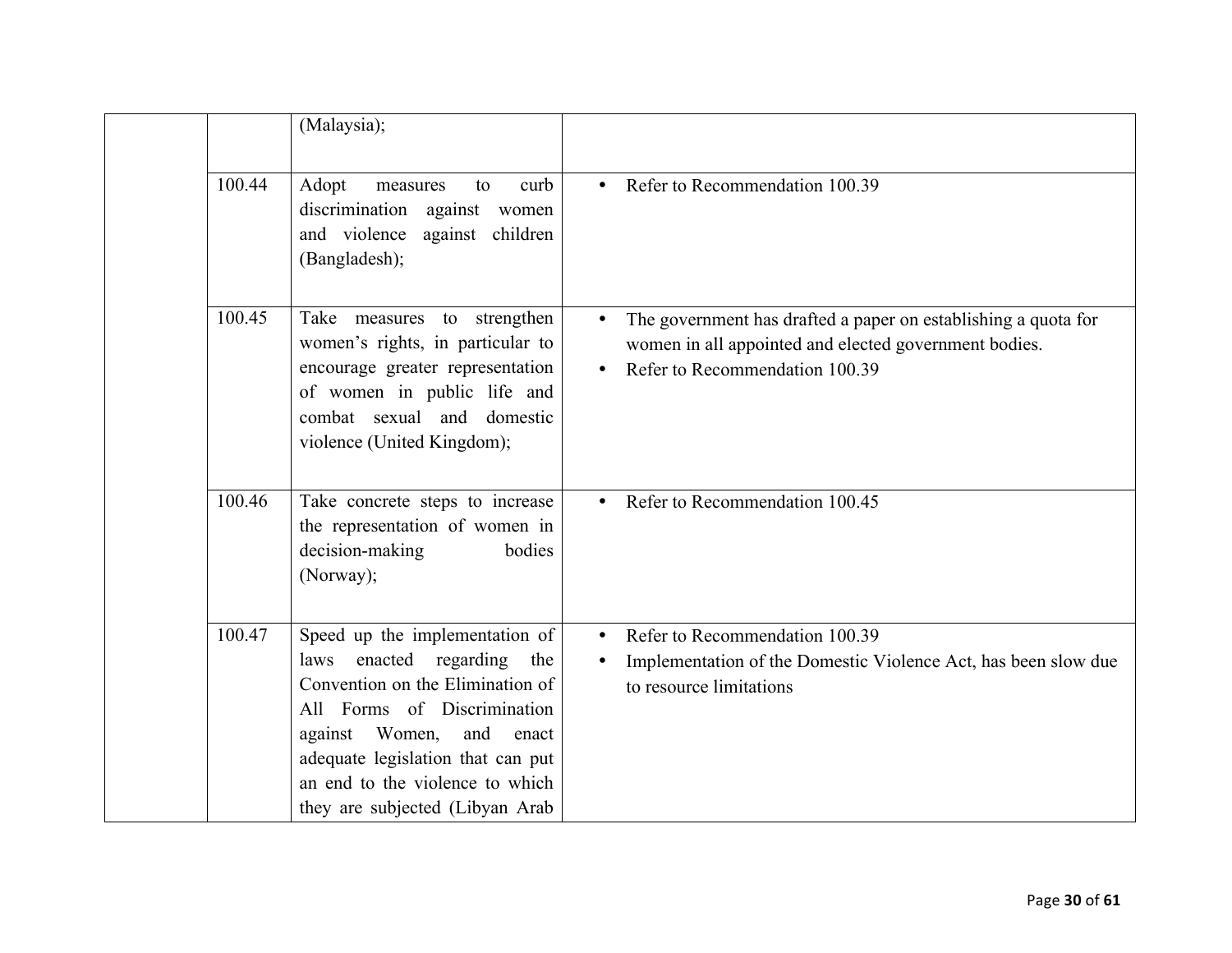|        | Jamahiriya)                                                                                                                                                                                                                                                                                                         |                                  |
|--------|---------------------------------------------------------------------------------------------------------------------------------------------------------------------------------------------------------------------------------------------------------------------------------------------------------------------|----------------------------------|
| 100.59 | Work towards eliminating all<br>forms of violence against women<br>(Bhutan);                                                                                                                                                                                                                                        | • Refer to recommendation 100.39 |
| 100.60 | Take further steps to address<br>of violence<br>against<br>issues<br>women, including to finalize the<br>Women's Right<br>Bill,<br>the<br>Domestic Violence Bill and the<br>Children's Act, as early as<br>possible,<br>and<br>consider<br>withdrawing its reservation to<br>article 16 of CEDAW (Timor-<br>Leste); | • Refer to recommendation 100.39 |
| 100.61 | Take all measures necessary to<br>ensure the elimination of violence<br>discrimination<br>against<br>and<br>and<br>review<br>its<br>women,<br>reservation to the Convention on<br>the Elimination of All Forms of<br>Discrimination against Women<br>with a view to withdrawing it<br>(Sweden);                     | • Refer to Recommendation 100.39 |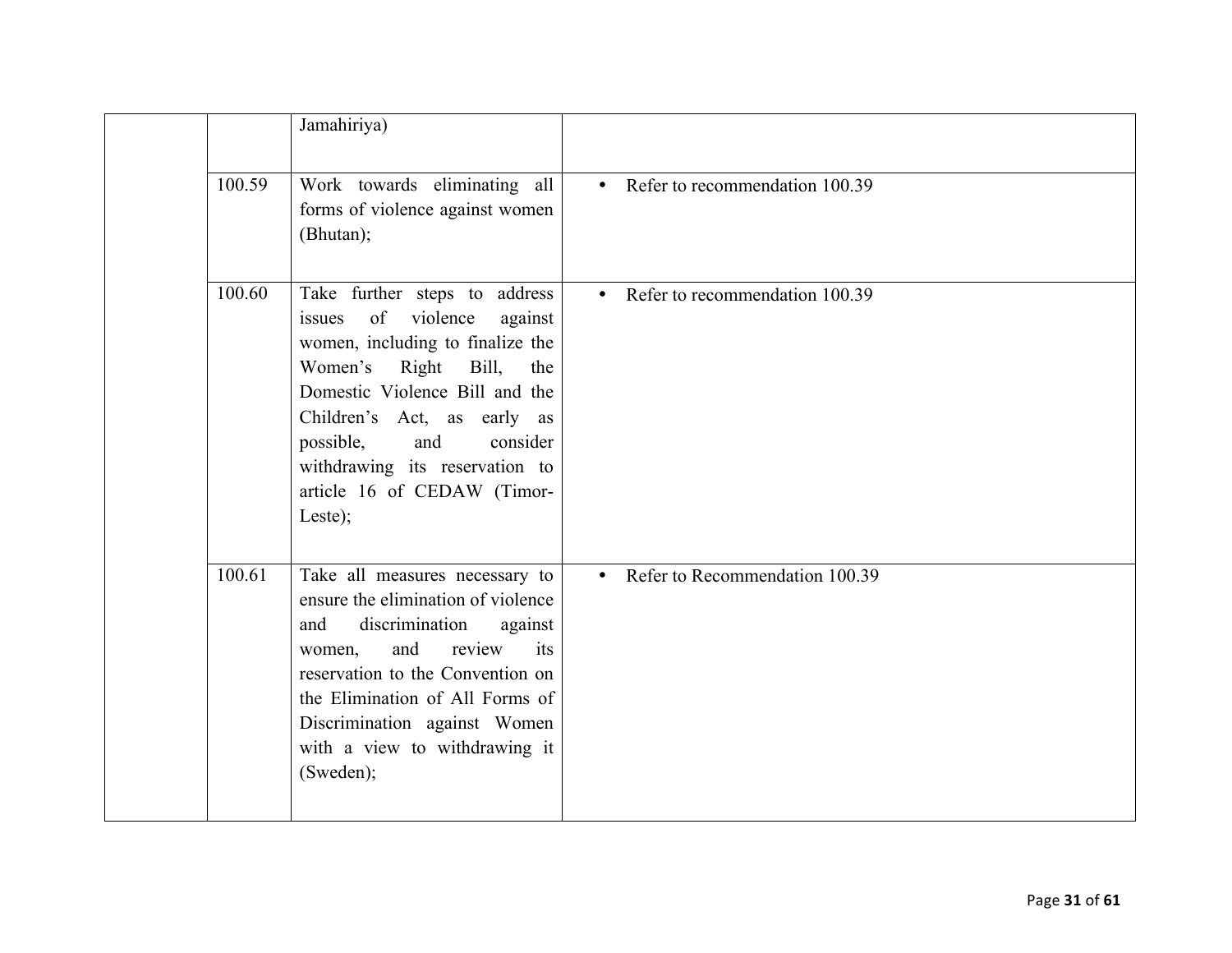| 100.62<br>100.63 | Give priority to addressing all<br>forms of violence against women<br>and girls, inter alia, by providing<br>redress and protection services to<br>victims of such crimes (Norway);<br>Establish additional mechanisms                                                                                                                                                  | $\bullet$ | Refer to Recommendation 100.39<br>Domestic Violence Act addresses three main areas; the role of<br>police, role of health service providers and the role of<br>psychosocial support providers. Under the Act, temporary<br>protection orders and permanent restraining orders can be issued<br>by courts, for suspected domestic violence cases. Reporting is also<br>mandatory for all stakeholders upon identification of domestic<br>violence victims.<br>Temporary shelter is provided for victims less than 18 years of<br>age. In severe cases, women over the age of 18 are also provided<br>with temporary shelter<br>Refer to Recommendation 100.62 |
|------------------|-------------------------------------------------------------------------------------------------------------------------------------------------------------------------------------------------------------------------------------------------------------------------------------------------------------------------------------------------------------------------|-----------|--------------------------------------------------------------------------------------------------------------------------------------------------------------------------------------------------------------------------------------------------------------------------------------------------------------------------------------------------------------------------------------------------------------------------------------------------------------------------------------------------------------------------------------------------------------------------------------------------------------------------------------------------------------|
|                  | for protecting citizens against<br>domestic violence, and adopt the<br>provisions that would ensure<br>legal redress for gender-based<br>violence. Important steps in this<br>regard include the expeditious<br>passage of legislation to promote<br>women's rights, prohibit sexual<br>criminalize<br>and<br>harassment<br>(United<br>domestic<br>violence<br>States); |           | A draft bill on Sexual Harassment is currently at the committee<br>stages of the Parliament                                                                                                                                                                                                                                                                                                                                                                                                                                                                                                                                                                  |
| 100.64           | Ensure that its draft Domestic<br>Violence<br>Bill<br>addresses<br>the                                                                                                                                                                                                                                                                                                  | $\bullet$ | The Domestic Violence Act is in line with CEDAW, and it has<br>strict punishments for perpetrators of violence against women                                                                                                                                                                                                                                                                                                                                                                                                                                                                                                                                 |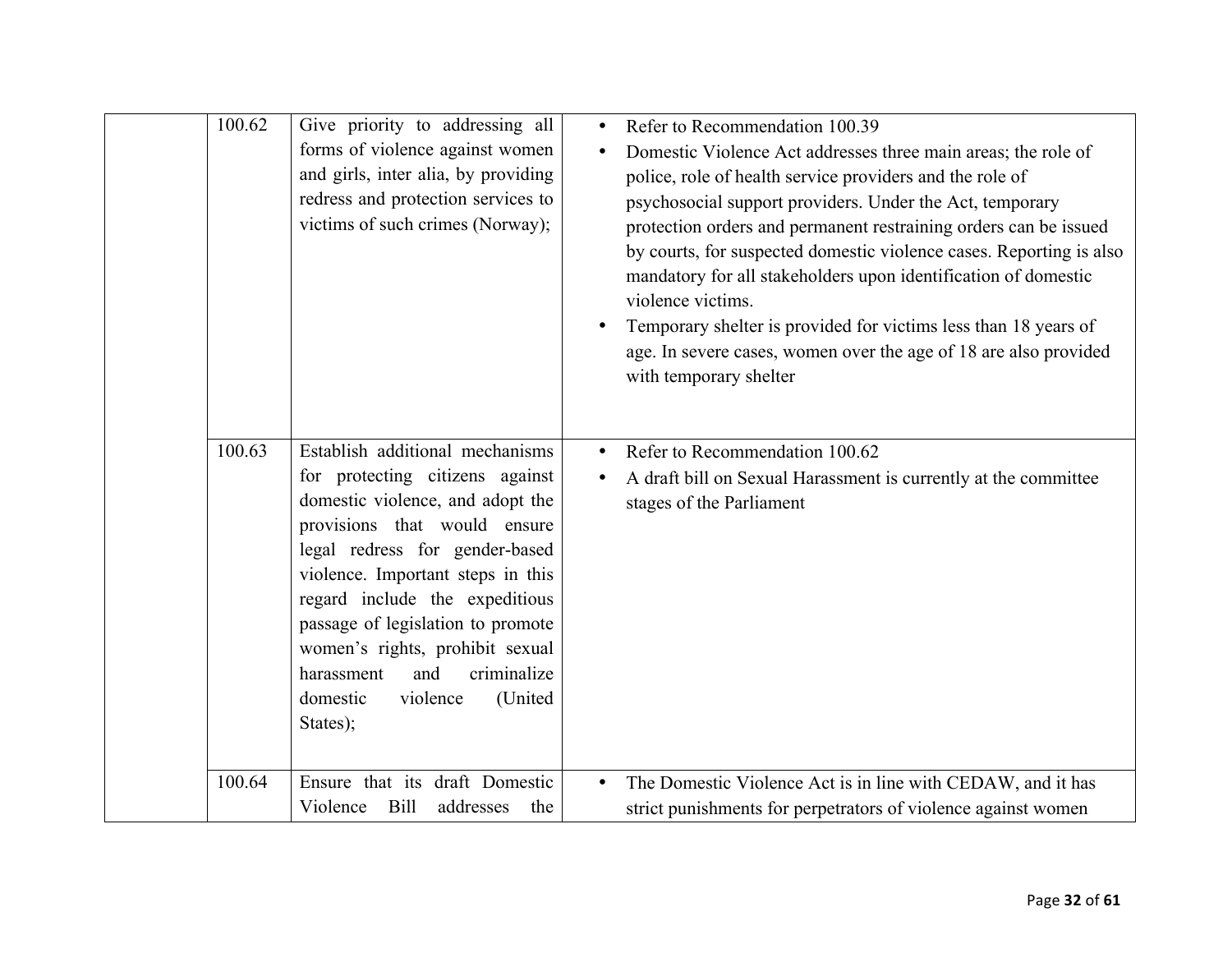|  |        | investigation, prosecution and<br>punishment of perpetrators of<br>violence against women, and that<br>it is implemented as a priority<br>(New Zealand);                                                                 | Refer to Recommendation 100.39<br>$\bullet$                                                                                                                                                                                                         |
|--|--------|--------------------------------------------------------------------------------------------------------------------------------------------------------------------------------------------------------------------------|-----------------------------------------------------------------------------------------------------------------------------------------------------------------------------------------------------------------------------------------------------|
|  | 100.65 | Intensify awareness-raising and<br>educational campaigns to combat<br>violence against women, and<br>adopt measures<br>to<br>improve<br>women's participation in the<br>decision-making<br>process<br>(Algeria);         | Refer to recommendation 100.45<br>Refer to recommendation 100.39                                                                                                                                                                                    |
|  | 100.66 | Continue<br>commendable<br>the<br>public<br>campaigns<br>against<br>against women and<br>violence<br>children, and ensure the swift<br>adoption and implementation of<br>the new Bill on Domestic<br>Violence (Austria); | Refer to recommendation 100.45                                                                                                                                                                                                                      |
|  | 100.67 | Continue to improve efforts to<br>combat gender-based violence,<br>and establish a mechanism for<br>protecting<br>abused<br>women<br>(Indonesia);                                                                        | Refer to recommendation 100.62<br>$\bullet$<br>The ministry of Gender, Family and Human Rights is working on<br>$\bullet$<br>establishing a proper referral mechanism with stakeholders on<br>cases of abuse involving women above 18 years of age. |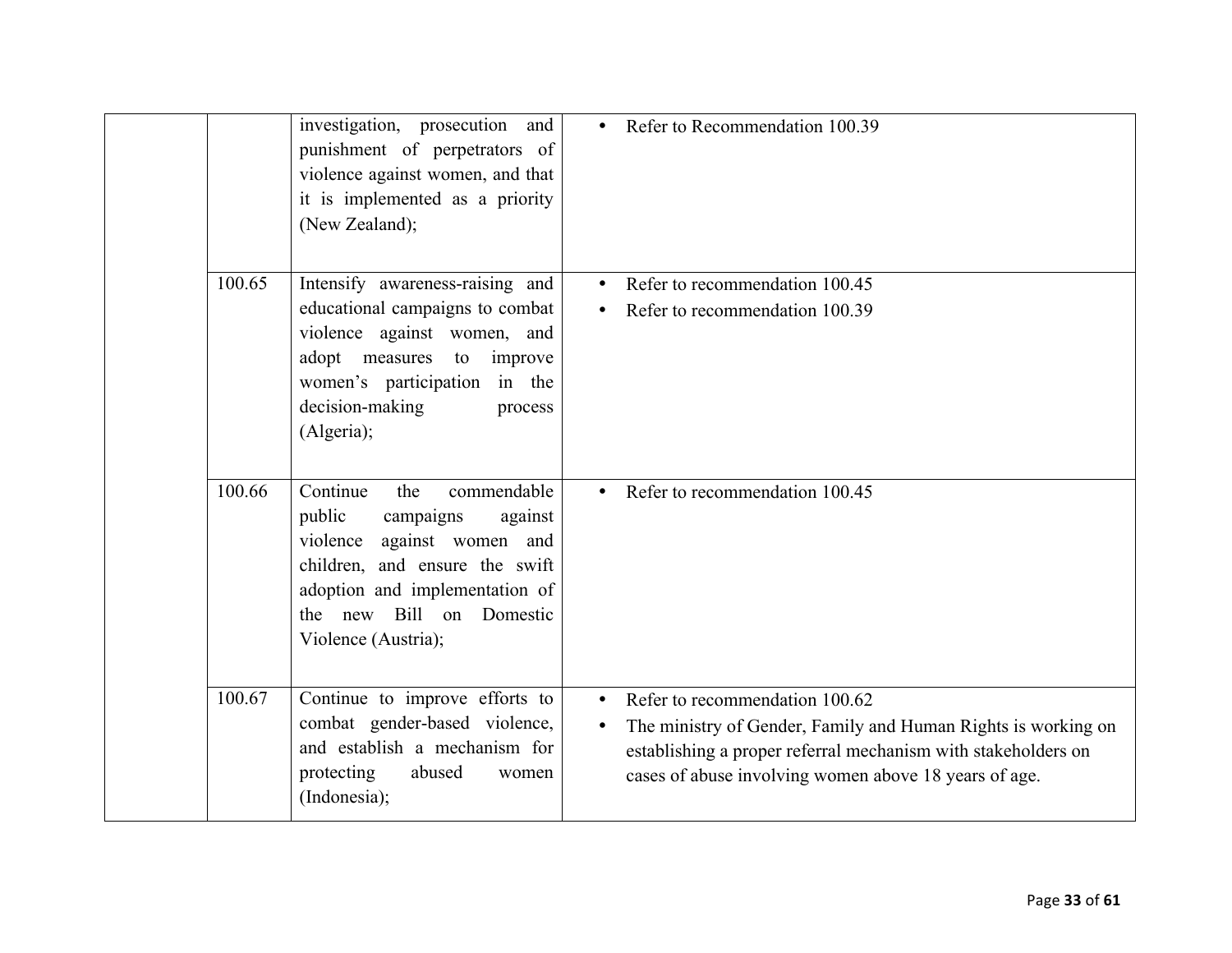| 100.68 | eradicate<br>Take<br>measures<br>to<br>traditional stereotypes of women,<br>especially through educational<br>and<br>programmes,<br>enact<br>legislation on domestic violence<br>and all forms of sexual abuse<br>(Netherlands);                           | Refer to recommendation 100.39<br>$\bullet$                                                                                                                                           |
|--------|------------------------------------------------------------------------------------------------------------------------------------------------------------------------------------------------------------------------------------------------------------|---------------------------------------------------------------------------------------------------------------------------------------------------------------------------------------|
| 100.69 | Continue its measures to tackle<br>the problem of violence against<br>including<br>domestic<br>women,<br>violence (Azerbaijan);                                                                                                                            | Refer to recommendation 100.39<br>$\bullet$                                                                                                                                           |
| 100.70 | Prioritize legislation on women's<br>rights,<br>sexual<br>harassment,<br>violence<br>domestic<br>and<br>the<br>protection of children against<br>abuse (Australia);                                                                                        | A draft Sexual Harassment Bill is currently in the committee<br>stages of the parliament<br>Refer to recommendation 100.39                                                            |
| 100.71 | Consolidate<br>achievements<br>the<br>made, particularly through gender<br>mainstreaming in all fields; grant<br>autonomy to women; and face<br>challenges arising in this regard,<br>the fight<br>particularly<br>against<br>violence<br>against<br>women | Ministry of gender is working closely with all major government<br>stakeholders and NGOs on gender Mainstreaming.<br>Refer to Recommendation 100.41<br>Refer to Recommendation 100.39 |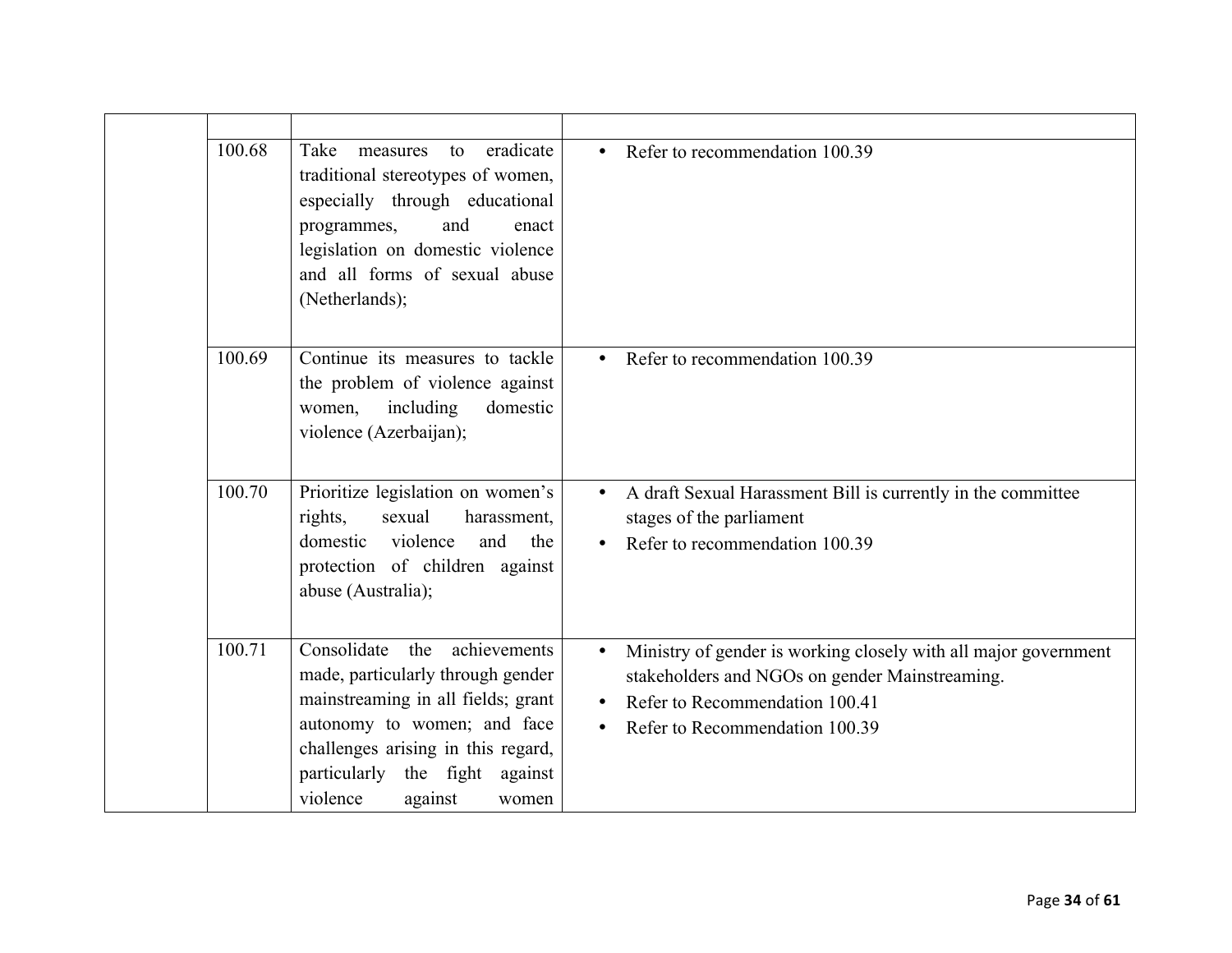|         | (Morocco);                                                                                                                                                                                                                                                                                                                                          |                                                                                                                                                                                      |
|---------|-----------------------------------------------------------------------------------------------------------------------------------------------------------------------------------------------------------------------------------------------------------------------------------------------------------------------------------------------------|--------------------------------------------------------------------------------------------------------------------------------------------------------------------------------------|
| 100.72  | Adopt and implement the draft<br>law on domestic violence referred<br>to in the national report, taking<br>into account the recommendation<br>of the Committee on the Rights<br>of the Child concerning the<br>incorporation of the Convention<br>on the Elimination of All Forms<br>of Discrimination against Women<br>into domestic law (Mexico); | Refer to Recommendation 100.39<br>$\bullet$                                                                                                                                          |
| 100.103 | environment<br>of<br>Create<br>an<br>freedom of the media,<br>and<br>encourage media to project<br>positive images of women and of<br>the<br>equal<br>status<br>and<br>responsibilities of women and<br>men in the private and public<br>spheres (Slovenia);                                                                                        | The Ministry of Gender, Family and Human rights is working<br>$\bullet$<br>closely with the media in sensitizing the public about gender<br>issues and to reduce gender stereotyping |
| 100.104 | Implement<br>legislation,<br>as<br>required under the Convention on<br>the Elimination of All Forms of<br>Discrimination against Women,<br>end discrimination against<br>to<br>women and harassment in the                                                                                                                                          | Refer to recommendation 100.70                                                                                                                                                       |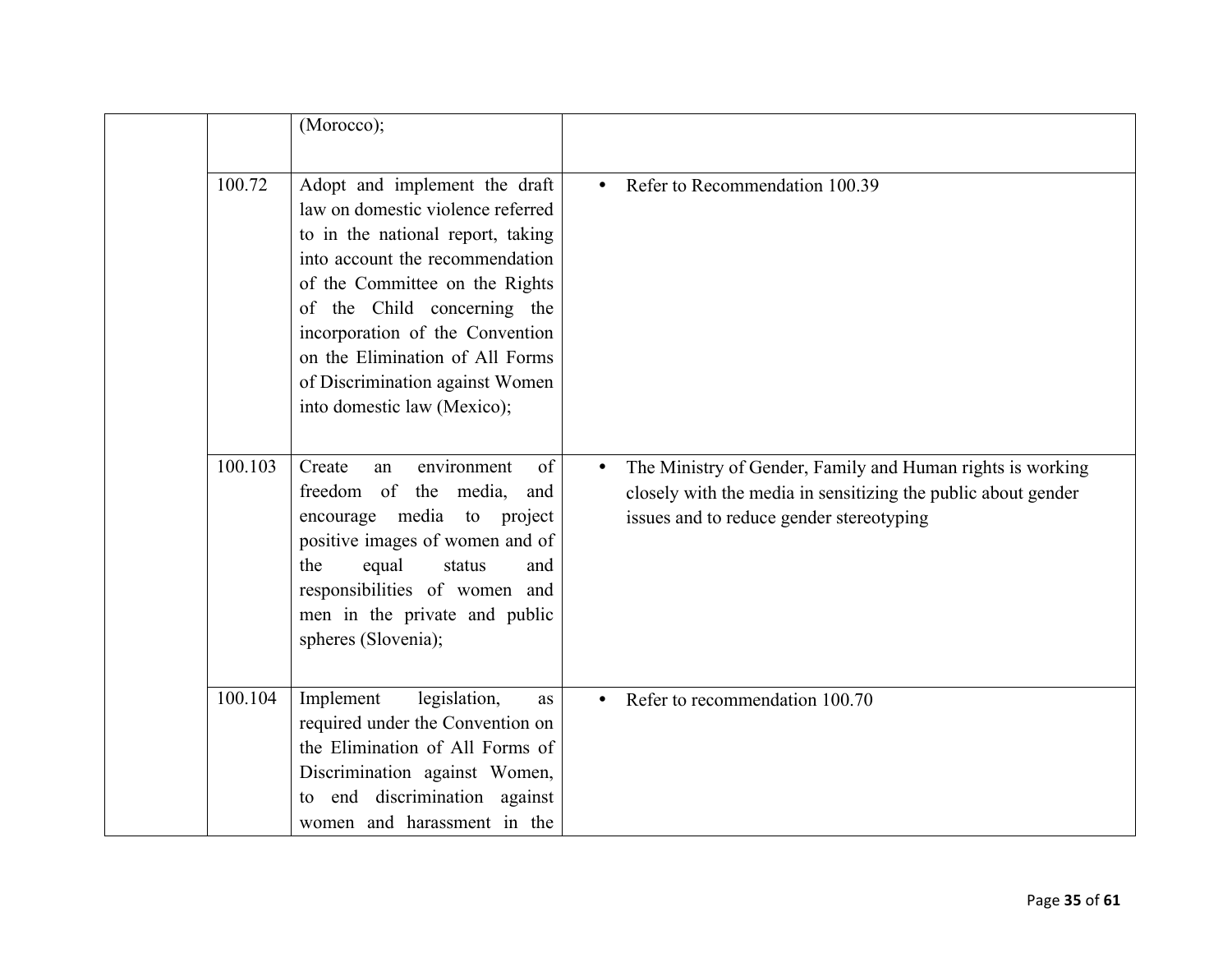|         | workplace (New Zealand);                                                                                                                                                                                                                                                                                                                                                                                                                                                                                               |                                                                                                                                                                                                                                                                                                              |
|---------|------------------------------------------------------------------------------------------------------------------------------------------------------------------------------------------------------------------------------------------------------------------------------------------------------------------------------------------------------------------------------------------------------------------------------------------------------------------------------------------------------------------------|--------------------------------------------------------------------------------------------------------------------------------------------------------------------------------------------------------------------------------------------------------------------------------------------------------------|
| 100.119 | Continue<br>legislative,<br>its<br>institutional and socio-economic<br>reforms to provide an effective<br>framework to address gender<br>mainstreaming, violence against<br>women, religious<br>intolerance,<br>particularly with<br>regard<br>to<br>citizenship, freedom of speech,<br>and human trafficking, and focus<br>on the very key question of<br>achieving the targets of the<br>Millennium Development Goals,<br>will<br>which<br>comprehensively<br>address the key question of<br>human rights (Nigeria); | Refer to recommendation 100.39 (legislative reform)<br>$\bullet$<br>The Ministry of Gender, Family and Human Rights was formed in<br>$\bullet$<br>2012 to address gender and human rights issues separately. Prior<br>to 2012, the gender department within the Ministry of Health was<br>mandated with this |
| 100.120 | Give further consideration to<br>legislation<br>enacting<br>and<br>formulating national action plans<br>with concrete goals: to prevent<br>the economic exploitation of and<br>hazardous work by children; and<br>to combat drug abuse, human<br>trafficking<br>and<br>the<br>sexual<br>exploitation of<br>women<br>and<br>children (Japan);                                                                                                                                                                           | Refer to Recommendation 100.107<br>$\bullet$<br>Refer to Recommendation 100.39                                                                                                                                                                                                                               |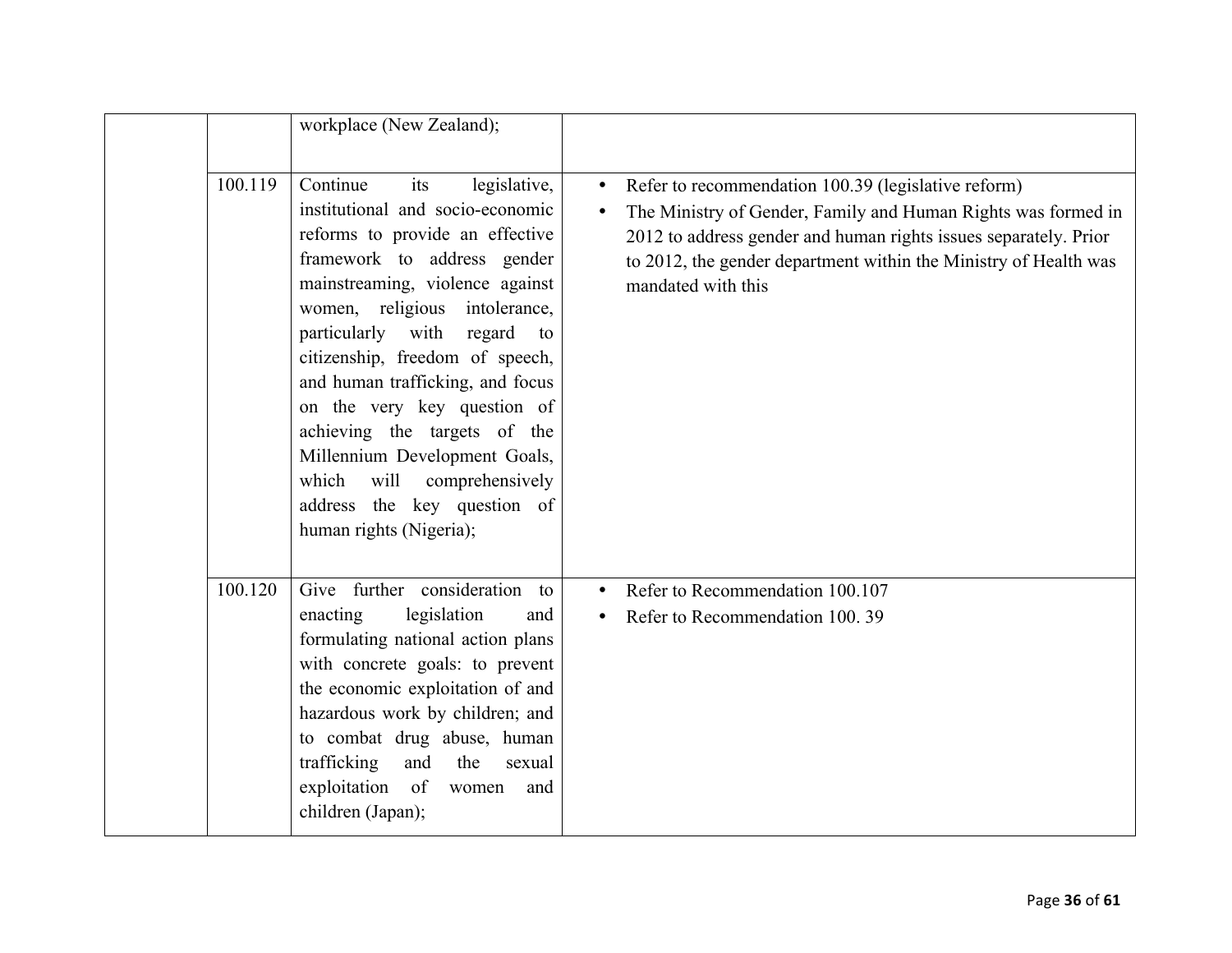|                                 | 100.106 | Increase steps to improve the<br>participation of women in the<br>labour market and in leadership<br>and governance positions in the<br>public<br>and<br>private<br>sectors<br>(Philippines);                                                                                                                 | Refer to recommendation 100.41                                                                                                                                                                                                                                                                                                                                                                                                                                                                                                                                                                                                                                                                                                                                                                                                                                                                                                                                                                                                                                                                                                                                                                                    |
|---------------------------------|---------|---------------------------------------------------------------------------------------------------------------------------------------------------------------------------------------------------------------------------------------------------------------------------------------------------------------|-------------------------------------------------------------------------------------------------------------------------------------------------------------------------------------------------------------------------------------------------------------------------------------------------------------------------------------------------------------------------------------------------------------------------------------------------------------------------------------------------------------------------------------------------------------------------------------------------------------------------------------------------------------------------------------------------------------------------------------------------------------------------------------------------------------------------------------------------------------------------------------------------------------------------------------------------------------------------------------------------------------------------------------------------------------------------------------------------------------------------------------------------------------------------------------------------------------------|
| Persons<br>with<br>disabilities | 100.30  | Adopt and implement draft laws<br>regarding<br>with<br>persons<br>disabilities<br>and<br>concerning<br>mental health, as referred to in<br>the national report, with a view to<br>providing a normative framework<br>to strengthen awareness-raising<br>campaigns on human rights and<br>disability (Mexico); | Disability Act was endorsed and enacted in July 2010.<br>Disability Council was formed in August 2010. The ministry of<br>Gender, family and human rights is the secretariat of the council<br>and it has held 77 meetings to date.<br>Regulation on the Disability Registry was published on Jan 2011.<br>Regulation on providing allowance and assistive devices was<br>published on Jan 2011. An allowance of Rf. 2000 is provided to<br>all registered Persons with disabilities since then.<br>Regulation on the minimum standards in terms of accessibility to<br>buildings is to be published in July 2013<br>Work on 6 more regulations have been initiated with financial and<br>technical assistance from UNICEF.<br>Fifteen flats were given to families with Persons with disabilities<br>in May 201, under the social housing policy. Fifteen more flats are<br>to be given in 2013; revision of the criteria is underway.<br>A National Disability Policy has been drafted with a stakeholder's<br>workshop for validation held. The policy awaits cabinet<br>endorsement.<br>National Disability Award held in July 2012, whereby persons<br>disabilities,<br>people/NGOs/companies<br>with<br>who |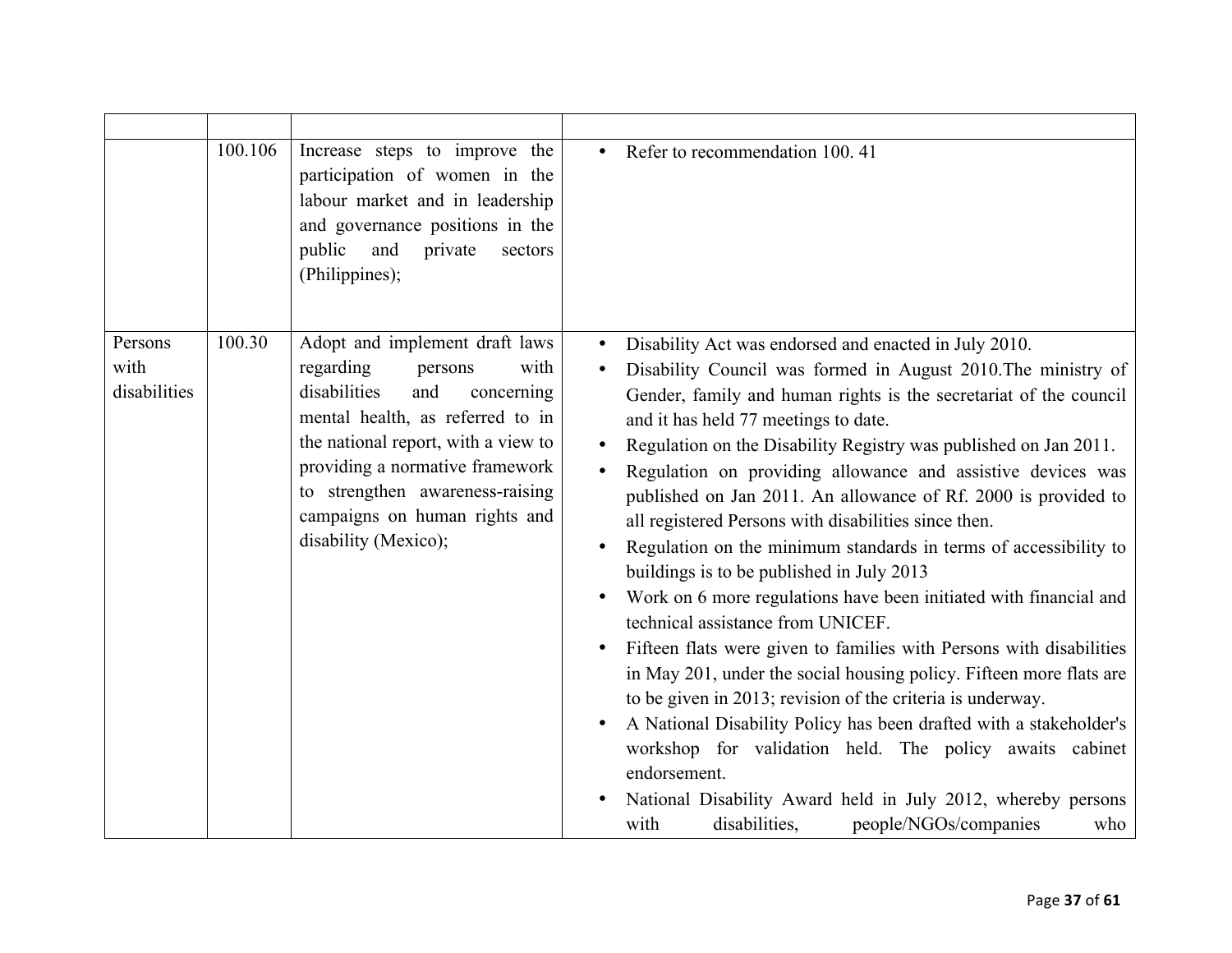|  | work/promote/encourage for the rights of persons with disabilities<br>were recognized at national level and awarded. This award is to be<br>given again in 2014.<br>A Disability Walk was held in June 2013. The main objective was<br>to increase awareness on rights of Persons with Disabilities. The<br>main theme was "breaking barriers for persons with disabilities".<br>A Disability Fair was held in June 2013, the main objective of<br>which was to increase awareness and also to provide a platform at<br>which people could gain information about service providers,<br>types of services etc available for persons with disabilities. Stalls<br>from the Ministry of Gender, Family and Human Rights, National<br>Institute of Education, Care Society, Autism Association, Blind<br>Association, Deaf Association and Beautiful Eyes of Maldives<br>(NGO advocating the rights of children with Down syndrome)<br>were put up.<br>The Ministry of Gender, Family and Human Rights conducted and<br>participated in various programs on the media to create awareness<br>and disseminate information about the rights of persons with<br>disabilities.<br>The Government plans to provide fees for students with<br>disabilities enrolled in private institutions and the drafting of the<br>guidelines to facilitate this is currently underway. |
|--|--------------------------------------------------------------------------------------------------------------------------------------------------------------------------------------------------------------------------------------------------------------------------------------------------------------------------------------------------------------------------------------------------------------------------------------------------------------------------------------------------------------------------------------------------------------------------------------------------------------------------------------------------------------------------------------------------------------------------------------------------------------------------------------------------------------------------------------------------------------------------------------------------------------------------------------------------------------------------------------------------------------------------------------------------------------------------------------------------------------------------------------------------------------------------------------------------------------------------------------------------------------------------------------------------------------------------------------------------------------------|
|  |                                                                                                                                                                                                                                                                                                                                                                                                                                                                                                                                                                                                                                                                                                                                                                                                                                                                                                                                                                                                                                                                                                                                                                                                                                                                                                                                                                    |
|  | The government is working make some public areas/buildings<br>accessible to Persons with disabilities. Regulation on the<br>minimum standards in terms of accessibility to buildings is to be<br>published in July 2013                                                                                                                                                                                                                                                                                                                                                                                                                                                                                                                                                                                                                                                                                                                                                                                                                                                                                                                                                                                                                                                                                                                                            |
|  | The government is also reviewing the "Aasandha" insurance<br>package, universal health coverage, for persons with disabilities,<br>in light of special services and devices that have to be provided.                                                                                                                                                                                                                                                                                                                                                                                                                                                                                                                                                                                                                                                                                                                                                                                                                                                                                                                                                                                                                                                                                                                                                              |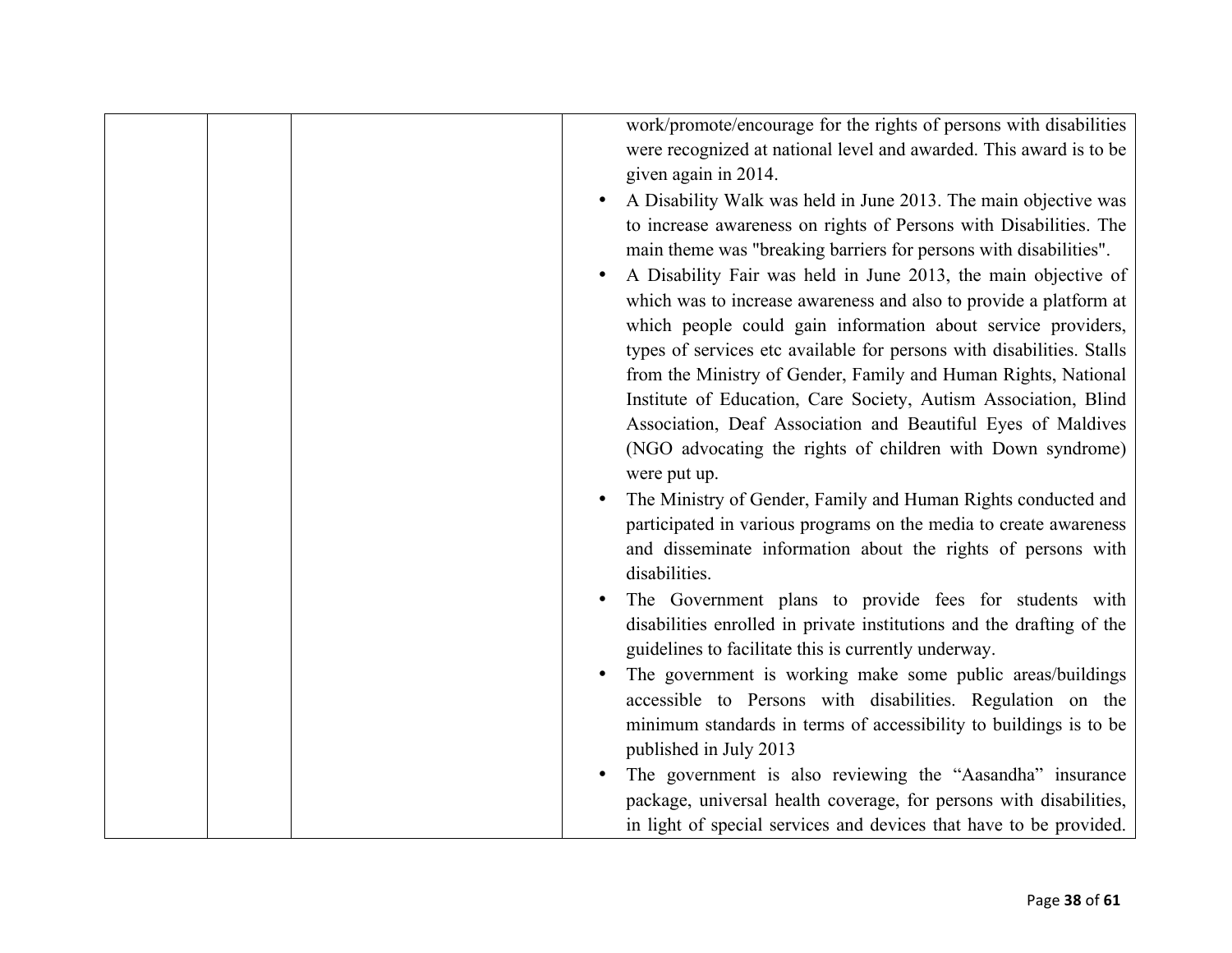|            |         |                                                                                                                                                                                                                                                                                                                                                          | The government is working with National Social Protection<br>Agency to make an assessment on this.                                                                                                                                                                                                                                    |
|------------|---------|----------------------------------------------------------------------------------------------------------------------------------------------------------------------------------------------------------------------------------------------------------------------------------------------------------------------------------------------------------|---------------------------------------------------------------------------------------------------------------------------------------------------------------------------------------------------------------------------------------------------------------------------------------------------------------------------------------|
|            | 100.49  | Make further efforts and take the<br>legislative and<br>administrative<br>measures necessary to eliminate<br>discrimination against persons<br>with disabilities on the ground<br>(Qatar);                                                                                                                                                               | Refer to Recommendation 100.30                                                                                                                                                                                                                                                                                                        |
|            | 100.124 | Take all measures for the purpose<br>of post-disaster reconstruction<br>and adaptation to climate change,<br>with<br>human-rights-based<br>a<br>and<br>approach,<br>carry<br>out<br>consultations with the concerned<br>local communities, giving special<br>attention to women, children and<br>persons with disabilities in this<br>process (Finland); | Regulation on the minimum standards in terms of accessibility to<br>buildings is to be published in July 2013                                                                                                                                                                                                                         |
| Penal Code | 100.55  | Ensure that its new Penal Code is<br>fully consistent with international<br>human rights standards and that it<br>abolishes corporal punishment<br>and the death penalty (United                                                                                                                                                                         | Maldives has one of the world's longest standing<br>The<br>moratoriums on the death penalty since 1952. While there are no<br>plans to legally abolish the death penalty, it is noteworthy that the<br>Maldives voted in favour of the resolution 65/206 calling on<br>member states to establish a moratorium with a view to abolish |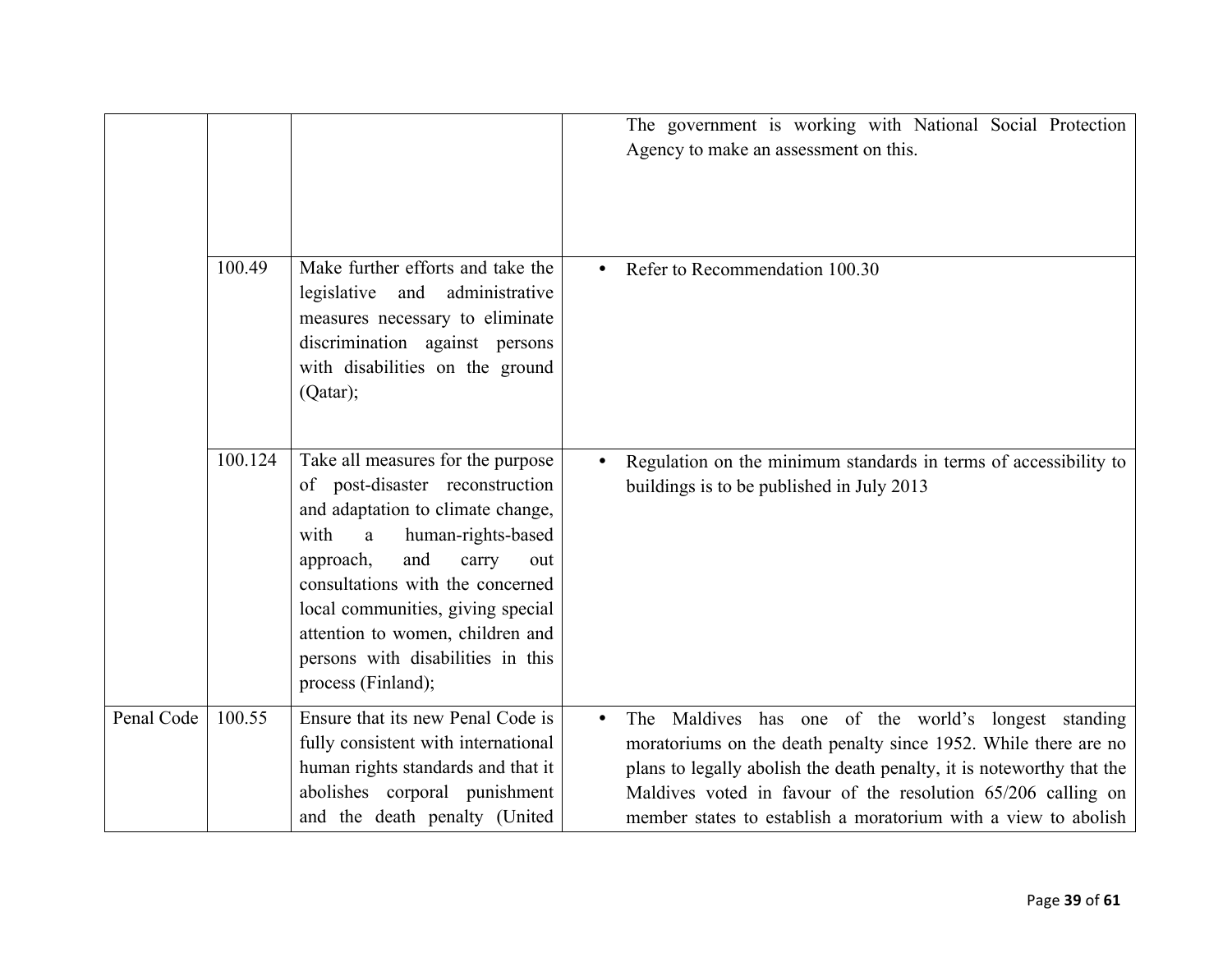| Kingdom); | death penalty. Recently the Maldives has seen a rise in the popular<br>call for the implementation of the death penalty as prescribed in<br>Islamic law. This rise has been due to the increased number of<br>heinous crimes including murder in the society.                                                                                                                                                                                                                                                                                                                                                                                                                                                                                               |
|-----------|-------------------------------------------------------------------------------------------------------------------------------------------------------------------------------------------------------------------------------------------------------------------------------------------------------------------------------------------------------------------------------------------------------------------------------------------------------------------------------------------------------------------------------------------------------------------------------------------------------------------------------------------------------------------------------------------------------------------------------------------------------------|
|           | While the Government understands that scientific data disproves<br>the concept that the implementation of the death penalty would<br>reduce the crime rate; the Government is not enthusiastic about<br>implementing the punishment either.                                                                                                                                                                                                                                                                                                                                                                                                                                                                                                                 |
|           | Nonetheless, the Attorney General introduced a bill on the ways of<br>executing the death penalty. A closer look at the Bill reveals that it<br>imposes a high burden on the State including the judiciary in<br>passing the sentence. It also adds unprecedented steps in the<br>manner of safeguards in the execution of the sentence.                                                                                                                                                                                                                                                                                                                                                                                                                    |
|           | Article 9 of the Constitution states that all citizens of Maldives<br>should be Muslims. The following article (Article 10), states that<br>no laws should be made that contradicts the fundamentals of<br>Islam. Article 268 further states that, any law made in<br>contradiction with the constitution shall be deemed null and void.<br>Therefore Islam is the basis of all laws made in the Maldives,<br>hence making it impossible to fully remove Hadd punishments<br>such as Qisaas (death penalty) and flogging from the penal code.<br>However, the Government is currently in consultations with all<br>relevant stakeholders on the possibility of its removal at least for<br>those under the age of eighteen years, in the current penal code |
|           | draft that is being finalised at the Parliament. Nevertheless, it is<br>important to note that though Hadd punishments such as death<br>penalty and flogging are prescribed for certain offences, it can<br>only be given when these offenses are proven beyond reasonable                                                                                                                                                                                                                                                                                                                                                                                                                                                                                  |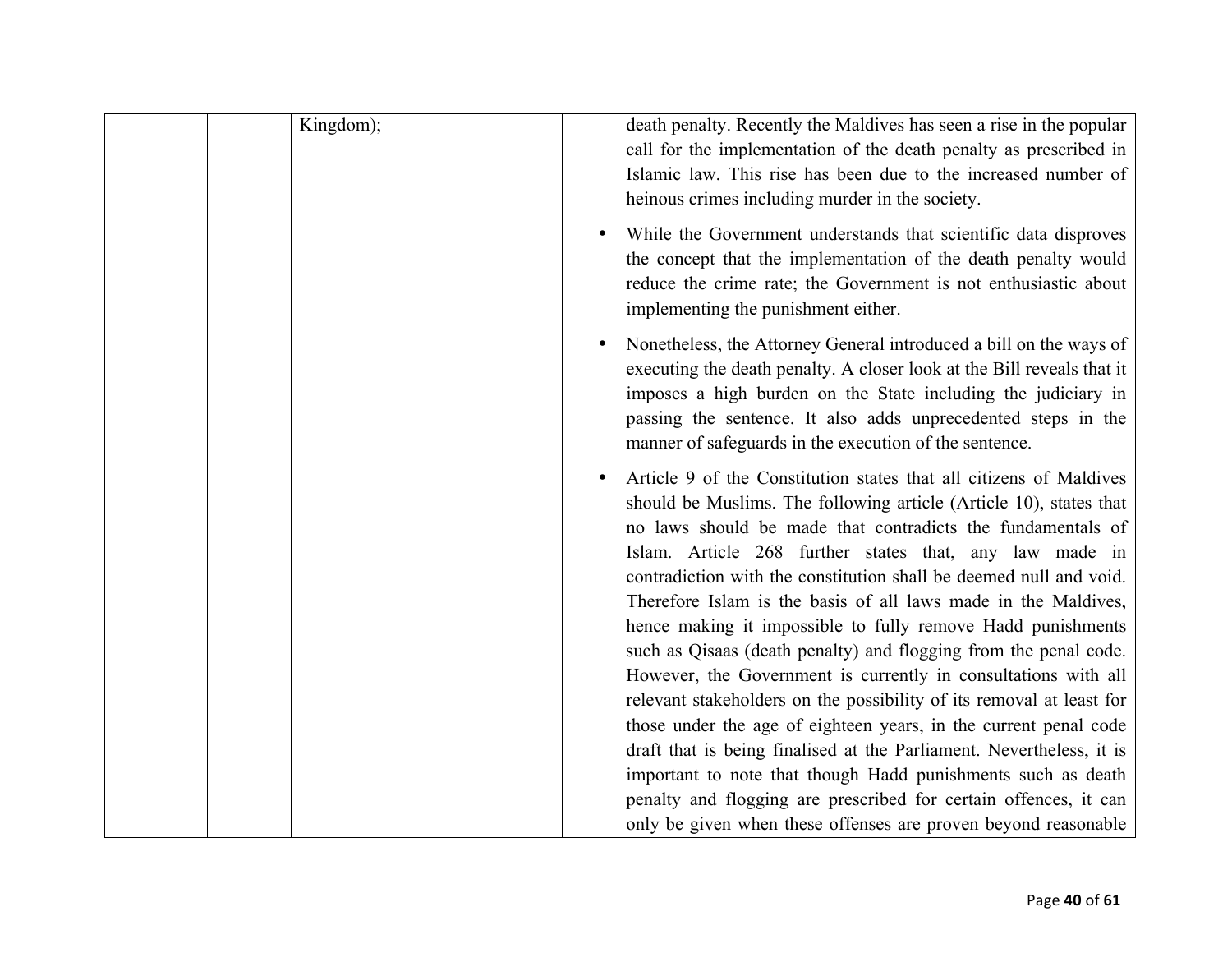|                           |         |                                                                                                                                                                                                   | doubt. Even if a death sentence is passed by a judge, the heirs<br>could forgive the convict or request for blood money instead.<br>Islam encourages the heirs to forgive, instead of opting for<br>retaliation in murder cases.<br>According to Islamic Shariah, the purpose of flogging as a Hadd<br>punishment is not to inflict pain. Therefore, no physical harm<br>should come on to anyone as a consequence of being flogged. If<br>the person sentenced to be flogged is suffering from an illness, it<br>should be postponed till he/she fully recovers from the ailment. If<br>the sentenced person is pregnant, the sentence should be<br>implemented only when she delivers and recovers fully. |
|---------------------------|---------|---------------------------------------------------------------------------------------------------------------------------------------------------------------------------------------------------|-------------------------------------------------------------------------------------------------------------------------------------------------------------------------------------------------------------------------------------------------------------------------------------------------------------------------------------------------------------------------------------------------------------------------------------------------------------------------------------------------------------------------------------------------------------------------------------------------------------------------------------------------------------------------------------------------------------|
|                           | 100.26  | Enact the new draft Penal Code<br>before<br>pending<br>Parliament<br>(Austria);                                                                                                                   | The draft Penal Code is currently being reviewed by an ad hoc<br>committee of the Parliament and is in its final stages of review                                                                                                                                                                                                                                                                                                                                                                                                                                                                                                                                                                           |
| Trafficking<br>in Persons | 100.77  | Enact legislation to criminalize<br>trafficking of persons, and put in<br>place procedures to deal with<br>people vulnerable<br>those<br>to<br>exploitation<br>trafficking<br>and<br>(Indonesia); | Refer to recommendation 100.107                                                                                                                                                                                                                                                                                                                                                                                                                                                                                                                                                                                                                                                                             |
|                           | 100.107 | Draft<br>legislation<br>and<br>enact<br>prohibiting and punishing all<br>forms of trafficking in persons,<br>including the forced labour of<br>Promulgate<br>migrants.<br>laws                    | Refer to recommendation 100.107                                                                                                                                                                                                                                                                                                                                                                                                                                                                                                                                                                                                                                                                             |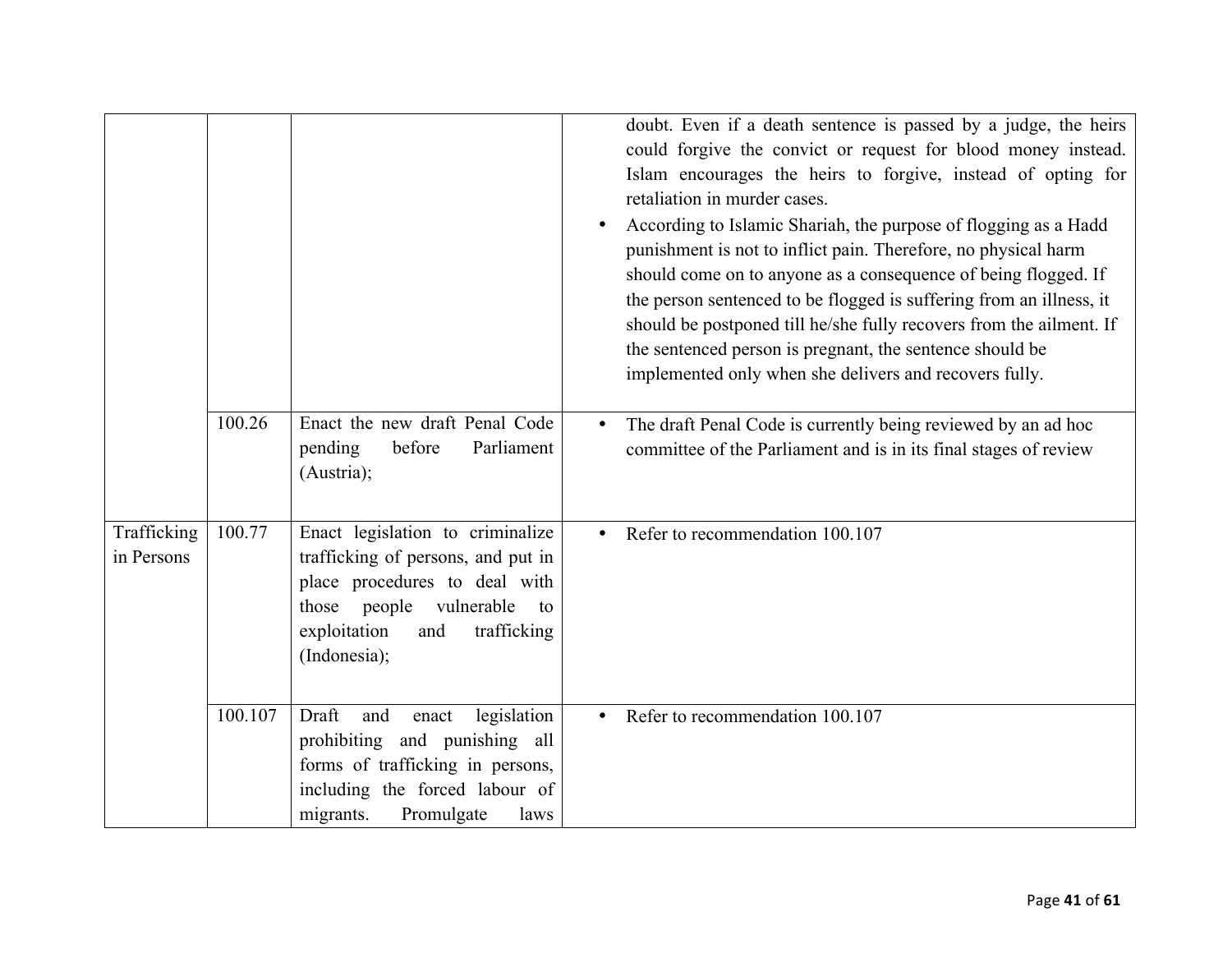|         | imposing stricter punishments for<br>violations, and hold employers<br>who violate laws accountable and<br>establish a national minimum<br>wage (United States);                                                                                                                                                                                                                                                                                                                                                 |                                              |
|---------|------------------------------------------------------------------------------------------------------------------------------------------------------------------------------------------------------------------------------------------------------------------------------------------------------------------------------------------------------------------------------------------------------------------------------------------------------------------------------------------------------------------|----------------------------------------------|
| 100.119 | Continue<br>its<br>legislative,<br>institutional and socio-economic<br>reforms to provide an effective<br>framework to address gender<br>mainstreaming, violence against<br>women, religious intolerance,<br>particularly with<br>regard<br>to<br>citizenship, freedom of speech,<br>and human trafficking, and focus<br>on the very key question of<br>achieving the targets of the<br>Millennium Development Goals,<br>will comprehensively<br>which<br>address the key question of<br>human rights (Nigeria); | Refer to recommendation 100.107<br>$\bullet$ |
| 100.120 | Give further consideration to<br>legislation<br>enacting<br>and<br>formulating national action plans<br>with concrete goals: to prevent<br>the economic exploitation of and<br>hazardous work by children; and                                                                                                                                                                                                                                                                                                   | Refer to recommendation 100.107<br>$\bullet$ |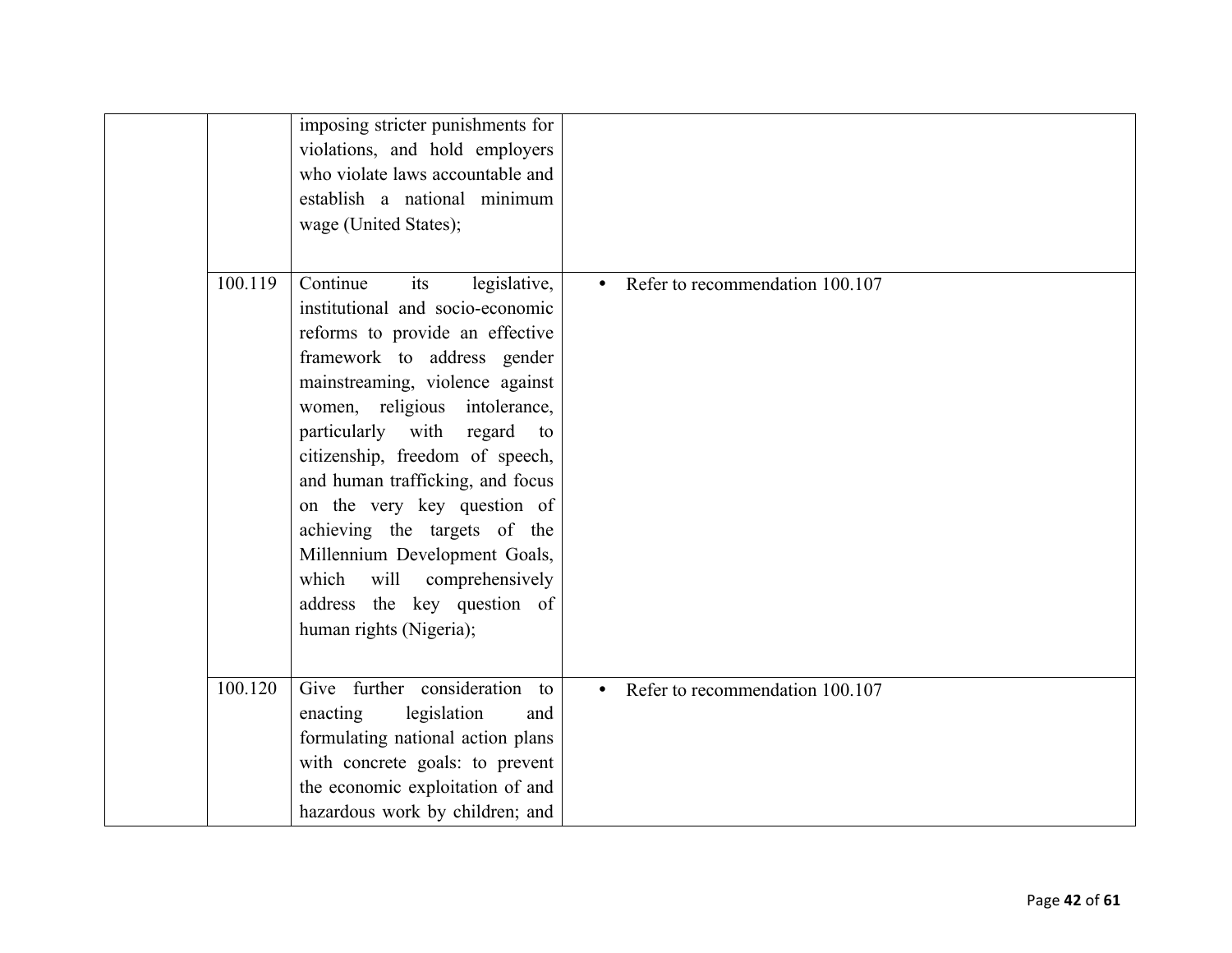|        |         | to combat drug abuse,<br>human<br>trafficking<br>the<br>and<br>sexual<br>exploitation<br>of<br>and<br>women<br>children (Japan);                                                                                                                                                                                                                   |                                                                                                                                                                                                                                                                                                                                                                                                                                                                                                                                                                                                                                                                                                                 |
|--------|---------|----------------------------------------------------------------------------------------------------------------------------------------------------------------------------------------------------------------------------------------------------------------------------------------------------------------------------------------------------|-----------------------------------------------------------------------------------------------------------------------------------------------------------------------------------------------------------------------------------------------------------------------------------------------------------------------------------------------------------------------------------------------------------------------------------------------------------------------------------------------------------------------------------------------------------------------------------------------------------------------------------------------------------------------------------------------------------------|
| Labour | 100.107 | Draft<br>legislation<br>enact<br>and<br>prohibiting and punishing all<br>forms of trafficking in persons,<br>including the forced labour of<br>Promulgate<br>migrants.<br>laws<br>imposing stricter punishments for<br>violations, and hold employers<br>who violate laws accountable and<br>establish a national minimum<br>wage (United States); | Refer to recommendation 100.107<br>A draft bill on determining the salary structure of Government<br>bodies is currently at the committee stages of the parliament<br>Article 3 of the Employment Act (No. 2/2008) prohibits all forms<br>of forced labour and Article 4 of the Act prohibits all forms of<br>discrimination during the selection of employees, determining<br>their remunerations, employment termination as well as in all<br>other work related issues. If an employer violates these provisions<br>in the Employment Act, a complaint can be lodged at the<br>Employment tribunal, where the allegation will be investigated<br>and appropriate actions against the employer will be taken. |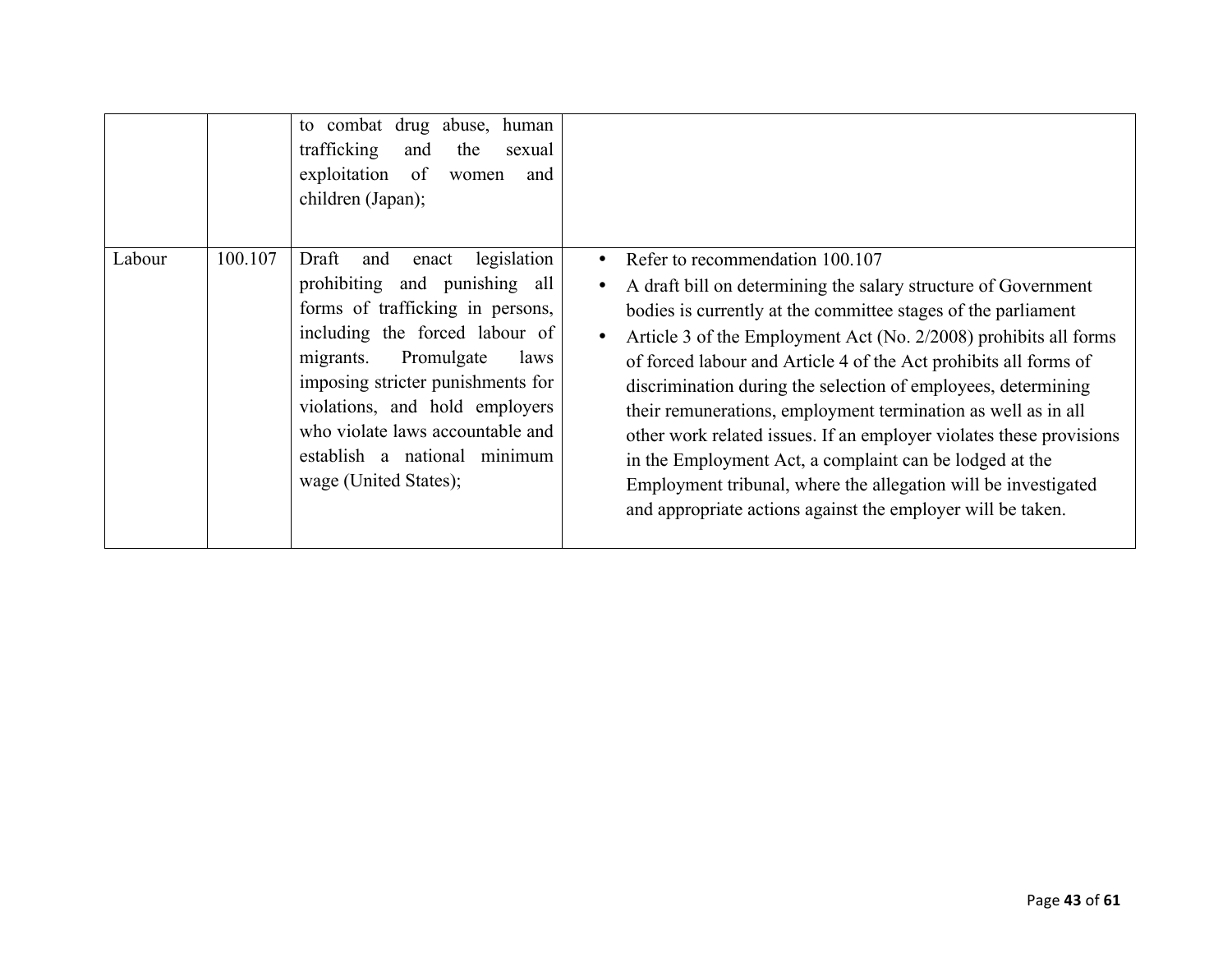| 100.108 | Put in place specific programmes   | The Technical and Vocational Education and Training Authority       |
|---------|------------------------------------|---------------------------------------------------------------------|
|         | improve the employment<br>to       | (TVETA) - Ministry of Education, the Ministry of Human              |
|         | situation, in particular for young | Resources, Youth and Sports (MHRYS) and the Ministry of             |
|         | people (Algeria);                  | Tourism, Arts and Culture, initiated an apprentice programme        |
|         |                                    | "Skills, Training and Employment Programme (STEP)",                 |
|         |                                    | recognizing the need to increase the number of Maldivians           |
|         |                                    | seeking careers and receiving training in the tourism and           |
|         |                                    | hospitality industry. It is a 9 to 12 months training program that  |
|         |                                    | will present the youth with a tremendous range of careers           |
|         |                                    | available in the tourism industry. It is a full-time employment-    |
|         |                                    | based training program which leads to a nationally recognized       |
|         |                                    | trade qualification. A combination of on-the-job and off-the-job    |
|         |                                    | training enables the apprentice to obtain all the necessary skills. |
|         |                                    | During the training period, trainees are posted at various jobs at  |
|         |                                    | the resorts. The first 3 month of the training program will be      |
|         |                                    | designed as an orientation where the trainees will be exposed to    |
|         |                                    | the various departments of the resort. Trainees will be placed in a |
|         |                                    | department of their choice for the remaining 6 to 9 months from     |
|         |                                    | the exposed departments of the resort. TVETA shall provide the      |
|         |                                    | resort with the National Competency Standards upon completion       |
|         |                                    | of the STEP Orientation period. The MOTAC, TVETA and                |
|         |                                    | MHRYS shall monitor the quality of the training program through     |
|         |                                    | persons appointed by it for the purpose.                            |
|         |                                    | The National Career Guidance Center of the Ministry of Human        |
|         |                                    | Resources, Youth and Sports conducts regular career guidance        |
|         |                                    | programmes for both Parents and school children                     |
|         |                                    | A portal, "Yes.mv" is now online, which will easily connect job     |
|         |                                    | seekers with employers from different sectors                       |
|         |                                    | Life skills programmes, peer education programmes and a number      |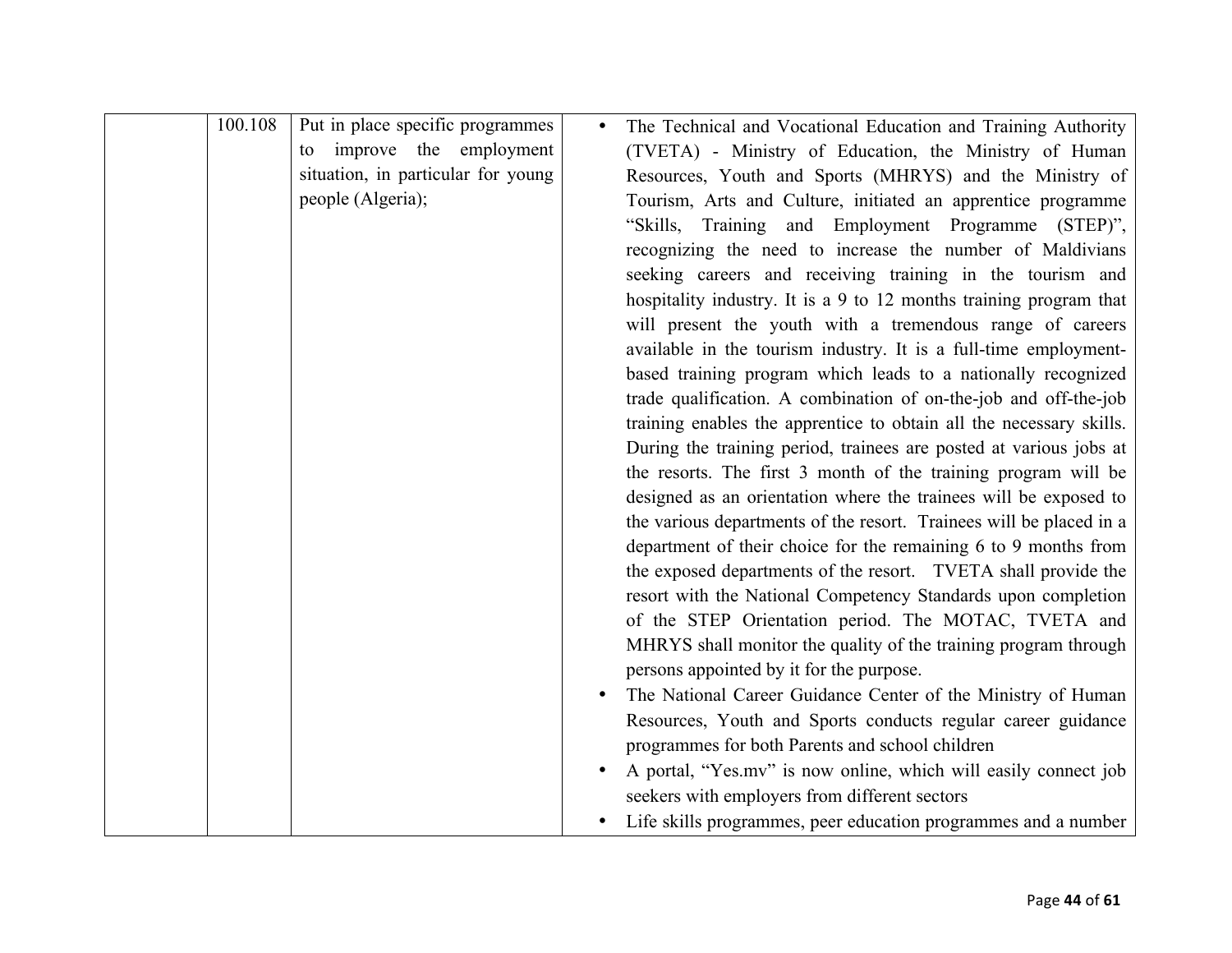|                     |         |                                                                                                                        | of thematic sessions have been held by the Ministry of Human<br>Resources, Youth and Sports, for the youth                                                                                                                                                                                                                                                                                                                                                                                          |
|---------------------|---------|------------------------------------------------------------------------------------------------------------------------|-----------------------------------------------------------------------------------------------------------------------------------------------------------------------------------------------------------------------------------------------------------------------------------------------------------------------------------------------------------------------------------------------------------------------------------------------------------------------------------------------------|
|                     | 100.105 | Continue<br>effectively<br>to<br>implement pro-poor growth and<br>employment creation strategies<br>(Indonesia);       | Mapping of the Unemployment situation in the Maldives was<br>$\bullet$<br>completed in 2011. This allowed the government to better<br>understand the unemployment situation in the country and work<br>towards employment creation strategies.<br>Strategic Human Resource Plan for the Tourism Sector was<br>completed for 2011-2015. Though this plan is not officially<br>implemented, this is the basis for conducting programmes to<br>increase youth and women participation in the industry. |
| Religious<br>issues | 100.91  | Take concrete steps to encourage<br>and facilitate open and public<br>religious<br>debate<br>issues<br>on<br>(Norway); | In order to encourage scholarly debates on religious issues, the<br>Ministry of Islamic Affairs organised a Conference in January<br>2013. Some of the agreed issues are as follows.                                                                                                                                                                                                                                                                                                                |
|                     |         |                                                                                                                        | Increase the role of Islamic scholars to aware the<br>public on ways to protect women from all forms of<br>violence                                                                                                                                                                                                                                                                                                                                                                                 |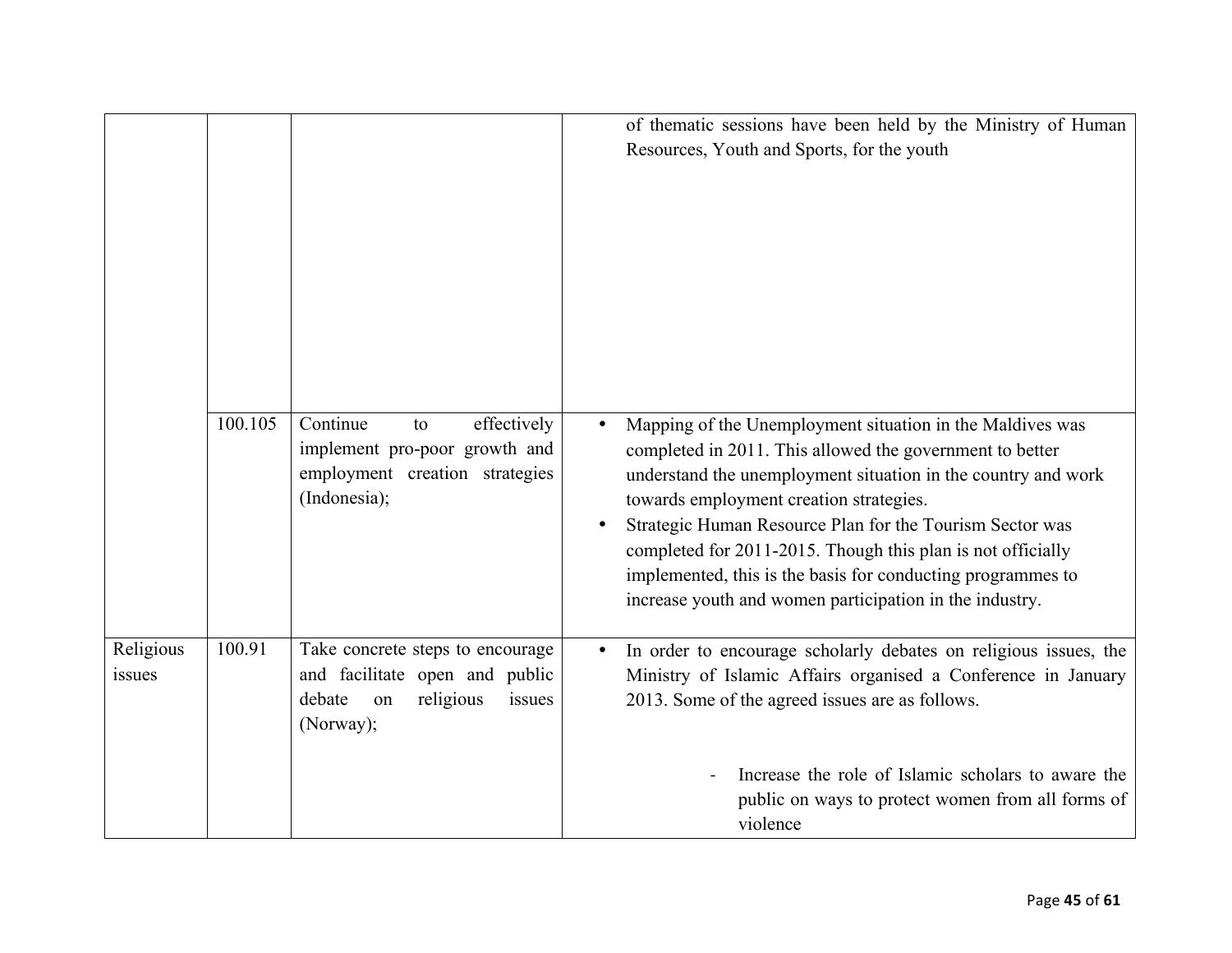|         |                                                                                                                                         | Increase awareness on the rights of women                                                                                                                                                                                                                                              |
|---------|-----------------------------------------------------------------------------------------------------------------------------------------|----------------------------------------------------------------------------------------------------------------------------------------------------------------------------------------------------------------------------------------------------------------------------------------|
|         |                                                                                                                                         | Assist in speeding up the legal process involved in<br>divorce cases lodged by women on the basis that<br>they are being physically abused by the husbands.                                                                                                                            |
|         |                                                                                                                                         | Explain to the public that there is no real<br>contradiction between universal human rights and<br>the punishments prescribed in Islamic Shariah                                                                                                                                       |
|         |                                                                                                                                         | Have regular issue based discussions between<br>religious scholars                                                                                                                                                                                                                     |
| 100.102 | Decriminalize apostasy (Austria);                                                                                                       | Apostasy is not criminalized under existing statute law, but<br>is governed by Shariah Law. According to information received<br>from Islamic Ministry on cases of apostasy so far all individuals<br>involved were given advice. No criminal charges have been filed<br>against them. |
| 100.100 | Examine<br>possibility<br>the<br>of<br>decriminalizing<br>apostasy<br>and<br>blasphemy (Argentina)                                      | Refer to recommendation 100.102                                                                                                                                                                                                                                                        |
| 100.99  | Enact legislation to ensure that all<br>persons may freely exercise their<br>religion in public and build<br>places of worship (Austria | Several provisions in our laws and regulations already<br>grant the right to freedom of expressions and thoughts. The<br>constitution of Maldives, the social framework, historical and<br>traditional values however, does not allow for other religions to be                        |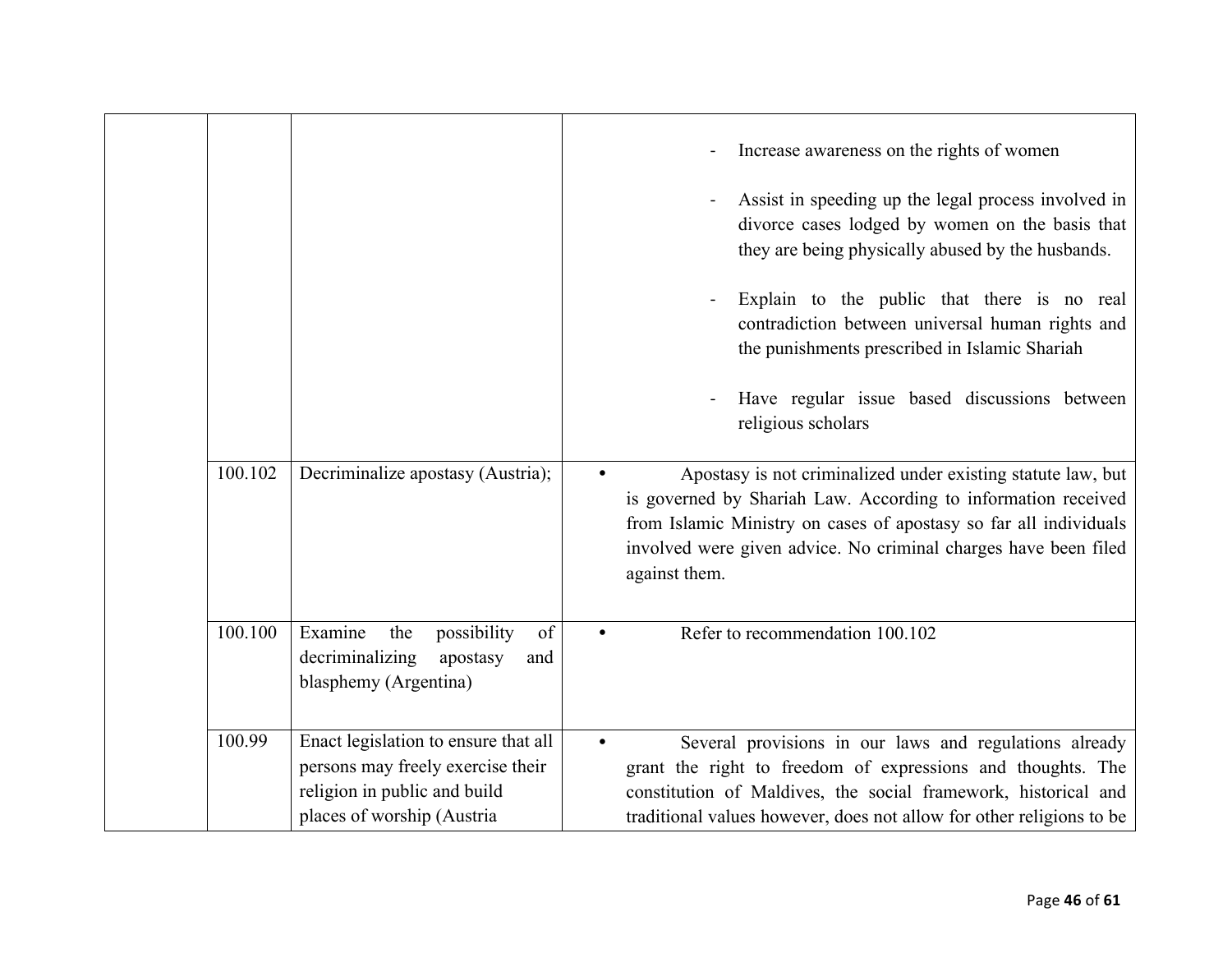|         |                                                                                                                                                                                   | practiced in the country. Non Muslims in the country are allowed<br>to practice their religion privately. In this regard and in accordance<br>with the laws and regulations of Maldives, expatriates workers and<br>foreigners have the freedom to practice their religion in private.<br>Act no. 4/75 forbid certain articles such as objects that represent<br>religious deities, or any objects used in worship (religions other<br>than Islam) to be brought in to the country.                                                                                               |
|---------|-----------------------------------------------------------------------------------------------------------------------------------------------------------------------------------|-----------------------------------------------------------------------------------------------------------------------------------------------------------------------------------------------------------------------------------------------------------------------------------------------------------------------------------------------------------------------------------------------------------------------------------------------------------------------------------------------------------------------------------------------------------------------------------|
|         |                                                                                                                                                                                   | Apostasy is not criminalized under existing law, but is<br>governed by Shariah Law. According to information received<br>from Islamic Ministry on cases of apostasy those individuals are<br>given advice.                                                                                                                                                                                                                                                                                                                                                                        |
|         |                                                                                                                                                                                   | In accordance to the laws and regulations of Maldives, expatriates<br>workers and foreigners have the freedom to practice their religion<br>in private. The Islamic Ministry has so far not received any<br>complaints from foreigners residing in Maldives in this regard.<br>However Act no. 4/75 forbid certain articles such as objects that<br>represent religious deities, or any objects used in worship<br>(religions other than Islam) to be brought in to the country. The<br>Religious Unity Act of 1994 forbids, building of places of worship<br>other than mosques. |
| 100.101 | Make the necessary amendments<br>to legislation in order to ensure<br>that communities of all faiths and<br>religions have an equal place in a<br>democratic society (Indonesia); | Refer to recommendation 100.99                                                                                                                                                                                                                                                                                                                                                                                                                                                                                                                                                    |
| 100.97  | Take legislative and practical                                                                                                                                                    | Refer to recommendation 100.99                                                                                                                                                                                                                                                                                                                                                                                                                                                                                                                                                    |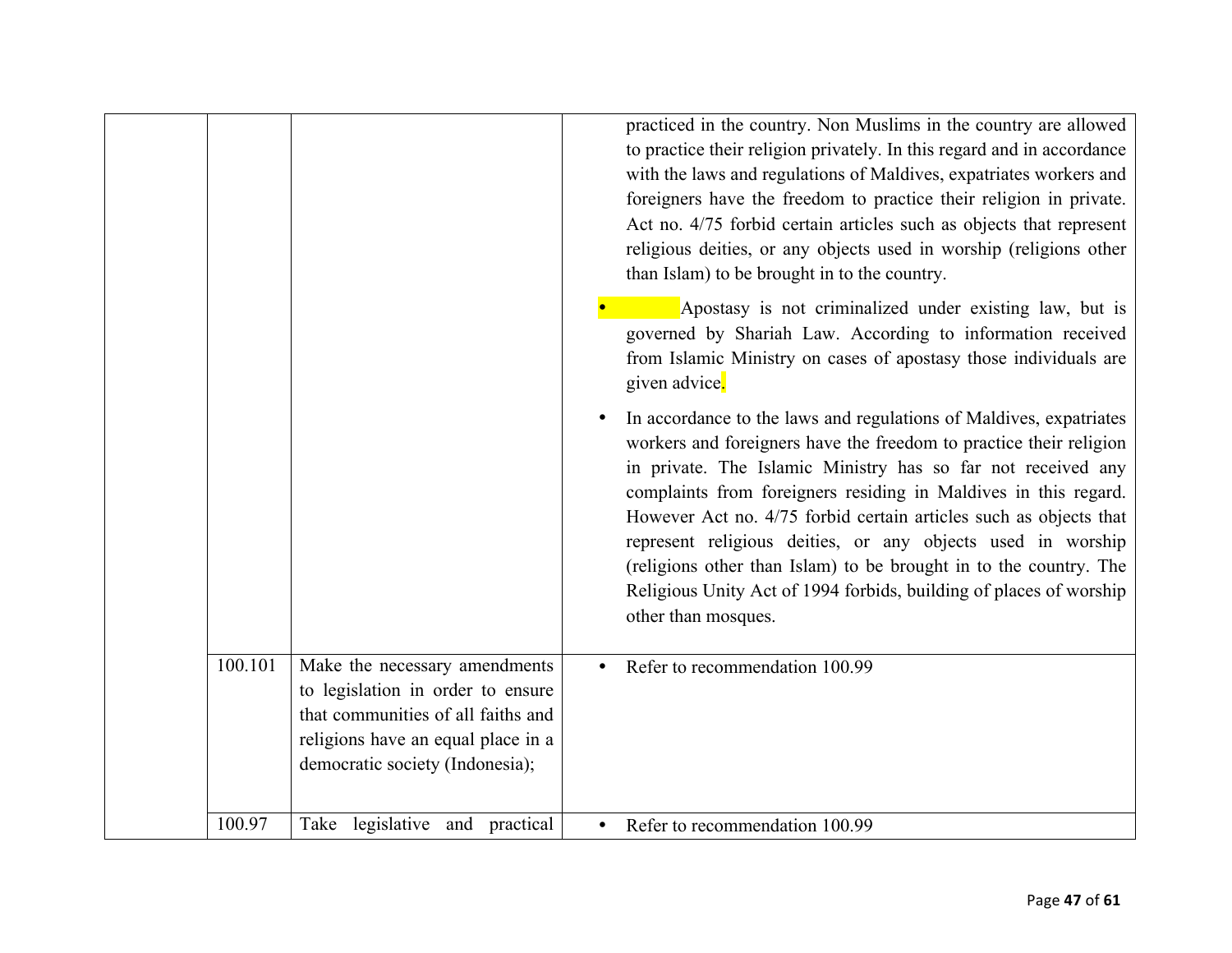|        | measures with a view to the<br>realization of the right to freedom<br>of religion and belief (Austria);                                                                                                                                |           |                                                                                                                                       |
|--------|----------------------------------------------------------------------------------------------------------------------------------------------------------------------------------------------------------------------------------------|-----------|---------------------------------------------------------------------------------------------------------------------------------------|
| 100.96 | Consider appropriate measures to<br>eliminate discrimination against<br>religious minorities in accordance<br>international<br>with<br>standards<br>(Slovakia);                                                                        |           | Refer to recommendation 100.99                                                                                                        |
| 100.95 | legislation<br>which<br>Remove<br>discriminates against individuals<br>on the basis of their religion or<br>belief (Australia);                                                                                                        |           | The government of Maldives does not discriminate based on the<br>religious belief of an individual.<br>Refer to recommendation 100.99 |
| 100.94 | Ensure that all people, including<br>migrants, are allowed to practice<br>their religion or belief freely,<br>including by enacting legislation<br>that explicitly protects the right to<br>freedom of religion or belief<br>(Norway); | $\bullet$ | Refer to recommendation 100.99                                                                                                        |
| 100.92 | Take all measures necessary to<br>ensure full respect for freedom of<br>religion or belief and freedom<br>from discrimination on the basis                                                                                             |           | Refer to recommendation 100.99                                                                                                        |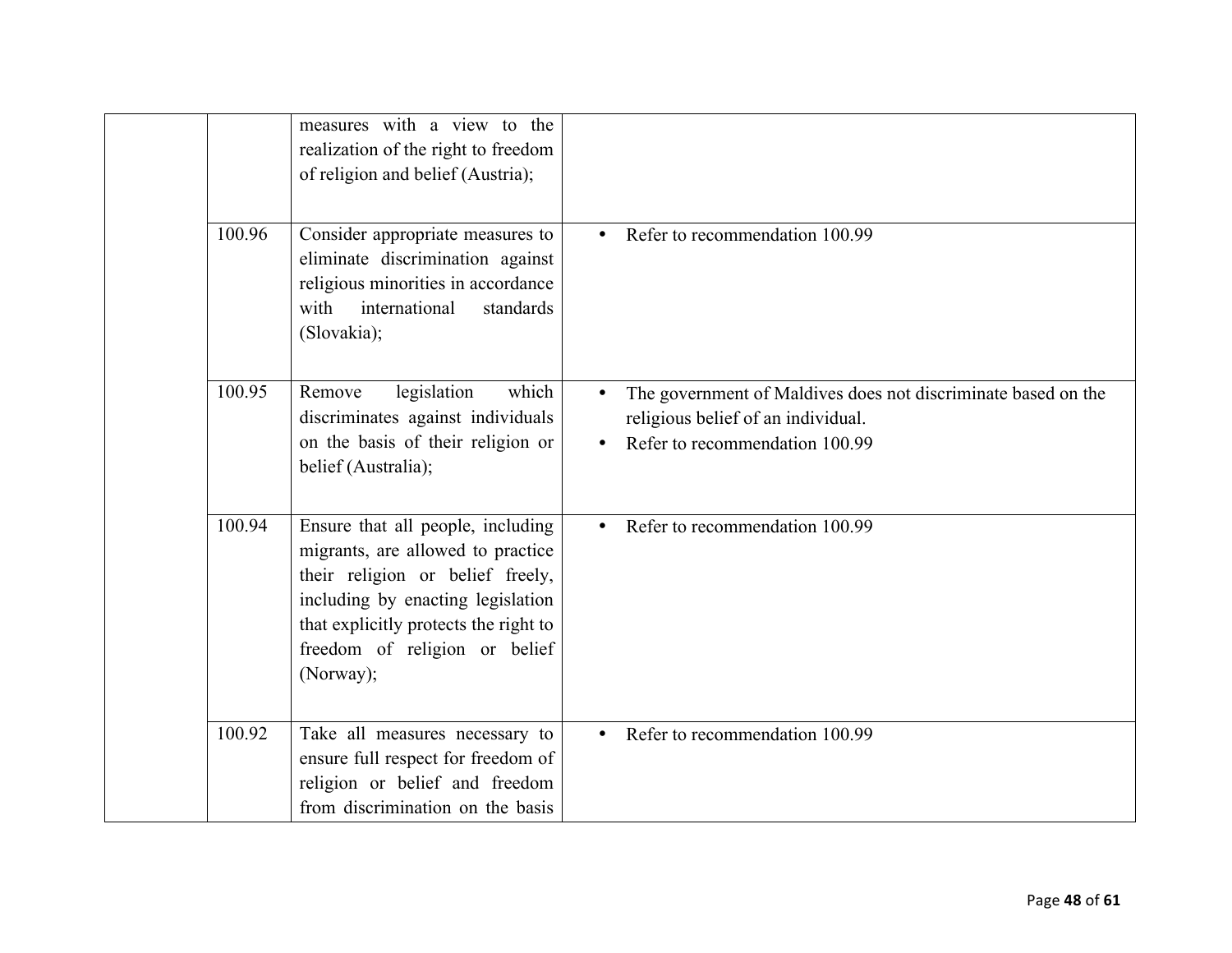|          |        | of religion, including by way of<br>allowing non-Muslims to become<br>citizens and withdrawing its<br>reservation to article 18 of<br>ICCPR (Sweden);                   |                                                                                                                                                                                                                    |
|----------|--------|-------------------------------------------------------------------------------------------------------------------------------------------------------------------------|--------------------------------------------------------------------------------------------------------------------------------------------------------------------------------------------------------------------|
|          | 100.90 | Amend its legislation to enable<br>the enjoyment and practice of<br>freedom of religion or belief for<br>both citizens and foreigners<br>living in the country (Ghana); | Refer to recommendation 100.99<br>$\bullet$                                                                                                                                                                        |
|          | 100.89 | Include constitutional measures<br>to provide for freedom of religion<br>or belief to all persons residing in<br>the country (United States);                           | Refer to recommendation 100.99                                                                                                                                                                                     |
|          | 100.88 | Ensure the right to freedom of<br>religion or belief (Brazil);                                                                                                          | Refer to recommendation 100.99                                                                                                                                                                                     |
| Children | 100.44 | Adopt<br>measures<br>curb<br>to<br>discrimination<br>against women<br>and violence against children<br>(Bangladesh);                                                    | The government is now working on the draft bill on the protection<br>of children and child rights, which is in line with CRC. Inputs<br>from all relevant stakeholders were taken for the purpose of the<br>draft. |
|          | 100.48 | Establish equal rights for all                                                                                                                                          | Refer to recommendation 100.44                                                                                                                                                                                     |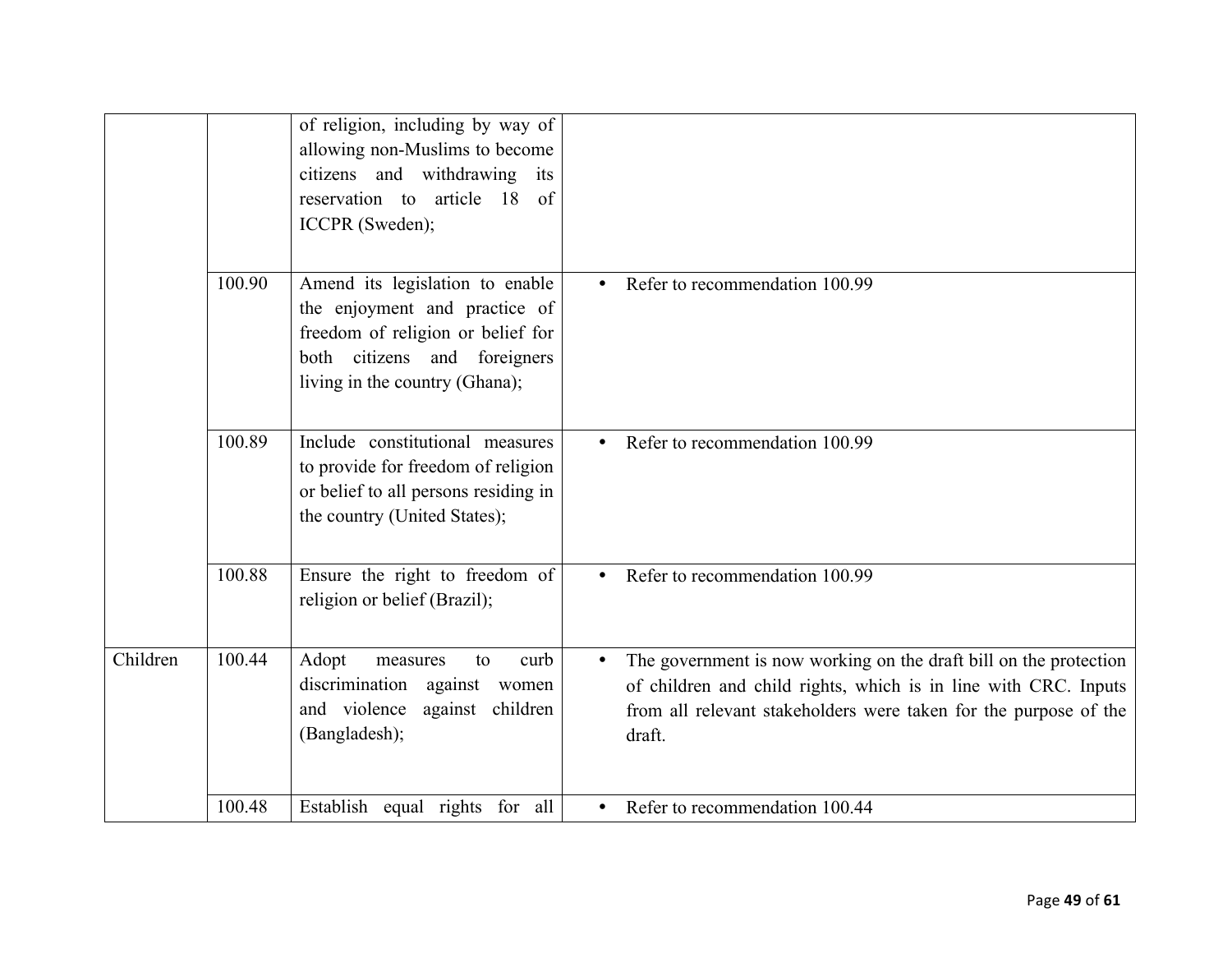|        | regardless of<br>children,<br>the<br>marriage status of their parents<br>(Bosnia and Herzegovina);                                                                                                                                                                                                                     |                                                                                                                                                                                                                                                                                                                                                                                                                                                                                                                                                                                                                                                                                                      |
|--------|------------------------------------------------------------------------------------------------------------------------------------------------------------------------------------------------------------------------------------------------------------------------------------------------------------------------|------------------------------------------------------------------------------------------------------------------------------------------------------------------------------------------------------------------------------------------------------------------------------------------------------------------------------------------------------------------------------------------------------------------------------------------------------------------------------------------------------------------------------------------------------------------------------------------------------------------------------------------------------------------------------------------------------|
| 100.60 | Take further steps to address<br>of violence<br>issues<br>against<br>women, including to finalize the<br>Women's<br>Right<br>Bill,<br>the<br>Domestic Violence Bill and the<br>Children's Act, as early as<br>and<br>possible,<br>consider<br>withdrawing its reservation to<br>article 16 of CEDAW (Timor-<br>Leste); | Refer to recommendation 100.44                                                                                                                                                                                                                                                                                                                                                                                                                                                                                                                                                                                                                                                                       |
| 100.66 | Continue<br>the<br>commendable<br>public<br>campaigns<br>against<br>against women and<br>violence<br>children, and ensure the swift<br>adoption and implementation of<br>the new Bill on Domestic<br>Violence (Austria);                                                                                               | Various information and awareness building workshops have been<br>carried out by the Ministry of Gender, Family and Human rights,<br>targeted for children, teachers, parents, youth and other<br>stakeholders.<br>Human Rights Commission of the Maldives (HRCM)<br>has<br>established Human Rights Clubs in schools in order to raise<br>awareness among children on human rights values<br>HRCM is conducting a 3 yearlong campaign on child abuse with<br>special focus on neglect. Sessions are carried out to school<br>children on CRC in addition to information regarding bullying and<br>its human rights implications.<br>Sessions are carried out to parents on child abuse and neglect, |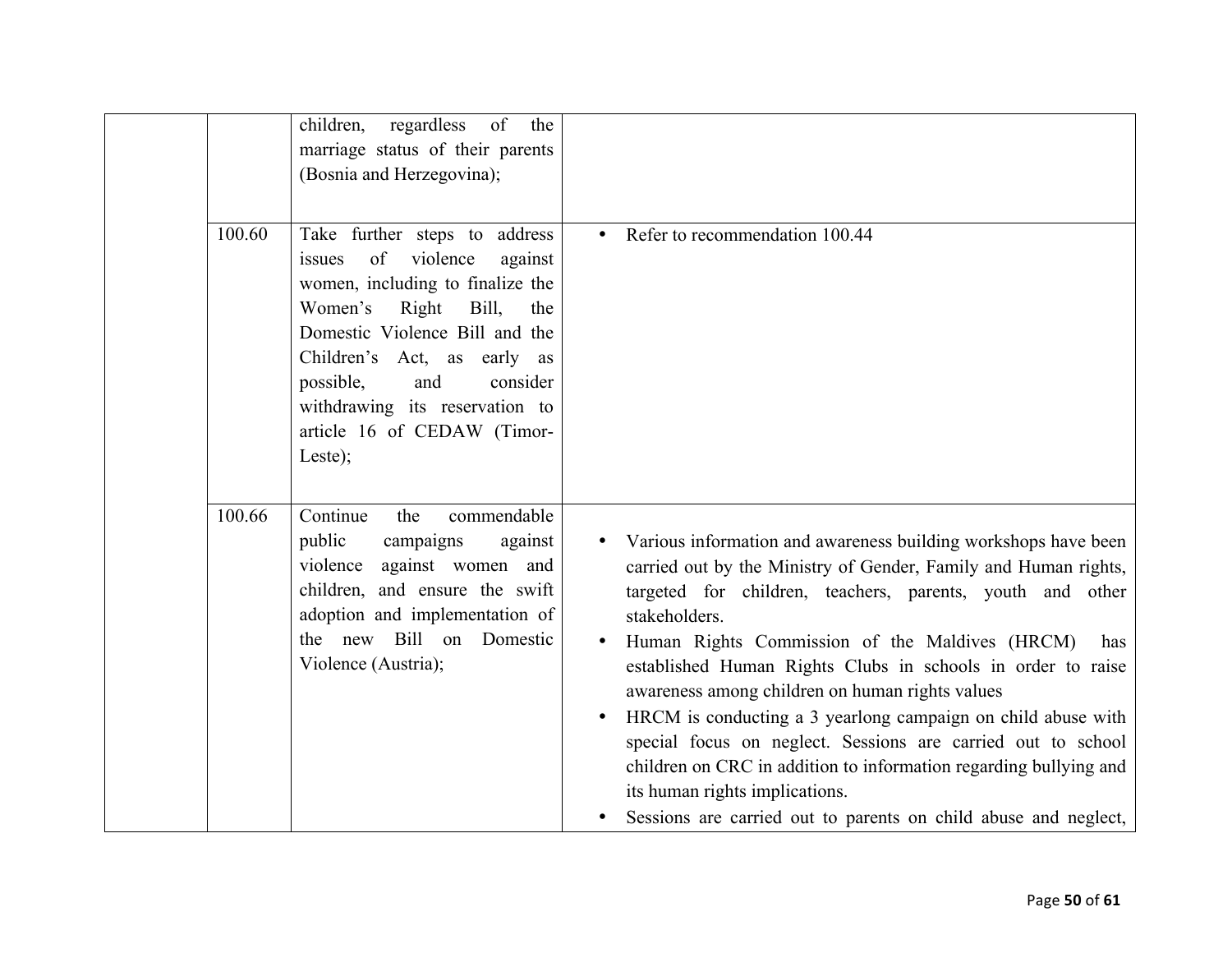|        |                                                                                                                                                                                         | together with a media campaign on the issue                                                                                                                                                                                                                         |
|--------|-----------------------------------------------------------------------------------------------------------------------------------------------------------------------------------------|---------------------------------------------------------------------------------------------------------------------------------------------------------------------------------------------------------------------------------------------------------------------|
| 100.70 | Prioritize legislation on women's<br>rights,<br>sexual<br>harassment,<br>domestic violence<br>and<br>the<br>protection of children against<br>abuse (Australia);                        | Refer to recommendation 100.44<br>$\bullet$                                                                                                                                                                                                                         |
| 100.73 | Increase efforts to address the<br>serious problem of violence<br>against children, including by<br>ensuring full legal protection<br>against the sexual abuse of<br>children (Norway); | A committee was established by the President in April 2013 to<br>discuss issues related to child protection and to provide policy<br>guidance to further reinforce and strengthen the existing system<br>and mechanisms for the protection of children in Maldives. |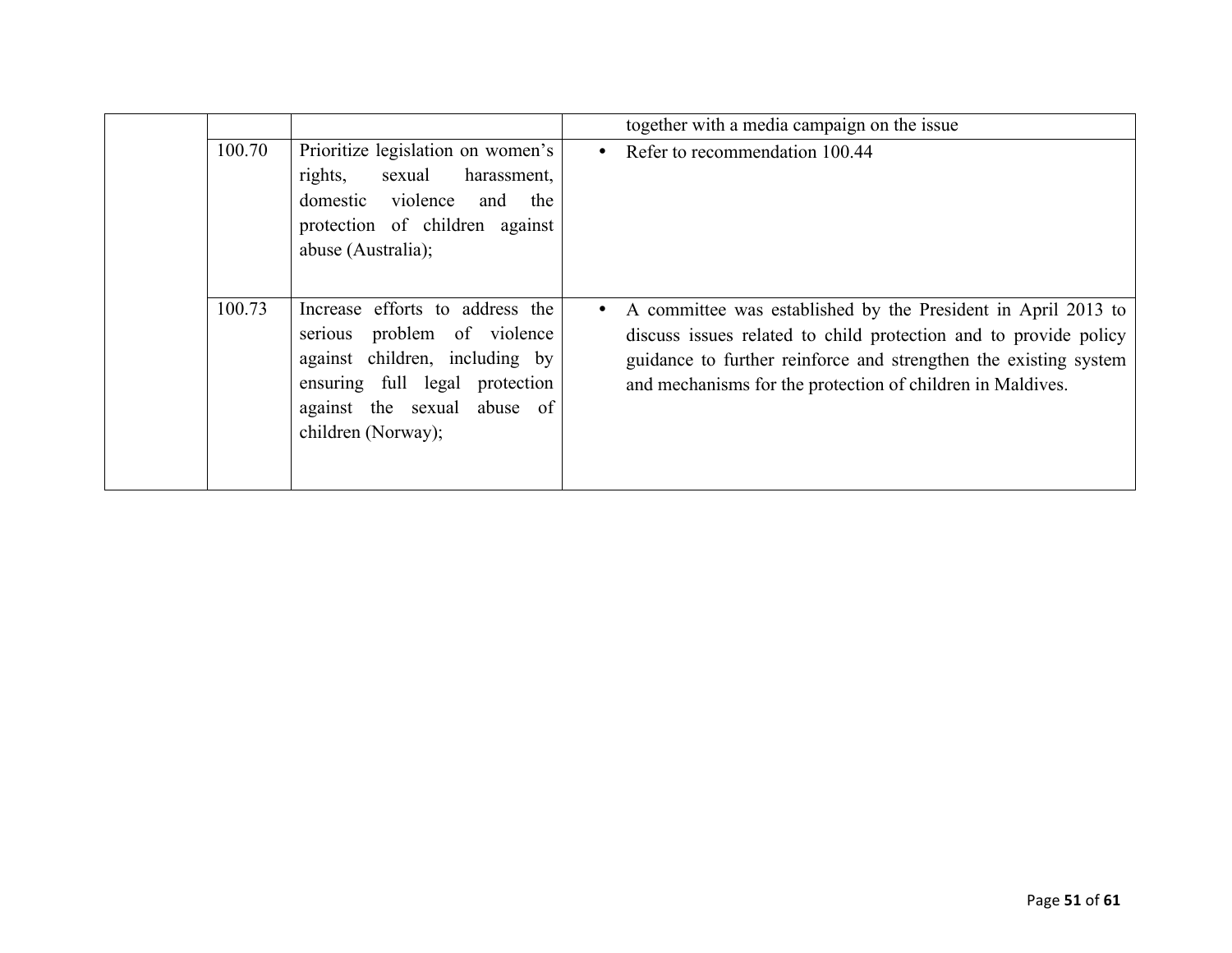| 100.75 | Continue ensuring the promotion<br>and protection of the human<br>rights of children in the country,<br>including<br>through<br>the<br>establishment of<br>appropriate<br>programmes and measures aimed<br>at combating the spread of a<br>violence<br>culture<br>of<br>among<br>Maldivian youth and children<br>(Malaysia); | In order to combat the spread of a culture of violence among<br>children, "child abuse prevention" training and sensitising sessions<br>for school children, teachers and parents are held on a regular<br>basis, within Male' and in the atolls; components of which include<br>measures to stop bullying in the school environment<br>Life skills sessions are held for young people and their parents<br>with the increased risk of involvement in violent crimes. Each of<br>these training programmes last for 10 days and are carried out<br>biannually. |
|--------|------------------------------------------------------------------------------------------------------------------------------------------------------------------------------------------------------------------------------------------------------------------------------------------------------------------------------|----------------------------------------------------------------------------------------------------------------------------------------------------------------------------------------------------------------------------------------------------------------------------------------------------------------------------------------------------------------------------------------------------------------------------------------------------------------------------------------------------------------------------------------------------------------|
|        |                                                                                                                                                                                                                                                                                                                              |                                                                                                                                                                                                                                                                                                                                                                                                                                                                                                                                                                |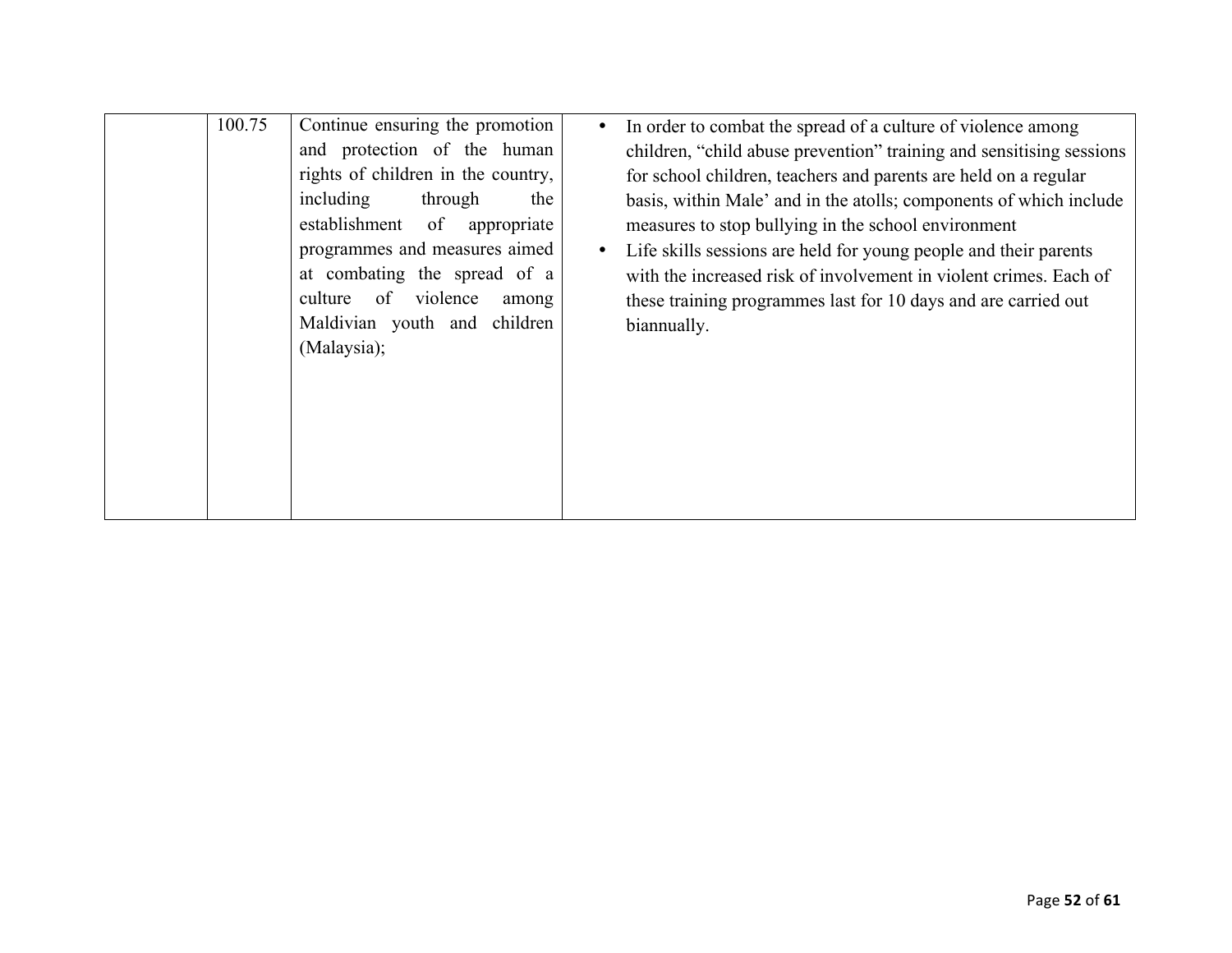| 100.76 | Take<br>further<br>measures<br>to<br>strengthen child rights and the<br>protection system,<br>child<br>in<br>particular to prevent sexual and<br>abuse,<br>physical<br>to<br>tackle<br>underage marriage/concubinage<br>and to ensure that children under<br>18 years are not punished as<br>adults in the judicial system<br>(United Kingdom); | In order to strengthen the child protection system and to provide<br>capacity to social workers in the Family, Children Services<br>Centres in the Islands, refresher training was held in 2012. More<br>areas of support for social workers were identified within this<br>training and the Ministry of Gender, Family and Human Rights,<br>plans to conduct more trainings in 2013.<br>Mapping and Assessment of the child protection system in<br>Maldives was conducted and priority areas were identified.<br>With the UNICEF's assistance, a draft plan on child protection in<br>emergencies has been compiled. The plan will be incorporated in<br>to the National Disaster Management Plans |
|--------|-------------------------------------------------------------------------------------------------------------------------------------------------------------------------------------------------------------------------------------------------------------------------------------------------------------------------------------------------|------------------------------------------------------------------------------------------------------------------------------------------------------------------------------------------------------------------------------------------------------------------------------------------------------------------------------------------------------------------------------------------------------------------------------------------------------------------------------------------------------------------------------------------------------------------------------------------------------------------------------------------------------------------------------------------------------|
| 100.86 | Ensure that children in conflict<br>with the law have access to<br>education (Ghana)                                                                                                                                                                                                                                                            | Some child offenders kept under house arrest are allowed to<br>attend schools or other such institutions for studies. However, due<br>to resource constraints, children in pre-trial and post trial detention<br>do not have access to education or any rehabilitation programmes.                                                                                                                                                                                                                                                                                                                                                                                                                   |
| 100.85 | Expedite<br>efforts to<br>enact<br>a<br>Juvenile<br>Justice<br>Act<br>1n<br>compliance with the Convention<br>on the Rights of the Child<br>(Ghana);                                                                                                                                                                                            | The Government plans to submit the Juvenile Justice Bill to the<br>Parliament by the end of 2013. This bill was drafted based on the<br>CRC, JDL, Beijing Rules, and the Riyad guidelines.<br>The Juvenile Justice Unit, (JJU) of the Ministry of Home affairs is<br>mandated with the formulation of national policies regarding<br>children who come into conflict with the law. The unit is<br>responsible for drafting laws, regulations and procedures<br>regarding children in conflict with the law in coordination with the<br>relevant government agencies. They also provide alternatives out                                                                                              |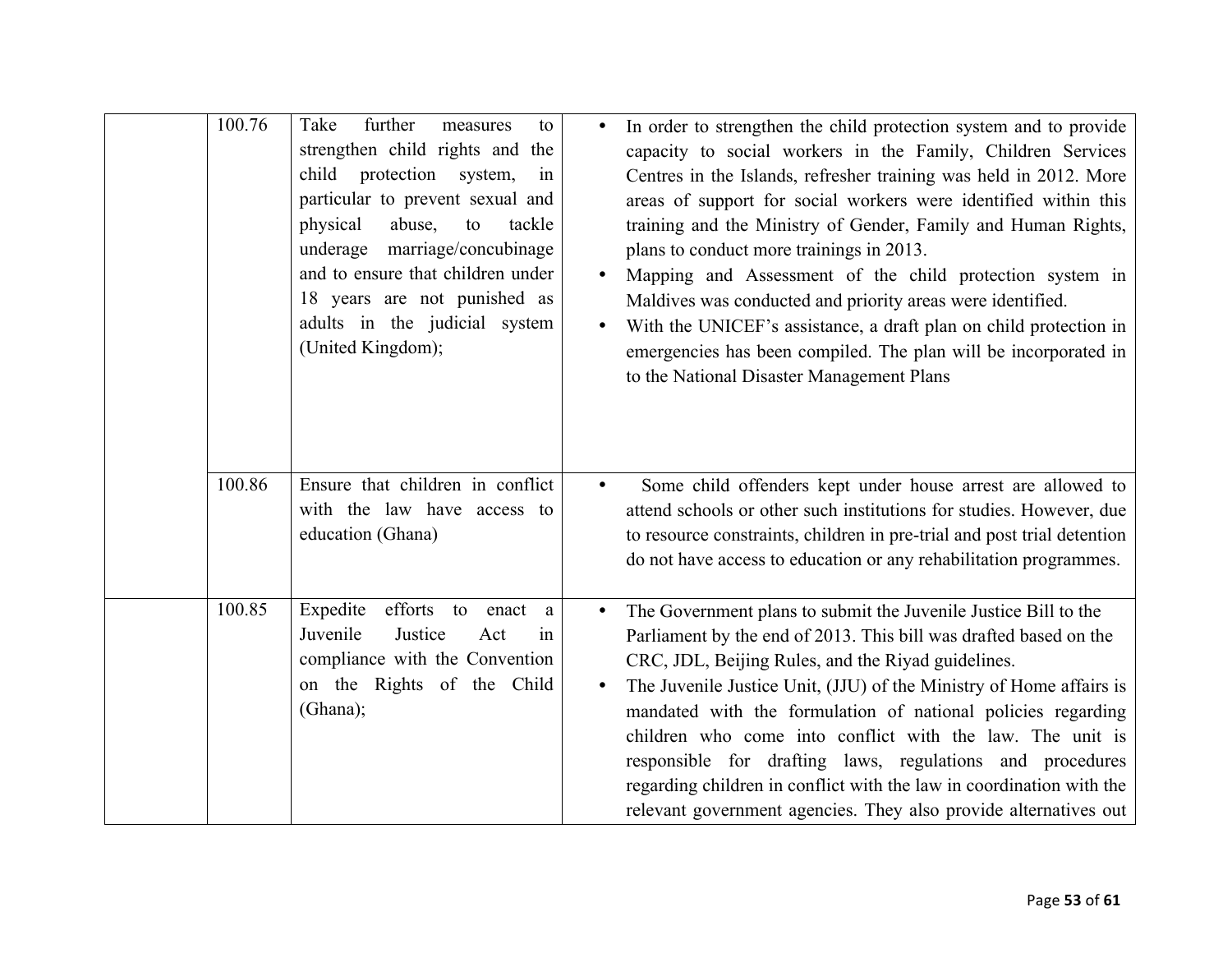| of the legal system for dealing with children in conflict with the<br>law. |
|----------------------------------------------------------------------------|
| The unit also provides rehabilitation and other interventions for          |
| juvenile offenders. They also collect information on juvenile              |
| delinquency and have formed a statistical database in                      |
| collaboration with other relevant authorities.                             |
| JJU conducts awareness programs on juvenile justice system for             |
| police officers, people from the judicial sector, school                   |
| management, officials from the local councils and for personnel            |
| from the established family and children service centers in the            |
| islands. In 2011, Juvenile Justice Training was conducted in the           |
| following islands; Hdh. Kulhudhuhfushi, Gdh. Thinadhoo and N.              |
| Velidhoo. In 2012, similar trainings were conducted for the                |
| following Islands; in L. Gan, B. Eydhafushi, Dh. Kudahuvadhoo,             |
| Male' (STELCO), GN. Fuvahmulah, ADh. Mahibadhoo, K.                        |
| Thulusdhoo and Addu City of Maldives. In 2013, this training was           |
| conducted in M. Muli and for Prison officers in K. Maafushi.               |
| According to JJU records a total of 358 people have been trained           |
| so far under the training programme.                                       |
| JJU also conducts Parent effectiveness training (PET) for parents          |
| of child offenders, so that recidivism is reduced through effective        |
| parenting. It is an internationally recognized programme and is            |
| conducted for 8 days. This training programme was financed by              |
| UNICEF and was conducted in the following islands.                         |
| PET Training for parents in K. Maafushi $(7 - 11)$ March                   |
| 2013)                                                                      |
| PET Training for parents in K. Thulusdhoo $(7 - 11$ April                  |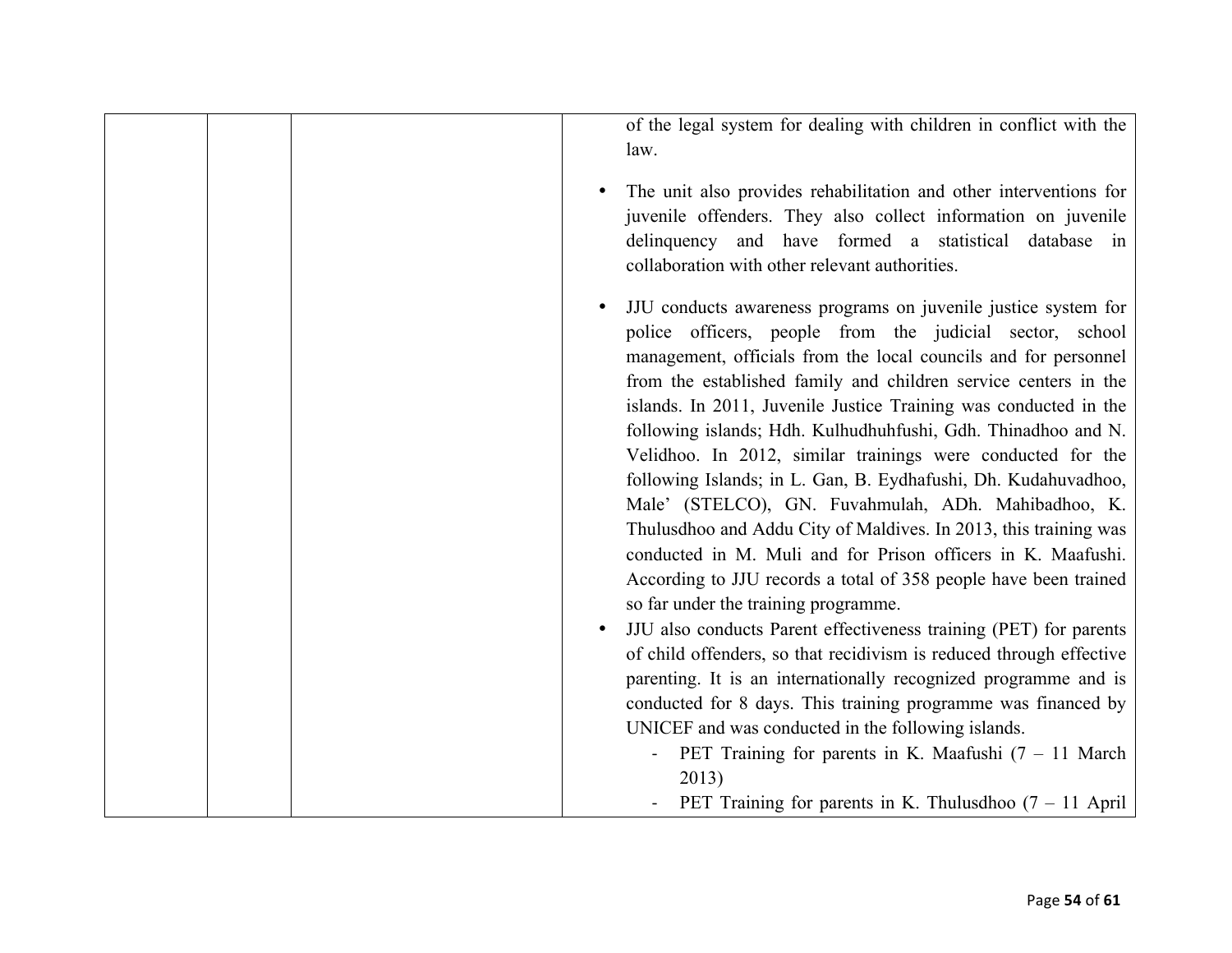| 2013)<br>PET Training for parents in Male' City $(14 - 28$ April<br>2013)<br>Life Skill Programme in Maafannu Madharusaa $(3 - 30)$<br>April02013)                                                                                                                                                                                                                                                                                                                                                                                                                                                                                                                                                                                                                                                                                                                                                                                                                              |
|---------------------------------------------------------------------------------------------------------------------------------------------------------------------------------------------------------------------------------------------------------------------------------------------------------------------------------------------------------------------------------------------------------------------------------------------------------------------------------------------------------------------------------------------------------------------------------------------------------------------------------------------------------------------------------------------------------------------------------------------------------------------------------------------------------------------------------------------------------------------------------------------------------------------------------------------------------------------------------|
| JJU also monitors the functioning of a Juvenile Justice<br>Coordination Committee, in addition to the management of<br>"Education and Training Centre for children" in K Atoll<br>"Feydhoofinolhu". However, due to resource issues the center is<br>now managed by the Maldives police Service. Since the<br>Correctional Training Centre for Children was established in mid<br>2009, three batches of child offenders have received training and<br>rehabilitation. A total of fifty eight child offenders joined the eight<br>month programme and fourty one completed it. Four children<br>were moved to Dhoonidhoo Custodial under a court order, five<br>were removed by parents, four received sentences while at<br>training, three were removed for medical reasons, and one was<br>removed upon reaching the age of 18. The last batch graduated on<br>7 May 2013. The Maldives police Service has temporarily stopped<br>the programme due to resource constraints. |
| The Juvenile Justice Unit, also prepared the following documents<br>for wide circulation<br>Leaflets prepared by Juvenile Justice Unit                                                                                                                                                                                                                                                                                                                                                                                                                                                                                                                                                                                                                                                                                                                                                                                                                                          |
| Leaflet on Juvenile Justice Unit<br>Leaflet on Restorative Justice<br>Leaflet on Juvenile Justice System                                                                                                                                                                                                                                                                                                                                                                                                                                                                                                                                                                                                                                                                                                                                                                                                                                                                        |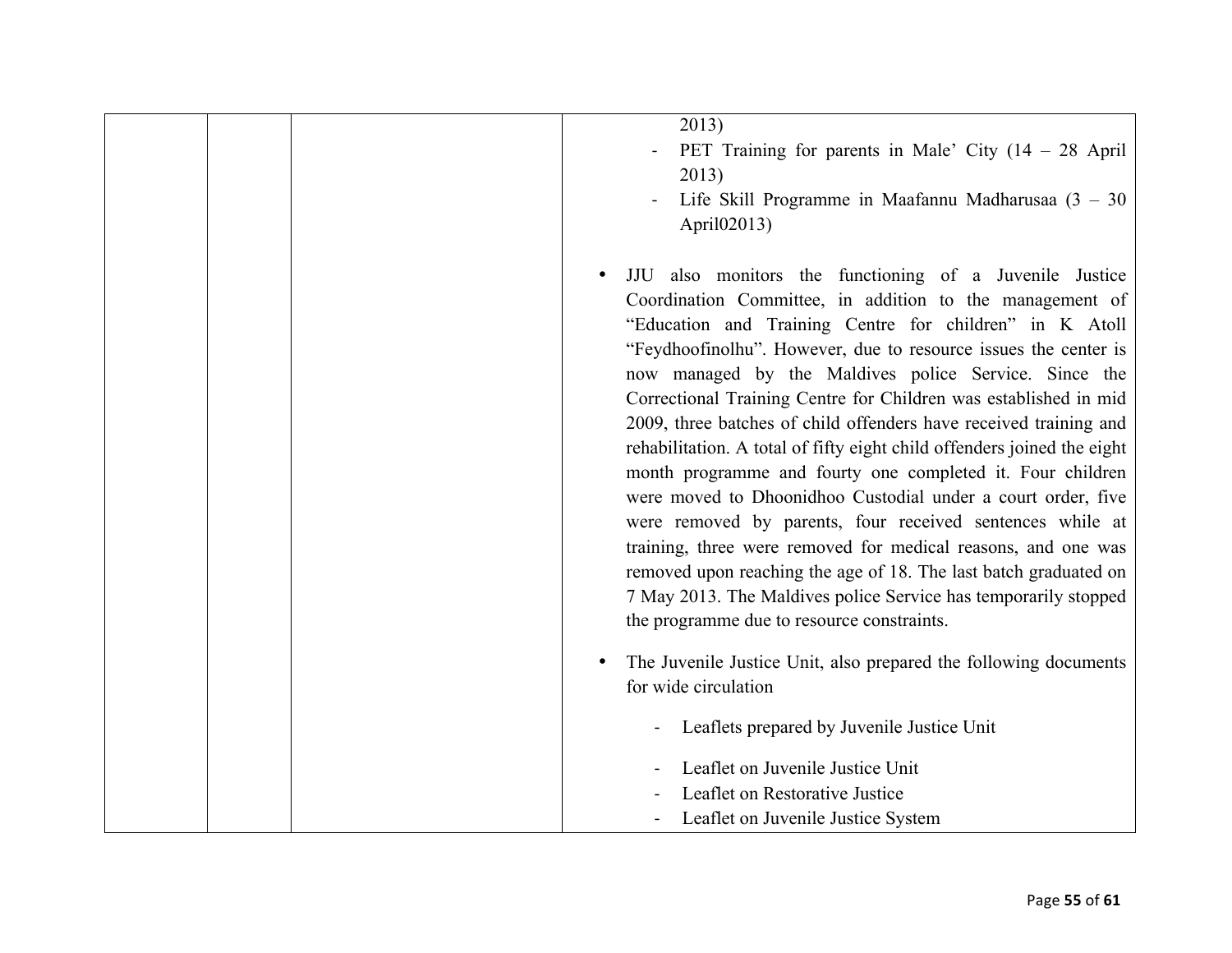|         |                                                                                                                                                                                                                                                                                                                                                          | Booklets prepared by Juvenile Justice Unit<br>Booklet on Peaceful Environment 1 (Gang violence)                                                                                                                                                                                          |
|---------|----------------------------------------------------------------------------------------------------------------------------------------------------------------------------------------------------------------------------------------------------------------------------------------------------------------------------------------------------------|------------------------------------------------------------------------------------------------------------------------------------------------------------------------------------------------------------------------------------------------------------------------------------------|
| 100.120 | Give further consideration to<br>legislation<br>enacting<br>and<br>formulating national action plans<br>with concrete goals: to prevent<br>the economic exploitation of and<br>hazardous work by children; and<br>to combat drug abuse, human<br>trafficking<br>and<br>the<br>sexual<br>exploitation<br>of<br>women<br>and<br>children (Japan);          | The Ministry of Gender, Family and Human Rights, plans to<br>conduct a study on commercial sexual exploitation of children in<br>the Maldives, so that it will enable the Ministry to further focus on<br>these special groups and incorporate activities to the annual action<br>plans. |
| 100.124 | Take all measures for the purpose<br>of post-disaster reconstruction<br>and adaptation to climate change,<br>with<br>human-rights-based<br>a<br>and<br>approach,<br>carry<br>out<br>consultations with the concerned<br>local communities, giving special<br>attention to women, children and<br>persons with disabilities in this<br>process (Finland); | With the UNICEF's assistance, a draft plan on child protection in<br>emergencies has been compiled. The plan will be incorporated in<br>to the National Disaster Management Plans.                                                                                                       |
| 100.87  | Strengthen the role of the family<br>in order to protect children from<br>drugs and sexual exploitation,                                                                                                                                                                                                                                                 | Regular "Parenting and child abuse" awareness programmes are<br>conducted to parents of runaway children and parents of children's<br>whose cases are reported to the Ministry of Gender, Family and                                                                                     |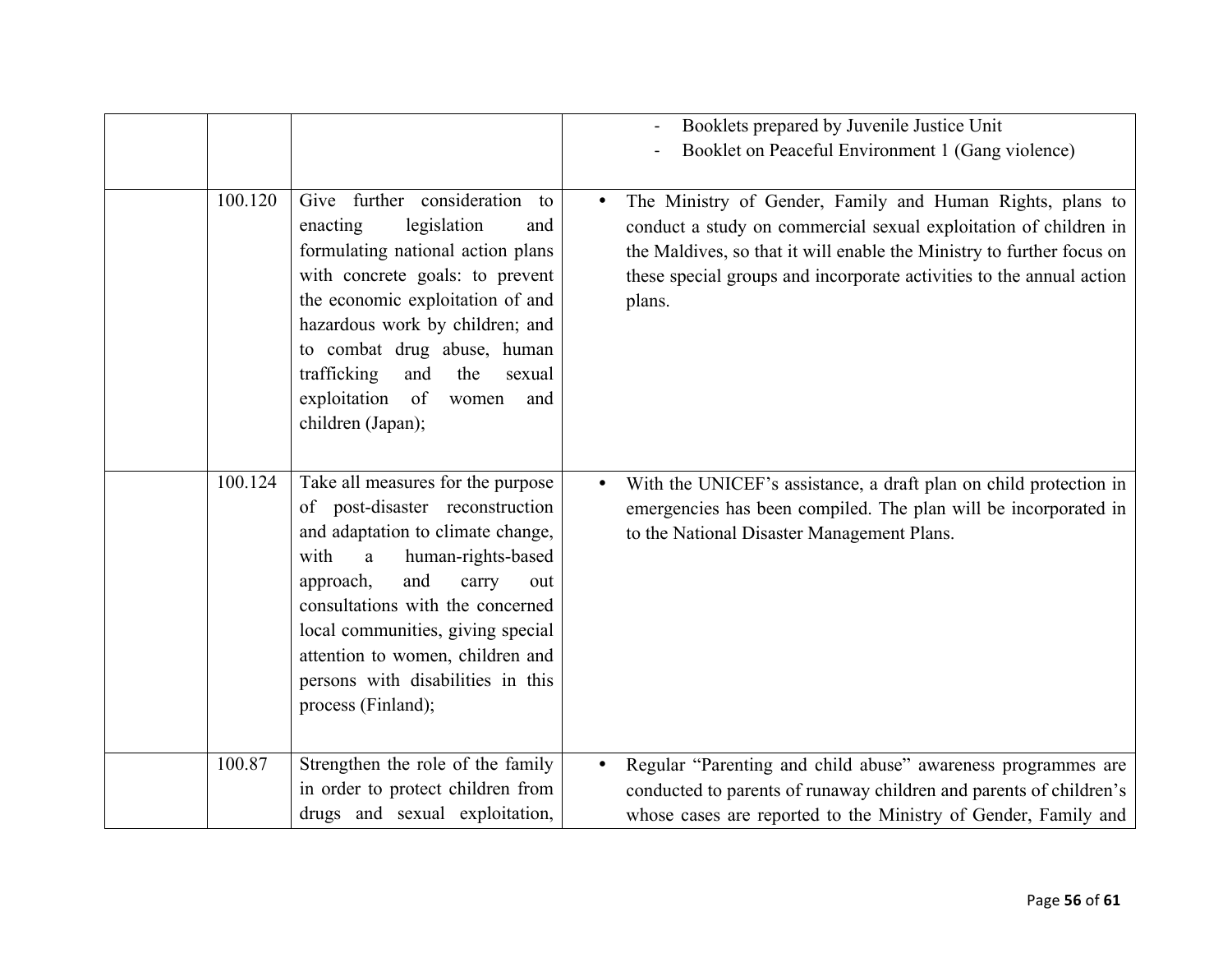|         |         | and reduce juvenile delinquency<br>(Qatar);                                                                                                                                                                                                                                            | Human Rights. In addition, life skill programmes are conducted<br>for children. "Child abuse prevention" awareness sessions are also<br>conducted for school children and teachers.                                                                                                                                                                                                                                                                                                                                                                                                                                                                                                                                                                                                                                 |
|---------|---------|----------------------------------------------------------------------------------------------------------------------------------------------------------------------------------------------------------------------------------------------------------------------------------------|---------------------------------------------------------------------------------------------------------------------------------------------------------------------------------------------------------------------------------------------------------------------------------------------------------------------------------------------------------------------------------------------------------------------------------------------------------------------------------------------------------------------------------------------------------------------------------------------------------------------------------------------------------------------------------------------------------------------------------------------------------------------------------------------------------------------|
|         | 100.74  | Continue<br>efforts<br>to<br>prevent<br>violence and sexual abuse against<br>boys and girls, and increase its<br>efforts to bring to justice those<br>responsible (Argentina);                                                                                                         | A behaviour change communication strategy was finalized in 2012<br>and a child abuse prevention campaign will be launched in 2013.<br>addition, awareness and advocacy programmes<br>In<br>are<br>implemented through Family and Children, Services Centres to<br>ensure a vast majority of population are reached.                                                                                                                                                                                                                                                                                                                                                                                                                                                                                                 |
| Housing | 100.109 | Take swift and efficient action to<br>mitigate the adverse effects of the<br>rising cost of housing in Malé<br>through various measures, such<br>as social benefits or microfinance<br>schemes, in order to enhance the<br>enjoyment of the right<br>to<br>adequate housing (Finland); | The Government is trying to mitigate the adverse effects of rising<br>housing costs in Male' by two ways.<br>1. Increasing the number of available housing units, either<br>through Government funding or by building public private<br>partnerships.<br>2. Reducing the housing costs through cross subsidization of<br>housing units under social housing schemes <sup>1</sup><br>The government is also currently formulating a policy to increase<br>the population's access to housing, through a rights based<br>approach. It will be focused on improving the housing conditions<br>and making it affordable to the larger population. The biggest<br>obstacle however to improving the housing sector is the lack of<br>necessary laws, such as a Tenancy Act, Mortgage law,<br>Condominium Strata law etc. |

!!!!!!!!!!!!!!!!!!!!!!!!!!!!!!!!!!!!!!!!!!!!!!!!!!!!!!!!!!!!

<sup>&</sup>lt;sup>1</sup> Refer to Annex 1 and Annex 2 for details of social housing projects and other housing projects planned by the Government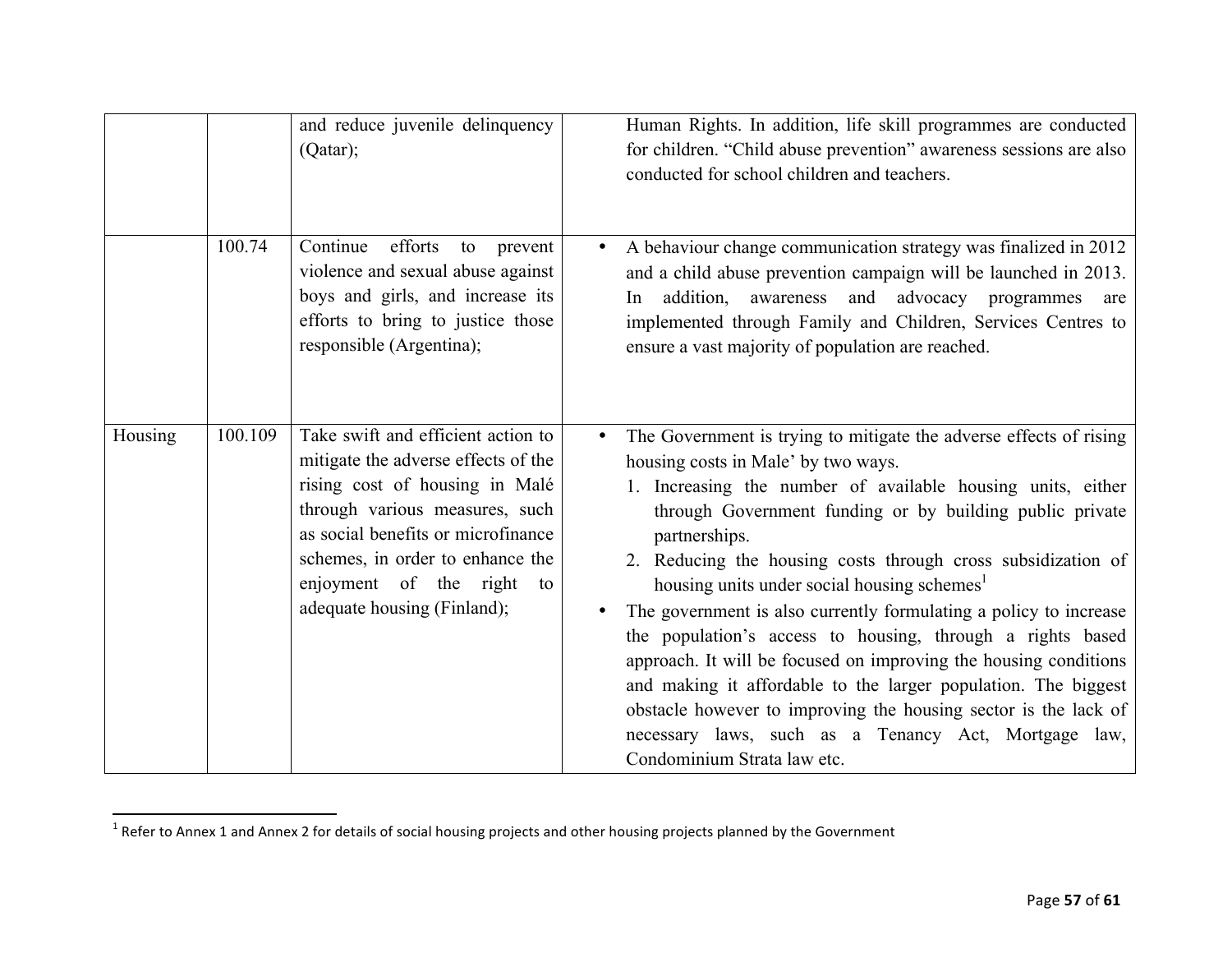| 100.124 | Take all measures for the purpose          | From $5th - 6th$ July 2013, disaster preparedness school forum for |
|---------|--------------------------------------------|--------------------------------------------------------------------|
|         | of post-disaster reconstruction            | all Male' school was held at Polytechnic Auditorium. A total of    |
|         | and adaptation to climate change,          | 160 students from 19 Male' schools participated in the forum. The  |
|         | human-rights-based<br>with<br>$\mathbf{a}$ | forum was organized by Centre for Higher Secondary Education       |
|         | and<br>approach,<br>carry<br>out           | in collaboration with National Disaster Management Center and      |
|         | consultations with the concerned           | Ministry of Education. The event was solely funded by UNICEF.      |
|         | local communities, giving special          | The objective of the forum was to build awareness among students   |
|         | attention to women, children and           | on disaster risk reduction (DRR) and disaster preparedness,        |
|         | persons with disabilities in this          | building a culture of safety and awareness at school level, to     |
|         | process (Finland)                          | increase DRR knowledge, experiences and practices among            |
|         |                                            | students and teachers, enhance youth and children participation in |
|         |                                            | DRR activities, to stimulate exchanges and understanding of        |
|         |                                            | disaster risk reduction issues in schools and to strengthen        |
|         |                                            | coordination and collaboration among the education sector and      |
|         |                                            | DRR implementing partners.                                         |
|         |                                            | The post-disaster reconstruction and adaptation to climate change  |
|         |                                            | is already carried out in Maldives through a rights based,         |
|         |                                            | humanitarian approach, where special attention is given to         |
|         |                                            | vulnerable groups such as women, children and persons with         |
|         |                                            | disabilities. During reconstruction special attention is given to  |
|         |                                            | making it sustainable and resilient. Permanent housing will be     |
|         |                                            | provided to all Internally displaced people before the end of 2013 |
|         |                                            |                                                                    |
|         |                                            |                                                                    |
|         |                                            |                                                                    |
|         |                                            |                                                                    |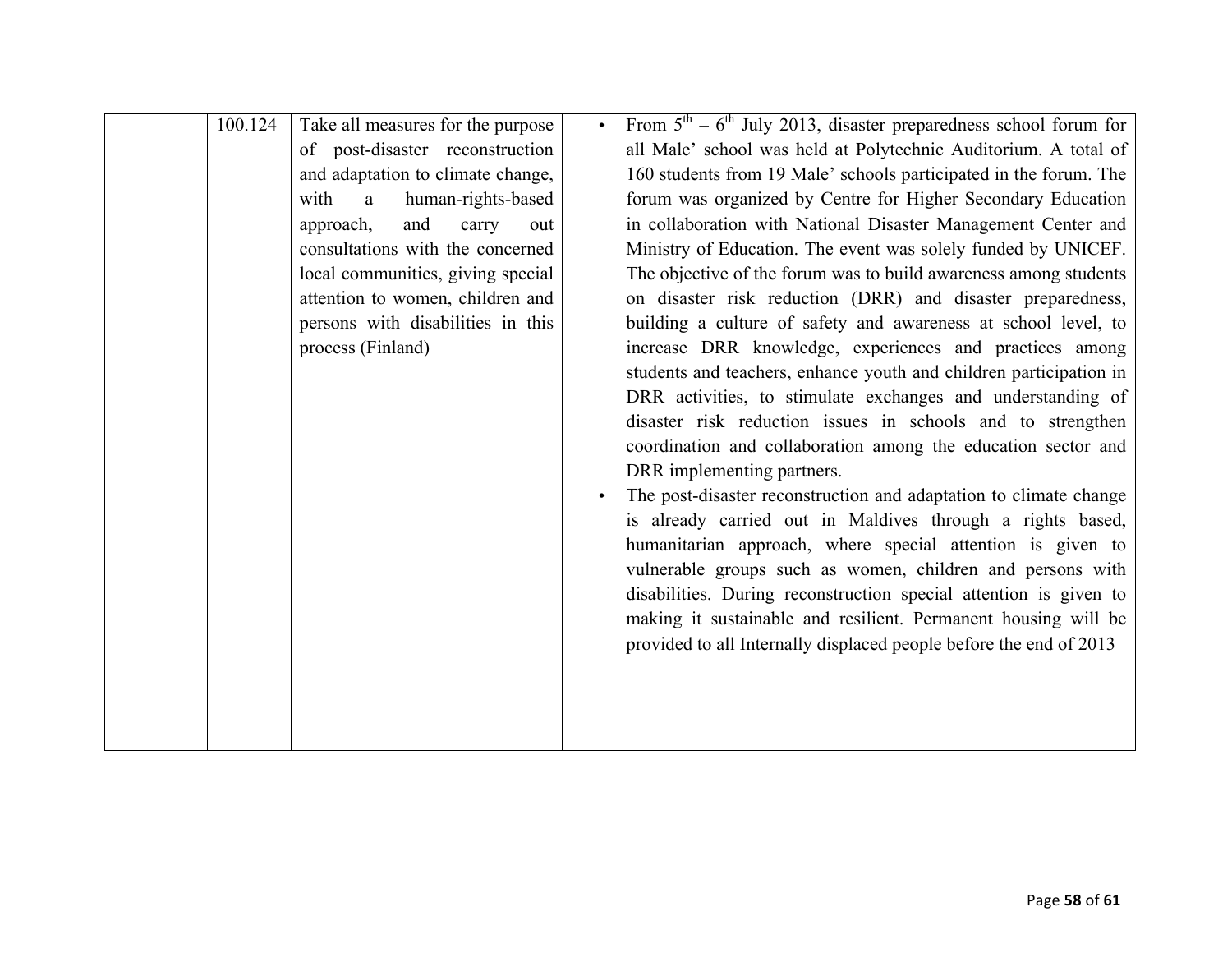| Poverty | 100.118 | Continue to apply strategies and |                                                                      |
|---------|---------|----------------------------------|----------------------------------------------------------------------|
|         |         | development plans at the socio-  | An operational review of ICPD has been prepared with                 |
|         |         | economic level throughout the    | collaboration with UNFPA for the year 2012. It explores the          |
|         |         | country (Cuba);                  | progress, challenges and suggests the way forward for the            |
|         |         |                                  | implementation of the ICPD Program of Action.                        |
|         |         |                                  | Population Policy of the Maldives was prepared and published in      |
|         |         |                                  | July 2004.                                                           |
|         |         |                                  | Public awareness campaigns have been conducted every year            |
|         |         |                                  | while marking the World Population Day according to the theme        |
|         |         |                                  | of that year. This year's theme was "adolescent pregnancy"           |
|         |         |                                  | A Statistical Yearbook is published annually that collects           |
|         |         |                                  | information on several indicators in addition to the indicators that |
|         |         |                                  | monitor the MDG goals.                                               |
|         |         |                                  | A strategic action plan was prepared for the years 2009-2013         |
|         |         |                                  | based on the manifesto of the party that won the elections for that  |
|         |         |                                  | term. It was focused on improving nationwide transport system,       |
|         |         |                                  | affordable living cost, affordable housing, affordable and quality   |
|         |         |                                  | healthcare for all and prevention of narcotics abuse and             |
|         |         |                                  | trafficking.                                                         |
|         |         |                                  | All the government offices are required to prepare a programmed      |
|         |         |                                  | budget for the coming year.                                          |
|         |         |                                  | Act on Decentralisation has been passed by the parliament in the     |
|         |         |                                  | year 2010. It requires the local councils to prepare and submit to   |
|         |         |                                  | the Local Government Authority (LGA) of the Maldives a five          |
|         |         |                                  | year financial plan and a development plan of that particular        |
|         |         |                                  | island. So far, LGA has shared with us plans of 62 island/ward       |
|         |         |                                  | councils and 6 atoll council's plans.                                |
|         |         |                                  | Workshops have been conducted in collaboration with LGA for 7        |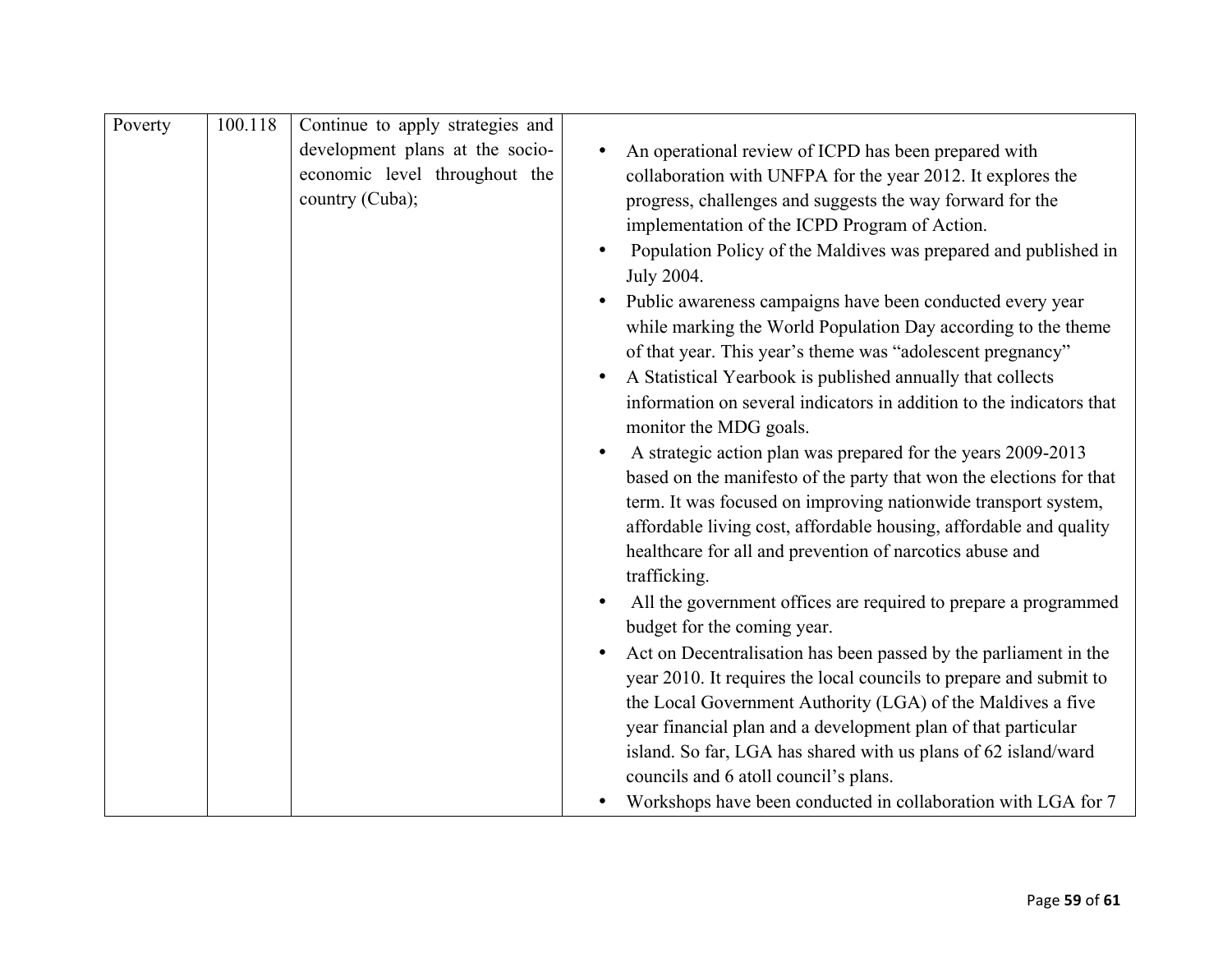|         |                                                                                              | atoll councils for far, to promote result based monitoring and<br>evaluation of their development plans.                                                                                                                                                                                                                                                                                                                                                                                                                                                                                                                                                                                                                                                                                                                                                                                                                                                                                                                                                                                                                               |
|---------|----------------------------------------------------------------------------------------------|----------------------------------------------------------------------------------------------------------------------------------------------------------------------------------------------------------------------------------------------------------------------------------------------------------------------------------------------------------------------------------------------------------------------------------------------------------------------------------------------------------------------------------------------------------------------------------------------------------------------------------------------------------------------------------------------------------------------------------------------------------------------------------------------------------------------------------------------------------------------------------------------------------------------------------------------------------------------------------------------------------------------------------------------------------------------------------------------------------------------------------------|
| 100.117 | Continue to allocate resources for<br>effective<br>reduction<br>poverty<br>measures (Ghana); | In addition to non-governmental organisations and government<br>offices, Human Rights Commission of the Maldives was invited<br>for meetings and workshops to obtain their views, advice and<br>guidance in making important decisions on national reports and<br>decisions such as while selecting a goal for MDG Acceleration<br>framework and while selecting a theme for the ongoing work of<br>producing the National Human Development Report (NHDR) of<br>Maldives.<br>The second NHDR is focused on the theme of "vulnerability and<br>equity"<br>Two Household Income and Expenditure surveys have been<br>conducted so far, to collect data at household level to calculate<br>important indicators related to poverty and income inequality. The<br>latest survey was conducted during 2009-2010.<br>Preparatory work is being carried out to conduct a nation-wide<br>census during the coming year 2014. It will also cover a segment<br>on the huge expatriate population that lives in the Maldives.<br>Small and Medium Enterprises bill has been passed by the<br>parliament on 29 March 2013 with comments from DNP. |